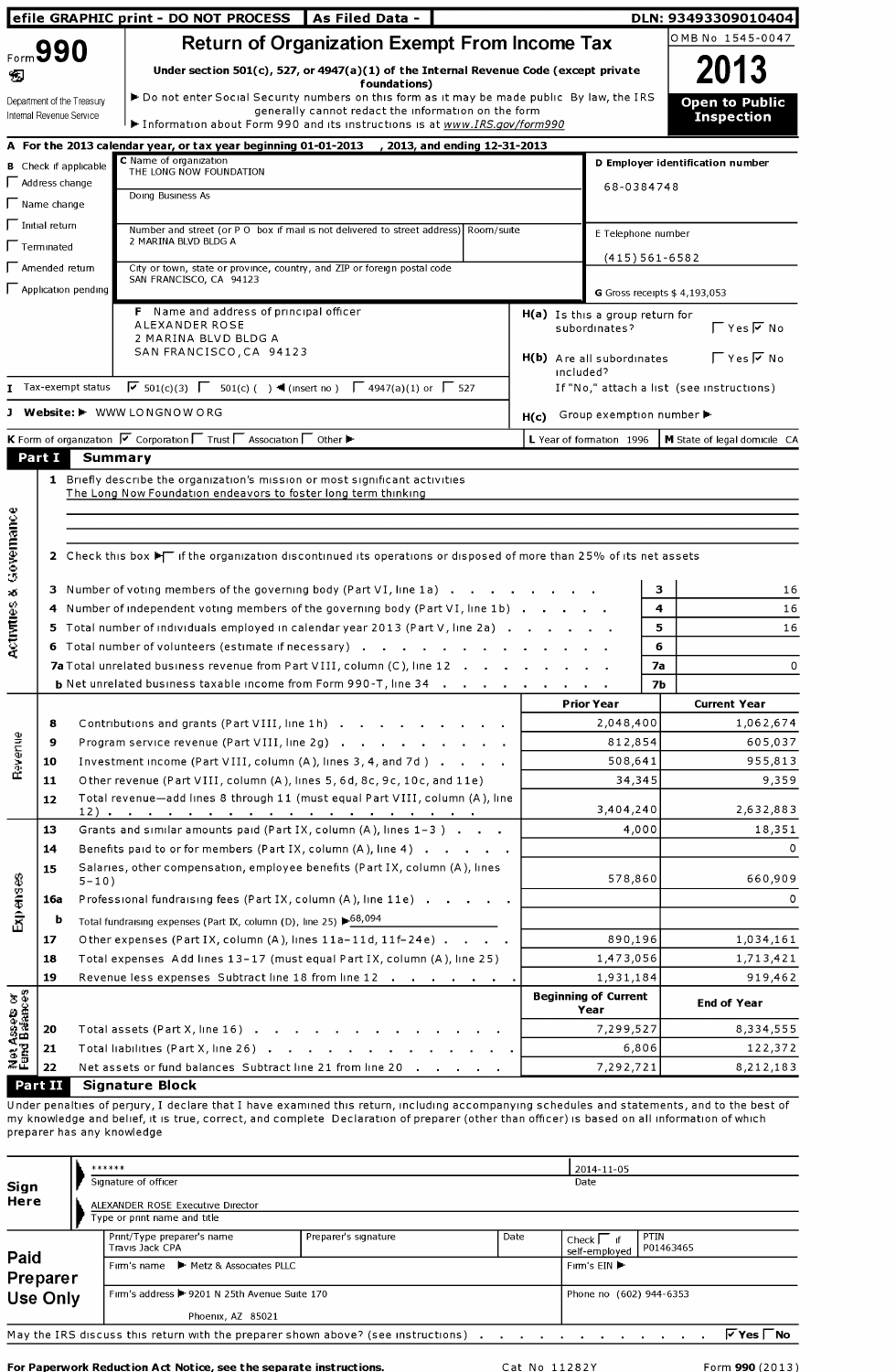|                | Form 990 (2013)   |                                                                                                          |                |                                                                            |                                                                                             |                                                                                                                                                                                                                                                             | Page 2                                                                                                                                                                                                                                                                                                                                  |
|----------------|-------------------|----------------------------------------------------------------------------------------------------------|----------------|----------------------------------------------------------------------------|---------------------------------------------------------------------------------------------|-------------------------------------------------------------------------------------------------------------------------------------------------------------------------------------------------------------------------------------------------------------|-----------------------------------------------------------------------------------------------------------------------------------------------------------------------------------------------------------------------------------------------------------------------------------------------------------------------------------------|
|                | <b>Part III</b>   |                                                                                                          |                | <b>Statement of Program Service Accomplishments</b>                        | Check if Schedule O contains a response or note to any line in this Part III                |                                                                                                                                                                                                                                                             | ⊽                                                                                                                                                                                                                                                                                                                                       |
| $\blacksquare$ |                   | Briefly describe the organization's mission                                                              |                |                                                                            |                                                                                             |                                                                                                                                                                                                                                                             |                                                                                                                                                                                                                                                                                                                                         |
|                | next 10,000 years |                                                                                                          |                |                                                                            |                                                                                             | The Long Now Foundation was established to develop the Clock and Library projects, as well as to become the seed of a very long term                                                                                                                        | cultural institution The Long Now Foundation works to promote long-term thinking and creatively foster responsibility in the framework of the                                                                                                                                                                                           |
| $\overline{2}$ |                   | the prior Form 990 or 990-EZ? $\cdot$ , , , , , ,<br>If "Yes," describe these new services on Schedule O |                |                                                                            |                                                                                             | Did the organization undertake any significant program services during the year which were not listed on                                                                                                                                                    | ΓYes ⊽ No                                                                                                                                                                                                                                                                                                                               |
| 3              |                   | services?<br>If "Yes," describe these changes on Schedule O                                              |                | $\sim 100$                                                                 |                                                                                             | Did the organization cease conducting, or make significant changes in how it conducts, any program                                                                                                                                                          | ΓYes ⊽ No                                                                                                                                                                                                                                                                                                                               |
| 4              |                   |                                                                                                          |                | the total expenses, and revenue, if any, for each program service reported |                                                                                             | Describe the organization's program service accomplishments for each of its three largest program services, as measured by<br>expenses Section 501(c)(3) and 501(c)(4) organizations are required to report the amount of grants and allocations to others, |                                                                                                                                                                                                                                                                                                                                         |
| 4а             | (Code             |                                                                                                          | ) (Expenses \$ | 483,493                                                                    | including grants of $$$                                                                     | ) (Revenue \$                                                                                                                                                                                                                                               | 491,592)                                                                                                                                                                                                                                                                                                                                |
|                |                   | 01997 and the clock is now under construction in West Texas                                              |                |                                                                            |                                                                                             | Texas Clock - The 10,000 Year Clock Project was conceived by Danny Hillis as a monument to long-term thinking The design development on the clock began in                                                                                                  |                                                                                                                                                                                                                                                                                                                                         |
| 4b             | (Code             |                                                                                                          | ) (Expenses \$ | 285,161                                                                    | including grants of \$                                                                      | ) (Revenue \$                                                                                                                                                                                                                                               | 339,052)                                                                                                                                                                                                                                                                                                                                |
|                |                   |                                                                                                          |                |                                                                            | & Restore also serves as a clearinghouse for de-extinction and rewilding projects worldwide | Revive and Restore - Revive & Restores mission is to enhance biodiversity through genetic rescue of endangered and extinct species Beside its focus on bringing                                                                                             | back the passenger pigeon, Revive & Restore is exploring projects to support genomic work in allele replacement for species experiencing a loss of diversity Revive                                                                                                                                                                     |
| 4с             | (Code             |                                                                                                          | ) (Expenses \$ | 131.687                                                                    | including grants of $$$                                                                     | 18.351) (Revenue \$                                                                                                                                                                                                                                         | 1,262,317)                                                                                                                                                                                                                                                                                                                              |
|                |                   | beverages, and an educational events program                                                             |                |                                                                            |                                                                                             | The Long Now Foundation engages in various projects and programs whose aim is to creatively foster responsibility in the framework of the next 10,000 years                                                                                                 | Besides the 10,000 Year Clock and Seminars about Long-term Thinking, these projects include Long Bets, The Rosetta Project, Panlex, and Revive and Restore The<br>Foundation also operates The Interval, a space in Fort Mason Center open to the public seven days a week that includes project installations and exhibits, a library, |
| 4d             |                   | Other program services (Describe in Schedule O)<br>(Expenses \$                                          |                | 163,599 including grants of \$                                             |                                                                                             | ) (Revenue \$                                                                                                                                                                                                                                               | 395,293)                                                                                                                                                                                                                                                                                                                                |
|                |                   |                                                                                                          |                |                                                                            |                                                                                             |                                                                                                                                                                                                                                                             |                                                                                                                                                                                                                                                                                                                                         |
| 4е             |                   | Total program service expenses $\blacktriangleright$                                                     |                | 1,063,940                                                                  |                                                                                             |                                                                                                                                                                                                                                                             |                                                                                                                                                                                                                                                                                                                                         |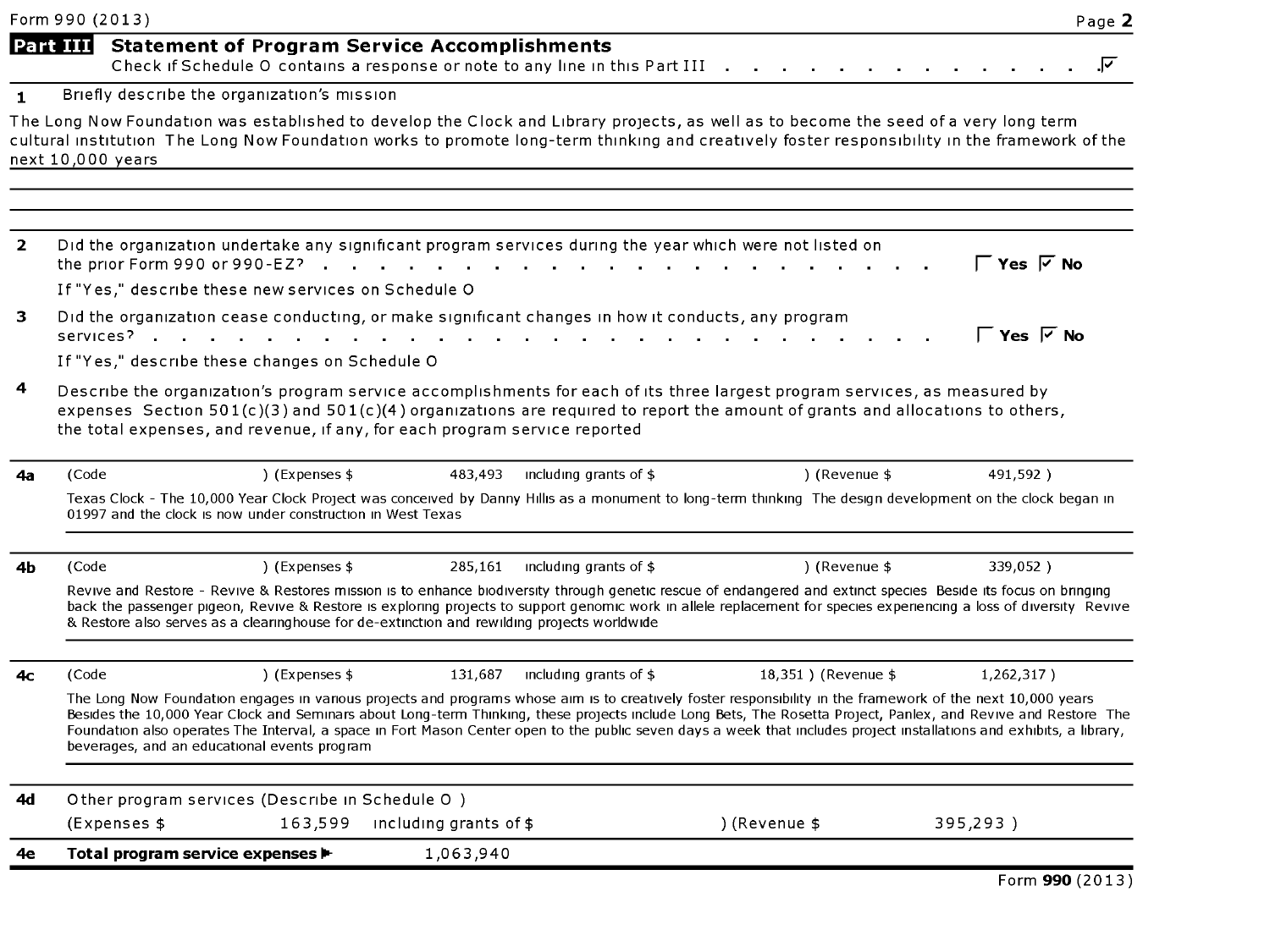Part IV Checklist of Required Schedules

|              |                                                                                                                                                                                                                                                                                                                          |                 | Yes | No             |
|--------------|--------------------------------------------------------------------------------------------------------------------------------------------------------------------------------------------------------------------------------------------------------------------------------------------------------------------------|-----------------|-----|----------------|
|              | 1 Is the organization described in section $501(c)(3)$ or $4947(a)(1)$ (other than a private foundation)? If "Yes,"<br>complete Schedule A <sup>8</sup> 2<br>the contract of the contract of the contract of the contract of the contract of                                                                             | $\mathbf{1}$    | Yes |                |
| 2            | Is the organization required to complete Schedule B, Schedule of Contributors (see instructions)? $\mathbb{Z}$ .                                                                                                                                                                                                         | $\overline{2}$  | Yes |                |
| з.           | Did the organization engage in direct or indirect political campaign activities on behalf of or in opposition to<br>candidates for public office? If "Yes," complete Schedule C, Part I                                                                                                                                  | 3               |     | N <sub>o</sub> |
| 4            | Section 501(c)(3) organizations. Did the organization engage in lobbying activities, or have a section 501(h)<br>election in effect during the tax year? If "Yes," complete Schedule C, Part II                                                                                                                          | 4               |     | N o            |
| 5.           | Is the organization a section $501(c)(4)$ , $501(c)(5)$ , or $501(c)(6)$ organization that receives membership dues,<br>assessments, or similar amounts as defined in Revenue Procedure 98-19? If "Yes," complete Schedule C,<br>Part III                                                                                | 5               |     | No             |
| 6.           | Did the organization maintain any donor advised funds or any similar funds or accounts for which donors have the<br>right to provide advice on the distribution or investment of amounts in such funds or accounts? If "Yes," complete<br>Schedule D, Part I <sup>9</sup>                                                | 6               |     | Νo             |
| $\mathbf{z}$ | Did the organization receive or hold a conservation easement, including easements to preserve open space,<br>the environment, historic land areas, or historic structures? If "Yes," complete Schedule D, Part II $\mathbb{S}^1$ .                                                                                       | $\overline{ }$  |     | No             |
| 8            | Did the organization maintain collections of works of art, historical treasures, or other similar assets? If "Yes,"                                                                                                                                                                                                      | 8               |     | No             |
| 9            | Did the organization report an amount in Part X, line 21 for escrow or custodial account liability, serve as a<br>custodian for amounts not listed in Part X, or provide credit counseling, debt management, credit repair, or debt<br>negotiation services? If "Yes," complete Schedule D, Part IV                      | 9               |     | No             |
| 10           | Did the organization, directly or through a related organization, hold assets in temporarily restricted endowments,<br>permanent endowments, or quasi-endowments? If "Yes," complete Schedule D, Part VED.                                                                                                               | 10              |     | N o            |
|              | 11 If the organization's answer to any of the following questions is "Yes," then complete Schedule D, Parts VI, VII,<br>VIII, IX, or X as applicable                                                                                                                                                                     |                 |     |                |
|              | a Did the organization report an amount for land, buildings, and equipment in Part X, line 10?<br>If "Yes," complete Schedule D, Part VI.<br>and the state of the state of the state of                                                                                                                                  | 11a             | Yes |                |
|              | <b>b</b> Did the organization report an amount for investments-other securities in Part X, line 12 that is 5% or more of<br>its total assets reported in Part X, line 16? If "Yes," complete Schedule D, Part VII <sup>9</sup>                                                                                           | 11 <sub>b</sub> |     | No             |
|              | c Did the organization report an amount for investments-program related in Part X, line 13 that is 5% or more of<br>its total assets reported in Part X, line 16? If "Yes," complete Schedule D, Part VIII $\mathbb{Z}$ .                                                                                                | 11c             |     | No             |
|              | d Did the organization report an amount for other assets in Part X, line 15 that is 5% or more of its total assets<br>reported in Part X, line 16? If "Yes," complete Schedule D, Part IX                                                                                                                                | 11d             |     | No             |
|              | <b>e</b> Did the organization report an amount for other liabilities in Part X, line 25? If "Yes," complete Schedule D, Part X <sup>95</sup>                                                                                                                                                                             | <b>11e</b>      |     | No             |
|              | f Did the organization's separate or consolidated financial statements for the tax year include a footnote that<br>addresses the organization's liability for uncertain tax positions under FIN 48 (ASC 740)? If "Yes," complete                                                                                         | 11f             |     | No             |
|              | 12a Did the organization obtain separate, independent audited financial statements for the tax year?                                                                                                                                                                                                                     | 12a             | Yes |                |
|              | <b>b</b> Was the organization included in consolidated, independent audited financial statements for the tax year? If<br>"Yes," and if the organization answered "No" to line 12a, then completing Schedule D, Parts XI and XII is optional $\mathbb{S}^1$                                                               | 12b             |     | No             |
| 13.          | Is the organization a school described in section $170(b)(1)(A)(ii)^2$ If "Yes," complete Schedule E                                                                                                                                                                                                                     | 13              |     | N o            |
|              | 14a Did the organization maintain an office, employees, or agents outside of the United States?                                                                                                                                                                                                                          | 14a             |     | No             |
|              | <b>b</b> Did the organization have aggregate revenues or expenses of more than \$10,000 from grantmaking, fundraising,<br>business, investment, and program service activities outside the United States, or aggregate foreign investments<br>valued at \$100,000 or more? If "Yes," complete Schedule F, Parts I and IV | 14b             |     | No             |
| 15           | Did the organization report on Part IX, column (A), line 3, more than \$5,000 of grants or other assistance to or<br>for any foreign organization? If "Yes," complete Schedule F, Parts II and IV                                                                                                                        | 15              |     | N o            |
| 16           | Did the organization report on Part IX, column (A), line 3, more than \$5,000 of aggregate grants or other<br>assistance to or for foreign individuals? If "Yes," complete Schedule F, Parts III and IV                                                                                                                  | 16              |     | No             |
| 17           | Did the organization report a total of more than \$15,000 of expenses for professional fundraising services on Part<br>IX, column (A), lines 6 and 11e? If "Yes," complete Schedule G, Part I (see instructions)                                                                                                         | 17              |     | Νo             |
| 18           | Did the organization report more than \$15,000 total of fundraising event gross income and contributions on Part<br>VIII, lines 1c and 8a? If "Yes," complete Schedule G, Part II                                                                                                                                        | 18              |     | Νo             |
| 19           | Did the organization report more than \$15,000 of gross income from gaming activities on Part VIII, line 9a? If                                                                                                                                                                                                          | 19              |     | No             |
|              | 20a Did the organization operate one or more hospital facilities? If "Yes," complete Schedule H                                                                                                                                                                                                                          | 20a             |     | Νo             |
|              | <b>b</b> If "Yes" to line 20a, did the organization attach a copy of its audited financial statements to this return?                                                                                                                                                                                                    | 20b             |     |                |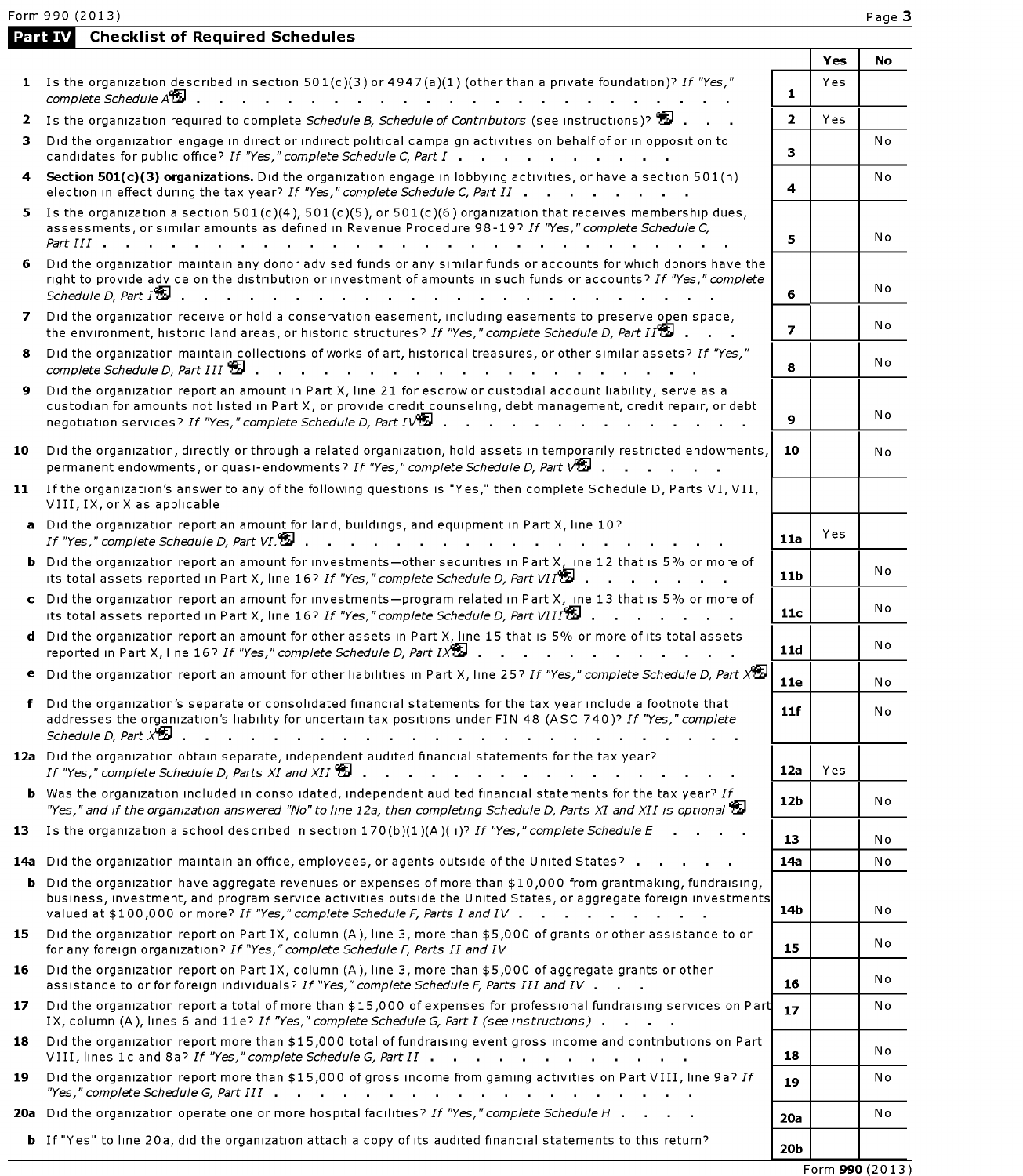|    | <b>Checklist of Required Schedules (continued)</b><br>Part IV                                                                                                                                                                                                                                                                                    |            |     |     |
|----|--------------------------------------------------------------------------------------------------------------------------------------------------------------------------------------------------------------------------------------------------------------------------------------------------------------------------------------------------|------------|-----|-----|
| 21 | Did the organization report more than \$5,000 of grants or other assistance to any domestic organization or<br>government on Part IX, column (A), line 1? If "Yes," complete Schedule I, Parts I and II                                                                                                                                          | 21         | Yes |     |
| 22 | Did the organization report more than \$5,000 of grants or other assistance to individuals in the United States on<br>Part IX, column (A), line 2? If "Yes," complete Schedule I, Parts I and III                                                                                                                                                | 22         |     | No  |
| 23 | Did the organization answer "Yes" to Part VII, Section A, line 3, 4, or 5 about compensation of the organization's<br>current and former officers, directors, trustees, key employees, and highest compensated employees? If "Yes,"                                                                                                              | 23         |     | No  |
|    | 24a Did the organization have a tax-exempt bond issue with an outstanding principal amount of more than \$100,000<br>as of the last day of the year, that was issued after December 31, 2002? If "Yes," answer lines 24b through 24d<br>and complete Schedule K. If $N_o$ " go to line 25a $\ldots$ $\ldots$ $\ldots$ $\ldots$ $\ldots$ $\ldots$ | 24a        |     | No  |
|    | <b>b</b> Did the organization invest any proceeds of tax-exempt bonds beyond a temporary period exception?                                                                                                                                                                                                                                       | 24b        |     | No  |
|    | c Did the organization maintain an escrow account other than a refunding escrow at any time during the year<br>to defease any tax-exempt bonds?                                                                                                                                                                                                  | 24с        |     | No  |
| d  | Did the organization act as an "on behalf of" issuer for bonds outstanding at any time during the year?                                                                                                                                                                                                                                          | <b>24d</b> |     | No  |
|    | 25a Section 501(c)(3) and 501(c)(4) organizations. Did the organization engage in an excess benefit transaction with<br>a disqualified person during the year? If "Yes," complete Schedule L, Part I                                                                                                                                             | 25a        |     | No  |
|    | <b>b</b> Is the organization aware that it engaged in an excess benefit transaction with a disqualified person in a prior<br>year, and that the transaction has not been reported on any of the organization's prior Forms 990 or 990-EZ? If                                                                                                     | 25b        |     | N o |
| 26 | Did the organization report any amount on Part X, line 5, 6, or 22 for receivables from or payables to any current<br>or former officers, directors, trustees, key employees, highest compensated employees, or disqualified persons?<br>If so, complete Schedule L. Part II $\cdot \cdot \cdot \cdot \cdot \cdot \cdot \cdot \cdot \cdot \cdot$ | 26         |     | No  |
| 27 | Did the organization provide a grant or other assistance to an officer, director, trustee, key employee, substantial<br>contributor or employee thereof, a grant selection committee member, or to a 35% controlled entity or family<br>member of any of these persons? If "Yes," complete Schedule L, Part III                                  | 27         |     | No  |
| 28 | Was the organization a party to a business transaction with one of the following parties (see Schedule L, Part IV<br>instructions for applicable filing thresholds, conditions, and exceptions)                                                                                                                                                  |            |     |     |
|    | a A current or former officer, director, trustee, or key employee? If "Yes," complete Schedule L, Part                                                                                                                                                                                                                                           |            |     |     |
|    | $IV$                                                                                                                                                                                                                                                                                                                                             | 28a        |     | No  |
|    | <b>b</b> A family member of a current or former officer, director, trustee, or key employee? If "Yes,"<br>complete Schedule L, Part IV .<br>$\sim 10^{-11}$<br>the contract of the contract of the contract of the contract of the contract of the contract of the contract of                                                                   | <b>28b</b> |     | Νo  |
|    | c An entity of which a current or former officer, director, trustee, or key employee (or a family member thereof) was<br>an officer, director, trustee, or direct or indirect owner? If "Yes," complete Schedule L, Part IV                                                                                                                      | 28c        |     | No  |
| 29 | ப<br>Did the organization receive more than \$25,000 in non-cash contributions? If "Yes," complete Schedule M.                                                                                                                                                                                                                                   | 29         | Yes |     |
| 30 | Did the organization receive contributions of art, historical treasures, or other similar assets, or qualified<br>भर<br>conservation contributions? If "Yes," complete Schedule M                                                                                                                                                                | 30         |     | No  |
| 31 | Did the organization liquidate, terminate, or dissolve and cease operations? If "Yes," complete Schedule N,<br><i>Part I</i><br>and a series of the series of the series of the series of the series of the series of the series of the series<br>the contract of the contract of the contract of the contract of                                | 31         |     | Νo  |
| 32 | Did the organization sell, exchange, dispose of, or transfer more than 25% of its net assets? If "Yes," complete                                                                                                                                                                                                                                 | 32         |     | No  |
| 33 | Did the organization own 100% of an entity disregarded as separate from the organization under Regulations<br>sections 301 7701-2 and 301 7701-3? If "Yes," complete Schedule R, Part I                                                                                                                                                          | 33         |     | Νo  |
| 34 | Was the organization related to any tax-exempt or taxable entity? If "Yes," complete Schedule R, Part II, III, or IV,                                                                                                                                                                                                                            | 34         |     | Νo  |
|    | 35a Did the organization have a controlled entity within the meaning of section 512(b)(13)?                                                                                                                                                                                                                                                      | 35a        |     | No  |
|    | <b>b</b> If 'Yes' to line 35a, did the organization receive any payment from or engage in any transaction with a controlled<br>entity within the meaning of section 512(b)(13)? If "Yes," complete Schedule R, Part V, line 2                                                                                                                    | 35b        |     | No  |
| 36 | Section 501(c)(3) organizations. Did the organization make any transfers to an exempt non-charitable related<br>organization? If "Yes," complete Schedule R, Part V, line 2                                                                                                                                                                      | 36         |     | N٥  |
| 37 | Did the organization conduct more than 5% of its activities through an entity that is not a related organization<br>and that is treated as a partnership for federal income tax purposes? If "Yes," complete Schedule R, Part VI                                                                                                                 | 37         |     | No  |
| 38 | Did the organization complete Schedule O and provide explanations in Schedule O for Part VI, lines 11b and 19?<br>Note. All Form 990 filers are required to complete Schedule O                                                                                                                                                                  | 38         | Yes |     |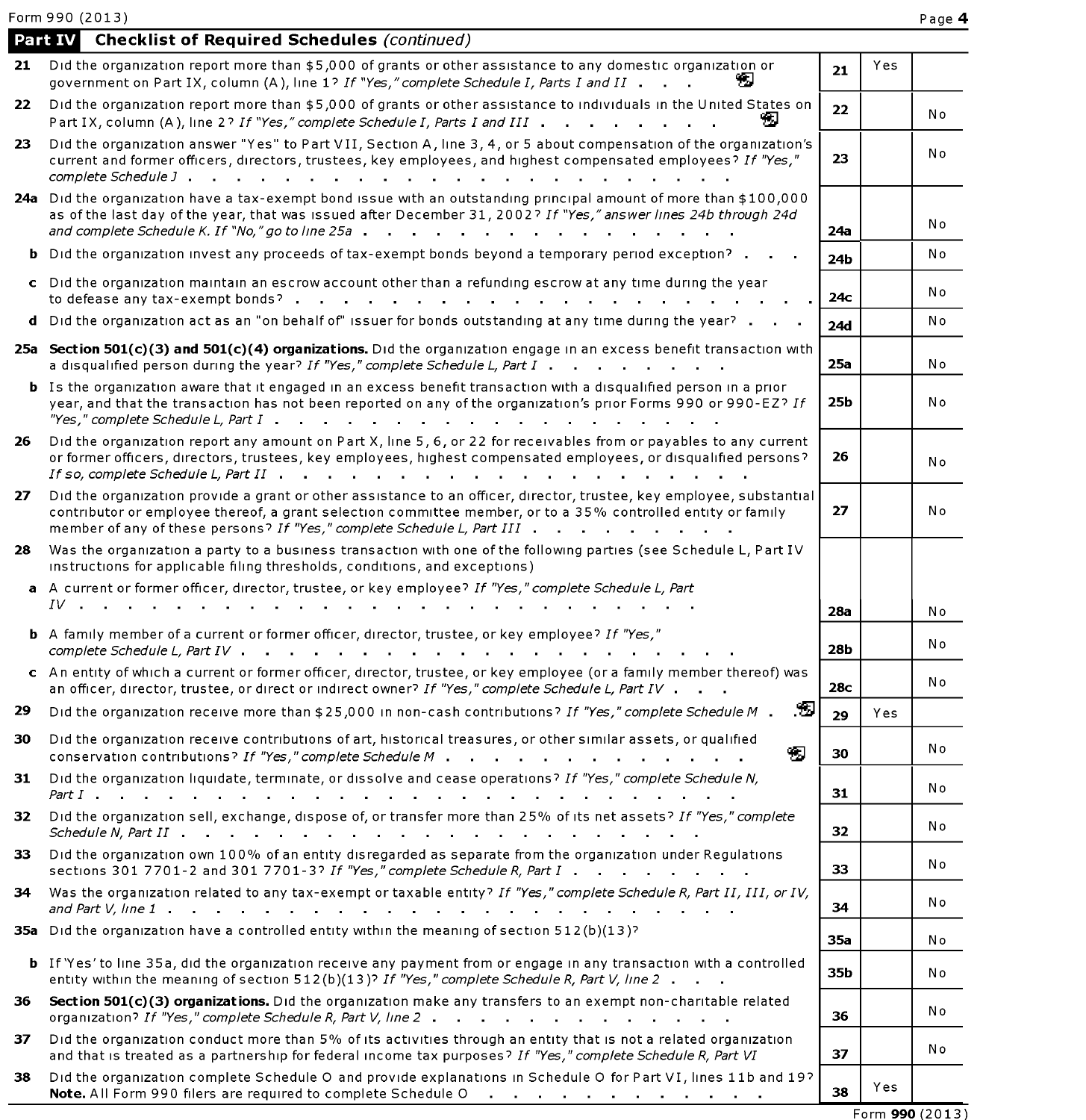|     | Form 990 (2013)                                                                                                                                                                                                                                                                                                                         |                |     | Page 5    |
|-----|-----------------------------------------------------------------------------------------------------------------------------------------------------------------------------------------------------------------------------------------------------------------------------------------------------------------------------------------|----------------|-----|-----------|
|     | <b>Part V</b><br><b>Statements Regarding Other IRS Filings and Tax Compliance</b><br>Check if Schedule O contains a response or note to any line in this Part V                                                                                                                                                                         |                |     |           |
|     |                                                                                                                                                                                                                                                                                                                                         |                | Yes | <b>No</b> |
|     | 1a Enter the number reported in Box 3 of Form 1096 Enter -0- if not applicable .<br>1a<br>0                                                                                                                                                                                                                                             |                |     |           |
|     | $\Omega$<br><b>b</b> Enter the number of Forms W-2G included in line 1a Enter-0- if not applicable<br>1b                                                                                                                                                                                                                                |                |     |           |
|     | c Did the organization comply with backup withholding rules for reportable payments to vendors and reportable<br>gaming (gambling) winnings to prize winners?                                                                                                                                                                           | 1c             |     | No        |
|     | 2a Enter the number of employees reported on Form W-3, Transmittal of Wage and<br>Tax Statements, filed for the calendar year ending with or within the year covered<br>16<br>2a                                                                                                                                                        |                |     |           |
|     | by this return<br><b>b</b> If at least one is reported on line 2a, did the organization file all required federal employment tax returns?                                                                                                                                                                                               |                |     |           |
|     | Note. If the sum of lines 1a and 2a is greater than 250, you may be required to e-file (see instructions)                                                                                                                                                                                                                               | 2b             | Yes |           |
|     | 3a Did the organization have unrelated business gross income of \$1,000 or more during the year?                                                                                                                                                                                                                                        | За             |     | No        |
|     | <b>b</b> If "Yes," has it filed a Form 990-T for this year? If "No" to line 3b, provide an explanation in Schedule O                                                                                                                                                                                                                    | 3b             |     | No        |
|     | 4a At any time during the calendar year, did the organization have an interest in, or a signature or other authority<br>over, a financial account in a foreign country (such as a bank account, securities account, or other financial                                                                                                  | 4a             |     | No        |
| Þ   | If "Yes," enter the name of the foreign country ▶<br>See instructions for filing requirements for Form TD F 90-22 1, Report of Foreign Bank and Financial Accounts                                                                                                                                                                      |                |     |           |
|     | 5a Was the organization a party to a prohibited tax shelter transaction at any time during the tax year?                                                                                                                                                                                                                                | 5a             |     | No        |
|     | <b>b</b> Did any taxable party notify the organization that it was or is a party to a prohibited tax shelter transaction?                                                                                                                                                                                                               | 5 <sub>b</sub> |     | N o       |
|     | c If "Yes," to line 5a or 5b, did the organization file Form 8886-T?                                                                                                                                                                                                                                                                    |                |     |           |
|     |                                                                                                                                                                                                                                                                                                                                         | 5с             |     |           |
|     | 6a Does the organization have annual gross receipts that are normally greater than \$100,000, and did the<br>organization solicit any contributions that were not tax deductible as charitable contributions?<br>b If "Yes," did the organization include with every solicitation an express statement that such contributions or gifts | 6a             |     | No        |
|     |                                                                                                                                                                                                                                                                                                                                         | 6b             |     |           |
| 7   | Organizations that may receive deductible contributions under section $170(c)$ .                                                                                                                                                                                                                                                        |                |     |           |
|     | a Did the organization receive a payment in excess of \$75 made partly as a contribution and partly for goods and                                                                                                                                                                                                                       | 7a             |     | No        |
|     | <b>b</b> If "Yes," did the organization notify the donor of the value of the goods or services provided?                                                                                                                                                                                                                                | <b>7b</b>      |     |           |
|     | c Did the organization sell, exchange, or otherwise dispose of tangible personal property for which it was required to<br>file Form 8282?                                                                                                                                                                                               | 7с             |     | No        |
|     | d If "Yes," indicate the number of Forms 8282 filed during the year<br>7d<br>0                                                                                                                                                                                                                                                          |                |     |           |
|     | e Did the organization receive any funds, directly or indirectly, to pay premiums on a personal benefit                                                                                                                                                                                                                                 |                |     |           |
|     |                                                                                                                                                                                                                                                                                                                                         | 7е             |     | N o       |
|     | f Did the organization, during the year, pay premiums, directly or indirectly, on a personal benefit contract?                                                                                                                                                                                                                          | 7f             |     | No        |
|     | g If the organization received a contribution of qualified intellectual property, did the organization file Form 8899 as                                                                                                                                                                                                                | 7g             |     | N o       |
|     | h If the organization received a contribution of cars, boats, airplanes, or other vehicles, did the organization file a                                                                                                                                                                                                                 | 7h             |     | No        |
| 8.  | Sponsoring organizations maintaining donor advised funds and section 509(a)(3) supporting organizations. Did<br>the supporting organization, or a donor advised fund maintained by a sponsoring organization, have excess                                                                                                               |                |     |           |
|     | business holdings at any time during the year?                                                                                                                                                                                                                                                                                          | 8              |     | No        |
| 9   | Sponsoring organizations maintaining donor advised funds.                                                                                                                                                                                                                                                                               |                |     |           |
|     | a Did the organization make any taxable distributions under section 4966?                                                                                                                                                                                                                                                               | 9а             |     | No        |
| b.  | Did the organization make a distribution to a donor, donor advisor, or related person?                                                                                                                                                                                                                                                  | 9b             |     | No        |
| 10  | Section $501(c)(7)$ organizations. Enter                                                                                                                                                                                                                                                                                                |                |     |           |
|     | a Initiation fees and capital contributions included on Part VIII, line 12<br>10a<br><b>b</b> Gross receipts, included on Form 990, Part VIII, line 12, for public use of club<br>10 <sub>b</sub><br>facilities                                                                                                                         |                |     |           |
| 11  | Section 501(c)(12) organizations. Enter                                                                                                                                                                                                                                                                                                 |                |     |           |
|     | <b>a</b> Gross income from members or shareholders <b>in the contact of the contact of the contact of the contact of the contact of the contact of the contact of the contact of the contact of the contact of the contact of the con</b><br>11a                                                                                        |                |     |           |
|     | <b>b</b> Gross income from other sources (Do not net amounts due or paid to other sources<br>11b<br>against amounts due or received from them )                                                                                                                                                                                         |                |     |           |
|     | 12a Section 4947(a)(1) non-exempt charitable trusts. Is the organization filing Form 990 in lieu of Form 1041?                                                                                                                                                                                                                          | 12a            |     | N o       |
|     | <b>b</b> If "Yes," enter the amount of tax-exempt interest received or accrued during the<br>12 <sub>b</sub>                                                                                                                                                                                                                            |                |     |           |
| 13. | Section $501(c)(29)$ qualified nonprofit health insurance issuers.                                                                                                                                                                                                                                                                      |                |     |           |
|     | a Is the organization licensed to issue qualified health plans in more than one state?<br>Note. See the instructions for additional information the organization must report on Schedule O                                                                                                                                              | 13a            |     | No        |
|     | <b>b</b> Enter the amount of reserves the organization is required to maintain by the states<br>13b<br>in which the organization is licensed to issue qualified health plans                                                                                                                                                            |                |     |           |
|     | c Enter the amount of reserves on hand<br>13с                                                                                                                                                                                                                                                                                           |                |     |           |
|     | 14a Did the organization receive any payments for indoor tanning services during the tax year <sup>2</sup>                                                                                                                                                                                                                              | 14a            |     | No        |
|     | <b>b</b> If "Yes," has it filed a Form 720 to report these payments? If "No," provide an explanation in Schedule O                                                                                                                                                                                                                      | 14b            |     |           |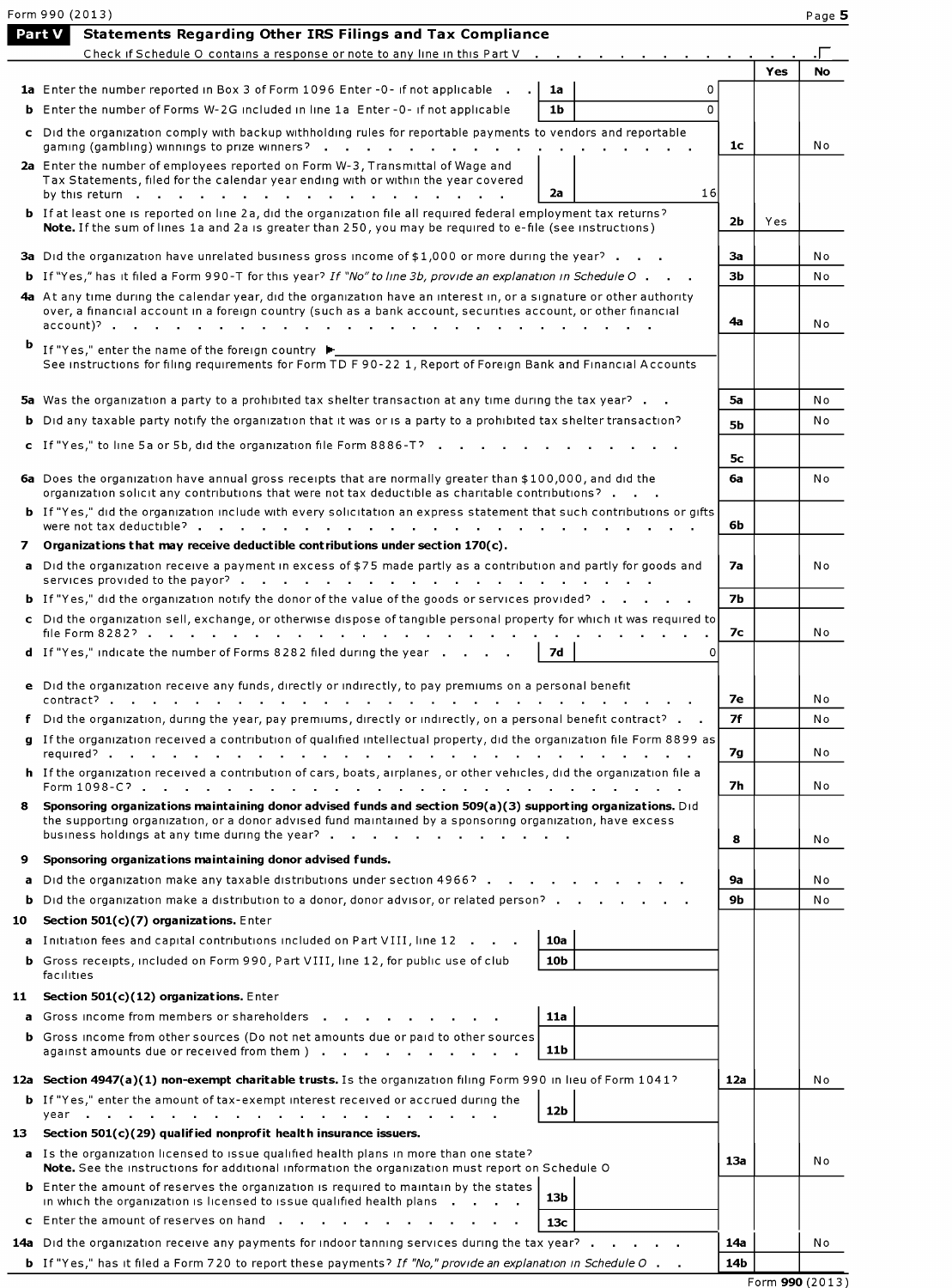|              | Form 990 (2013)                                                                                                                                                                                                                                                                                                                       |              |     | Page 6 |
|--------------|---------------------------------------------------------------------------------------------------------------------------------------------------------------------------------------------------------------------------------------------------------------------------------------------------------------------------------------|--------------|-----|--------|
|              | Governance, Management, and Disclosure For each "Yes" response to lines 2 through 7b below, and for a<br>Part VI<br>"No" response to lines 8a, 8b, or 10b below, describe the circumstances, processes, or changes in Schedule O.<br>See instructions.<br>Check if Schedule O contains a response or note to any line in this Part VI |              |     | .⊽     |
|              | <b>Section A. Governing Body and Management</b>                                                                                                                                                                                                                                                                                       |              |     |        |
|              |                                                                                                                                                                                                                                                                                                                                       |              | Yes | No     |
|              | 1a Enter the number of voting members of the governing body at the end of the tax<br>1a<br>16<br>year                                                                                                                                                                                                                                 |              |     |        |
|              | If there are material differences in voting rights among members of the governing<br>body, or if the governing body delegated broad authority to an executive committee<br>or similar committee, explain in Schedule O                                                                                                                |              |     |        |
|              | <b>b</b> Enter the number of voting members included in line 1a, above, who are<br>1 <sub>b</sub><br>16<br>independent                                                                                                                                                                                                                |              |     |        |
| $\mathbf{2}$ | Did any officer, director, trustee, or key employee have a family relationship or a business relationship with any<br>other officer, director, trustee, or key employee?<br>the contract of the contract of the contract of the contract of the contract of the contract of the contract of                                           | $\mathbf{2}$ |     | Νo     |
| з.           | Did the organization delegate control over management duties customarily performed by or under the direct<br>supervision of officers, directors or trustees, or key employees to a management company or other person? .                                                                                                              | 3.           |     | No     |
|              | Did the organization make any significant changes to its governing documents since the prior Form 990 was<br>filed?                                                                                                                                                                                                                   | 4            |     | No     |
| 5.           | Did the organization become aware during the year of a significant diversion of the organization's assets? .                                                                                                                                                                                                                          | 5.           |     | No     |
| 6            | Did the organization have members or stockholders?                                                                                                                                                                                                                                                                                    | 6            |     | Νo     |
|              | 7a Did the organization have members, stockholders, or other persons who had the power to elect or appoint one or<br>more members of the governing body?                                                                                                                                                                              | 7a           |     | Νo     |
|              | <b>b</b> Are any governance decisions of the organization reserved to (or subject to approval by) members, stockholders,<br>or persons other than the governing body?                                                                                                                                                                 | <b>7b</b>    |     | No     |
| 8            | Did the organization contemporaneously document the meetings held or written actions undertaken during the<br>year by the following                                                                                                                                                                                                   |              |     |        |
|              | a The governing body?                                                                                                                                                                                                                                                                                                                 | 8a           | Yes |        |
|              | <b>b</b> Each committee with authority to act on behalf of the governing body?                                                                                                                                                                                                                                                        | 8b           | Yes |        |
| 9.           | Is there any officer, director, trustee, or key employee listed in Part VII, Section A, who cannot be reached at the                                                                                                                                                                                                                  | 9            |     |        |
|              | organization's mailing address? If "Yes," provide the names and addresses in Schedule O<br>Section B. Policies (This Section B requests information about policies not required by the Internal Revenue Code.)                                                                                                                        |              |     | No     |
|              |                                                                                                                                                                                                                                                                                                                                       |              | Yes | No     |
|              | 10a Did the organization have local chapters, branches, or affiliates?                                                                                                                                                                                                                                                                | 10a          |     | No     |
|              | <b>b</b> If "Yes," did the organization have written policies and procedures governing the activities of such chapters,                                                                                                                                                                                                               |              |     |        |
|              | affiliates, and branches to ensure their operations are consistent with the organization's exempt purposes?<br>11a Has the organization provided a complete copy of this Form 990 to all members of its governing body before filing                                                                                                  | 10b          |     |        |
|              | the form?.                                                                                                                                                                                                                                                                                                                            | 11a          | Yes |        |
|              | <b>b</b> Describe in Schedule O the process, if any, used by the organization to review this Form 990                                                                                                                                                                                                                                 |              |     |        |
|              | 12a Did the organization have a written conflict of interest policy? If "No," go to line 13                                                                                                                                                                                                                                           | 12a          | Yes |        |
|              | <b>b</b> Were officers, directors, or trustees, and key employees required to disclose annually interests that could give                                                                                                                                                                                                             | 12b          | Yes |        |
|              | c Did the organization regularly and consistently monitor and enforce compliance with the policy? If "Yes," describe                                                                                                                                                                                                                  | 12c          | Yes |        |
| 13           | Did the organization have a written whistleblower policy?                                                                                                                                                                                                                                                                             | 13           | Yes |        |
| 14           | Did the organization have a written document retention and destruction policy? $\cdot \cdot \cdot \cdot$                                                                                                                                                                                                                              | 14           | Yes |        |
| 15           | Did the process for determining compensation of the following persons include a review and approval by<br>independent persons, comparability data, and contemporaneous substantiation of the deliberation and decision?                                                                                                               |              |     |        |
|              | a The organization's CEO, Executive Director, or top management official                                                                                                                                                                                                                                                              | 15a          | Yes |        |
|              |                                                                                                                                                                                                                                                                                                                                       | 15b          | Yes |        |
|              | If "Yes" to line 15a or 15b, describe the process in Schedule O (see instructions)                                                                                                                                                                                                                                                    |              |     |        |
|              | 16a Did the organization invest in, contribute assets to, or participate in a joint venture or similar arrangement with a<br>taxable entity during the year?<br>and a straightful control of the state of                                                                                                                             | 16a          |     | No     |
|              | <b>b</b> If "Yes," did the organization follow a written policy or procedure requiring the organization to evaluate its<br>participation in joint venture arrangements under applicable federal tax law, and take steps to safeguard the                                                                                              |              |     |        |
|              | organization's exempt status with respect to such arrangements?                                                                                                                                                                                                                                                                       | 16b          |     |        |
|              | <b>Section C. Disclosure</b>                                                                                                                                                                                                                                                                                                          |              |     |        |
| 17           | List the States with which a copy of this Form 990 is required to be filed                                                                                                                                                                                                                                                            |              |     |        |
| 18           | Section 6104 requires an organization to make its Form 1023 (or 1024 if applicable), 990, and 990-T (501(c)<br>(3) sonly) available for public inspection Indicate how you made these available Check all that apply                                                                                                                  |              |     |        |

| <b>10</b> Jection 0104 requires an organization to make its ronn 1025 (or 1024 if applicable), 990, and 990-T (50 |
|-------------------------------------------------------------------------------------------------------------------|
| (3) sonly) available for public inspection Indicate how you made these available Check all that apply             |
| $\Box$ O wn website $\Box$ A nother's website $\Box$ U pon request $\Box$ O ther (explain in Schedule O)          |
| 19 Describe in Schedule O whether (and if so, how) the organization made its governing documents, conflict of     |

Interest policy, and financial statements available to the public during the tax year

20 State the name, physical address, and telephone number of the person who possesses the books and records of the organization h-LOGAN ASSOCIATES 1918 43RD AVENUE SAN FRANCISCO,CA 94116 (415)592-8151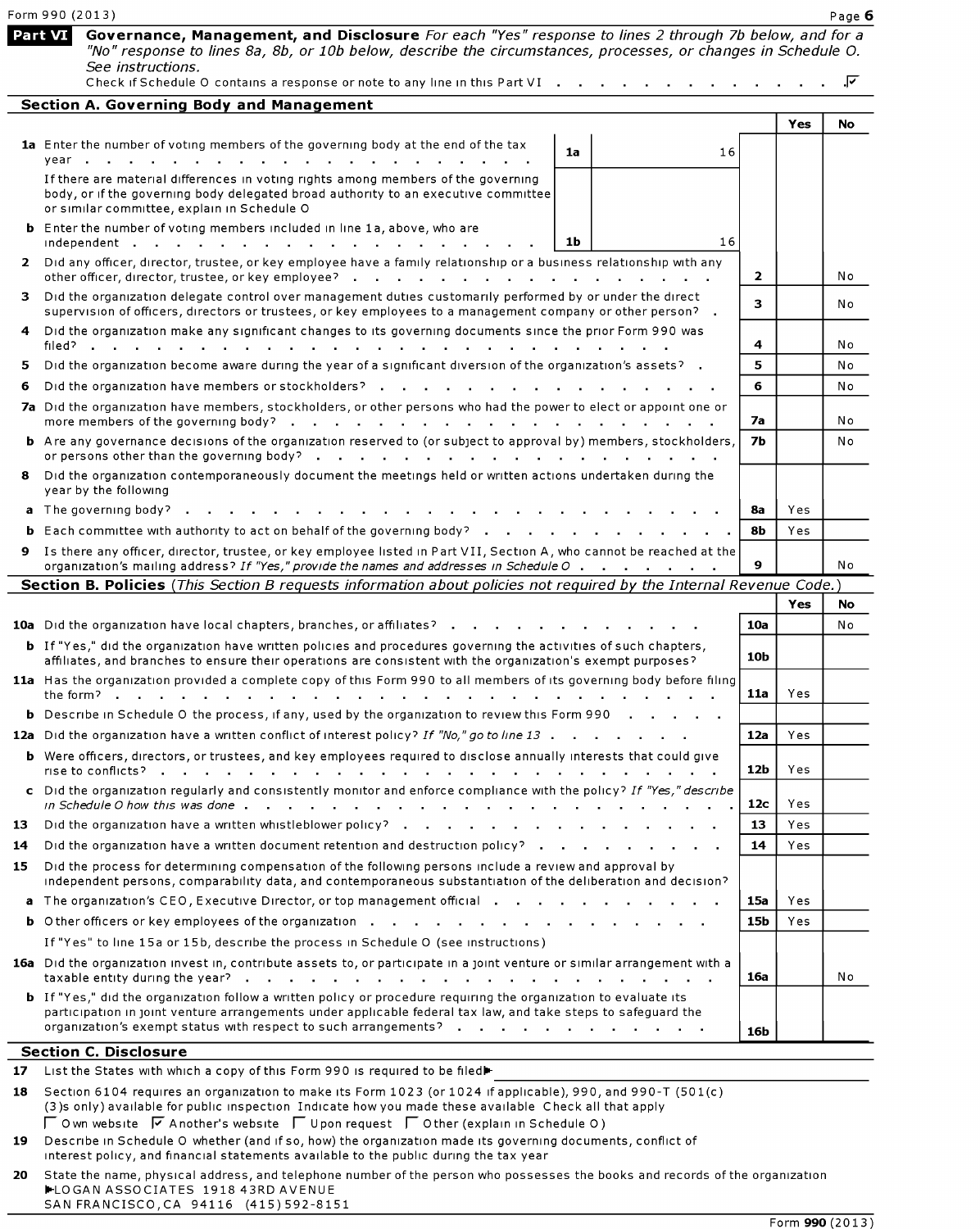# Form 990 (2013)<br>Part III Compensation of Officers, Directors,Trustees, Key Employees, Highest Compensated<br>Employees, and Independent Contractors **Employees, and Independent Contractors**<br>Check if Schedule O contains a response or note to any line in this Part VII . . . . . . Compensation of Officers, Directors,Trustees, Key Employees, Highest Compensated<br>Employees, and Independent Contractors<br>Check if Schedule O contains a response or note to any line in this Part VII . . . . . . . . . . . . .

Section A. Officers, Directors, Trustees, Key Employees, and Highest Compensated Employees 1a Complete this table for all persons required to be listed Report compensation for the calendar year ending with or within the organization's tax year

It List all of the organization's current officers, directors, trustees (whether individuals or organizations), regardless of amount of compensation Enter-0- in columns (D), (E), and (F) if no compensation was paid

Ist all of the organization's current key employees, if any See instructions for definition of "key employee"

Ist the organization's five current highest compensated employees (other than an officer, director, trustee or key employee) who received reportable compensation (Box 5 of Form W-2 and/or Box 7 of Form 1099-MISC) of more than \$100,000 from the organization and any related organizations

I List all of the organization's former officers, key employees, or highest compensated employees who received more than \$100,000 of reportable compensation from the organization and any related organizations

Itst all of the organization's former directors or trustees that received, in the capacity as a former director or trustee of the organization, more than \$10,000 of reportable compensation from the organization and any related organizations

List persons in the following order individual trustees or directors, institutional trustees, officers, key employees, highest compensated employees, and former such persons

 $\Gamma$  Check this box if neither the organization nor any related organization compensated any current officer, director, or trustee

| (A)<br>Name and Title                | (B)<br>Average<br>hours per<br>week (list<br>any hours | more than one box, unless         |                          | (C)            |              | Position (do not check<br>person is both an officer<br>and a director/trustee) |        | (D)<br>Reportable<br>compensation<br>from the<br>organization | (E)<br>Reportable<br>compensation<br>from related<br>organizations | (F)<br>Estimated<br>amount of<br>other<br>compensation   |
|--------------------------------------|--------------------------------------------------------|-----------------------------------|--------------------------|----------------|--------------|--------------------------------------------------------------------------------|--------|---------------------------------------------------------------|--------------------------------------------------------------------|----------------------------------------------------------|
|                                      | for related<br>organizations<br>below<br>dotted line)  | Individual trustee<br>or director | Institutional<br>Frustee | <b>Officer</b> | Key employee | Highest compens <i>a</i> ted<br>employee                                       | Former | $(W - 2/1099 -$<br>MISC)                                      | (W-2/1099-<br>MISC)                                                | from the<br>organization<br>and related<br>organizations |
| (1) DANNY HILLIS                     | 10 00                                                  | X                                 |                          | X              |              |                                                                                |        | $\overline{0}$                                                | $\Omega$                                                           |                                                          |
| CO-CHAIR                             | 000                                                    |                                   |                          |                |              |                                                                                |        |                                                               |                                                                    |                                                          |
| (2) STEWART BRAND<br>PRESIDENT/CO-CH | 10 00                                                  | X                                 |                          | x              |              |                                                                                |        | $\overline{0}$                                                | 0                                                                  | 0                                                        |
| (3) DOUGLAS CARLSON                  | 000<br>2 0 0                                           |                                   |                          |                |              |                                                                                |        |                                                               |                                                                    |                                                          |
| Director                             | 000                                                    | $\pmb{\times}$                    |                          |                |              |                                                                                |        | $\overline{0}$                                                | $\Omega$                                                           | 0                                                        |
| (4) ESTHER DYSON                     | 2 0 0                                                  | X                                 |                          |                |              |                                                                                |        | $\overline{0}$                                                | 0                                                                  | 0                                                        |
| Director                             | 000                                                    |                                   |                          |                |              |                                                                                |        |                                                               |                                                                    |                                                          |
| (5) BRIAN ENO                        | 2 0 0                                                  | x                                 |                          |                |              |                                                                                |        | $\overline{0}$                                                | $\pmb{0}$                                                          | $\boldsymbol{0}$                                         |
| Director                             | 000                                                    |                                   |                          |                |              |                                                                                |        |                                                               |                                                                    |                                                          |
| (6) MICHAEL KELLER                   | 2 0 0                                                  | X                                 |                          |                |              |                                                                                |        | $\overline{0}$                                                | 0                                                                  | 0                                                        |
| Director                             | 000                                                    |                                   |                          |                |              |                                                                                |        |                                                               |                                                                    |                                                          |
| (7) KEVIN KELLY                      | 2 0 0                                                  | X                                 |                          | X              |              |                                                                                |        | $\overline{0}$                                                | 0                                                                  | 0                                                        |
| Secretary                            | 000                                                    |                                   |                          |                |              |                                                                                |        |                                                               |                                                                    |                                                          |
| (8) DAVID RUMSEY                     | 2 0 0                                                  | X                                 |                          | X              |              |                                                                                |        | $\overline{0}$                                                | 0                                                                  | 0                                                        |
| Treasurer                            | 000                                                    |                                   |                          |                |              |                                                                                |        |                                                               |                                                                    |                                                          |
| (9) PAUL SAFFO                       | 2 0 0                                                  | x                                 |                          |                |              |                                                                                |        | $\overline{0}$                                                | $\Omega$                                                           | $\mathbf 0$                                              |
| Director<br>(10) PETER SCHWARTZ      | 000                                                    |                                   |                          |                |              |                                                                                |        |                                                               |                                                                    |                                                          |
| Director                             | 2 0 0<br>000                                           | X                                 |                          |                |              |                                                                                |        | $\overline{0}$                                                | 0                                                                  | 0                                                        |
| (11) KIM POLESE                      | 2 0 0                                                  |                                   |                          |                |              |                                                                                |        |                                                               |                                                                    |                                                          |
| Director                             | 000                                                    | X                                 |                          |                |              |                                                                                |        | $\overline{0}$                                                | $\circ$                                                            | 0                                                        |
| (12) DAVID EAGLEMAN                  | 2 0 0                                                  | $\pmb{\chi}$                      |                          |                |              |                                                                                |        | $\overline{0}$                                                | οI                                                                 | $\boldsymbol{0}$                                         |
| Director                             | 000                                                    |                                   |                          |                |              |                                                                                |        |                                                               |                                                                    |                                                          |
| (13) PING FU                         | 2 0 0                                                  | x                                 |                          |                |              |                                                                                |        | $\overline{0}$                                                | $\Omega$                                                           | 0                                                        |
| Director                             | 000                                                    |                                   |                          |                |              |                                                                                |        |                                                               |                                                                    |                                                          |
| (14) ALEXANDER ROSE                  | 40 00                                                  |                                   |                          | X              |              |                                                                                |        | 142,040                                                       | $\Omega$                                                           | 1,856                                                    |
| Executive Dir                        | 000                                                    |                                   |                          |                |              |                                                                                |        |                                                               |                                                                    |                                                          |
|                                      |                                                        |                                   |                          |                |              |                                                                                |        |                                                               |                                                                    |                                                          |
|                                      |                                                        |                                   |                          |                |              |                                                                                |        |                                                               |                                                                    |                                                          |
|                                      |                                                        |                                   |                          |                |              |                                                                                |        |                                                               |                                                                    |                                                          |
|                                      |                                                        |                                   |                          |                |              |                                                                                |        |                                                               |                                                                    | Form 990 (2013)                                          |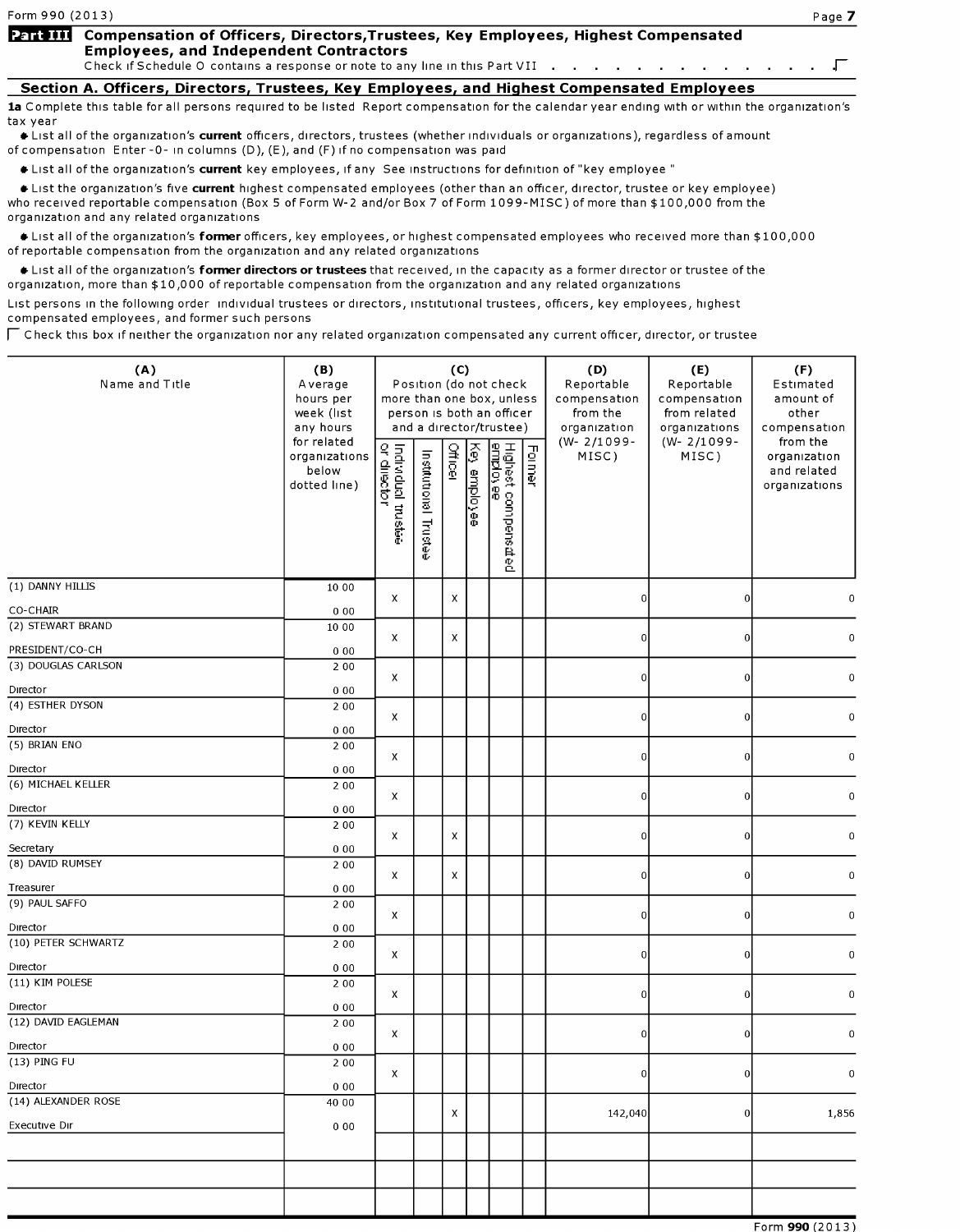## Section A. Officers, Directors, Trustees, Key Employees, and Highest Compensated Employees (continued)

|                | (A)<br>Name and Title                                                                                                                                                                                                | (B)<br>Average<br>hours per<br>week (list<br>any hours | more than one box, unless         |                                      | (C)            |               | Position (do not check<br>person is both an officer<br>and a director/trustee) |        | (D)<br>Reportable<br>compensation<br>from the<br>organization (W- | (E)<br>Reportable<br>compensation<br>from related<br>organizations (W- |   | (F)<br>Estimated<br>amount of other<br>compensation<br>from the |       |
|----------------|----------------------------------------------------------------------------------------------------------------------------------------------------------------------------------------------------------------------|--------------------------------------------------------|-----------------------------------|--------------------------------------|----------------|---------------|--------------------------------------------------------------------------------|--------|-------------------------------------------------------------------|------------------------------------------------------------------------|---|-----------------------------------------------------------------|-------|
|                |                                                                                                                                                                                                                      | for related<br>organizations<br>below<br>dotted line)  | Individual trustee<br>or director | Institutional<br><b>Truste</b><br>Ф. | <b>Officer</b> | Š<br>employee | Highest compensated<br><u>employee</u>                                         | Former | 2/1099-MISC)                                                      | 2/1099-MISC)                                                           |   | organization and<br>related<br>organizations                    |       |
|                |                                                                                                                                                                                                                      |                                                        |                                   |                                      |                |               |                                                                                |        |                                                                   |                                                                        |   |                                                                 |       |
|                |                                                                                                                                                                                                                      |                                                        |                                   |                                      |                |               |                                                                                |        |                                                                   |                                                                        |   |                                                                 |       |
|                |                                                                                                                                                                                                                      |                                                        |                                   |                                      |                |               |                                                                                |        |                                                                   |                                                                        |   |                                                                 |       |
|                |                                                                                                                                                                                                                      |                                                        |                                   |                                      |                |               |                                                                                |        |                                                                   |                                                                        |   |                                                                 |       |
|                |                                                                                                                                                                                                                      |                                                        |                                   |                                      |                |               |                                                                                |        |                                                                   |                                                                        |   |                                                                 |       |
|                |                                                                                                                                                                                                                      |                                                        |                                   |                                      |                |               |                                                                                |        |                                                                   |                                                                        |   |                                                                 |       |
|                |                                                                                                                                                                                                                      |                                                        |                                   |                                      |                |               |                                                                                |        |                                                                   |                                                                        |   |                                                                 |       |
|                |                                                                                                                                                                                                                      |                                                        |                                   |                                      |                |               |                                                                                |        |                                                                   |                                                                        |   |                                                                 |       |
|                |                                                                                                                                                                                                                      |                                                        |                                   |                                      |                |               |                                                                                |        |                                                                   |                                                                        |   |                                                                 |       |
|                |                                                                                                                                                                                                                      |                                                        |                                   |                                      |                |               |                                                                                |        |                                                                   |                                                                        |   |                                                                 |       |
|                |                                                                                                                                                                                                                      |                                                        |                                   |                                      |                |               |                                                                                |        |                                                                   |                                                                        |   |                                                                 |       |
|                |                                                                                                                                                                                                                      |                                                        |                                   |                                      |                |               |                                                                                |        |                                                                   |                                                                        |   |                                                                 |       |
|                |                                                                                                                                                                                                                      |                                                        |                                   |                                      |                |               |                                                                                |        |                                                                   |                                                                        |   |                                                                 |       |
| 1b             | Sub-Total                                                                                                                                                                                                            |                                                        |                                   |                                      |                |               |                                                                                | ►      |                                                                   |                                                                        |   |                                                                 |       |
| c              | Total from continuation sheets to Part VII, Section A .                                                                                                                                                              |                                                        |                                   |                                      |                |               |                                                                                |        |                                                                   |                                                                        |   |                                                                 |       |
|                | Total (add lines 1b and 1c) $\ldots$ $\ldots$ $\ldots$ $\ldots$ $\ldots$ $\ldots$                                                                                                                                    |                                                        |                                   |                                      |                |               |                                                                                |        | 142,040                                                           |                                                                        |   |                                                                 | 1,856 |
| $\overline{2}$ | Total number of individuals (including but not limited to those listed above) who received more than<br>\$100,000 of reportable compensation from the organization <sup>1</sup> 1                                    |                                                        |                                   |                                      |                |               |                                                                                |        |                                                                   |                                                                        |   |                                                                 |       |
|                |                                                                                                                                                                                                                      |                                                        |                                   |                                      |                |               |                                                                                |        |                                                                   |                                                                        |   | Yes                                                             | No    |
| з              | Did the organization list any former officer, director or trustee, key employee, or highest compensated employee<br>on line 1a? If "Yes," complete Schedule J for such individual                                    |                                                        |                                   |                                      |                |               |                                                                                |        |                                                                   |                                                                        | 3 |                                                                 | No    |
| 4              | For any individual listed on line 1a, is the sum of reportable compensation and other compensation from the<br>organization and related organizations greater than \$150,000? If "Yes," complete Schedule J for such |                                                        |                                   |                                      |                |               |                                                                                |        |                                                                   |                                                                        |   |                                                                 |       |

|                                                                                                                                                       |  | N <sub>0</sub> |
|-------------------------------------------------------------------------------------------------------------------------------------------------------|--|----------------|
| 5 Did any person listed on line 1a receive or accrue compensation from any unrelated organization or individual for $ \hspace{.1cm}  \hspace{.1cm}  $ |  |                |
| services rendered to the organization? If "Yes," complete Schedule J for such person $\vert$ 5                                                        |  | No             |

## Section B. Independent Contractors

1 Complete this table for your five highest compensated independent contractors that received more than \$100,000 of compensation from the organization Report compensation for the calendar year ending with or within the organization's tax year

| (A)<br>Name and business address                                                                                                                                       | (B)<br>Description of services | (C)<br>Compensation |
|------------------------------------------------------------------------------------------------------------------------------------------------------------------------|--------------------------------|---------------------|
| BRIAN ROE, FORT MASON CENTER BLDG A SAN FRANCISCO CA 94123                                                                                                             | <b>IENGINEER</b>               | 103,220             |
|                                                                                                                                                                        |                                |                     |
|                                                                                                                                                                        |                                |                     |
|                                                                                                                                                                        |                                |                     |
|                                                                                                                                                                        |                                |                     |
| Total number of independent contractors (including but not limited to those listed above) who received more than<br>\$100,000 of compensation from the organization ▶1 |                                |                     |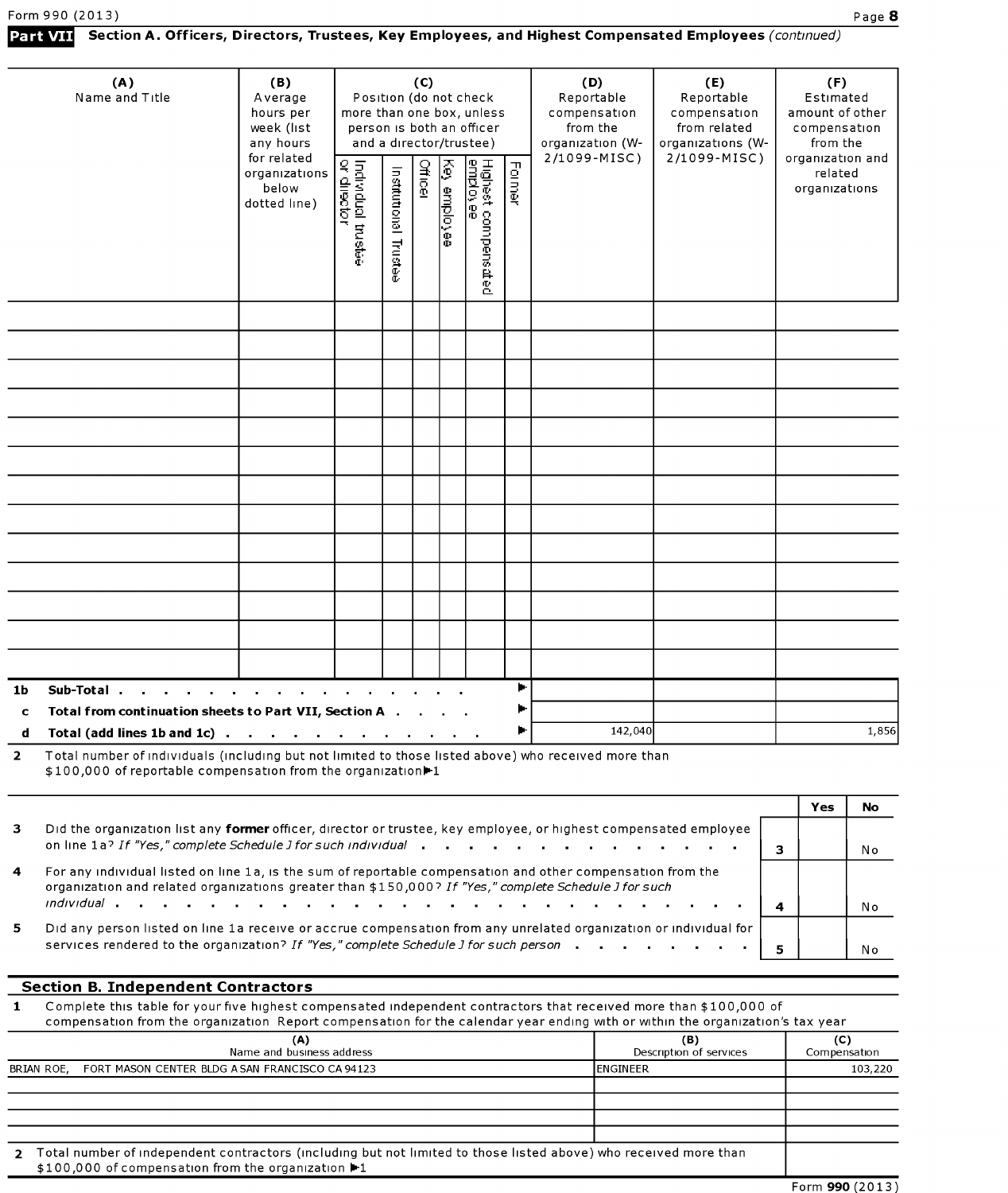| Form 990 (2013)                     |         |                                                                 |                                                                               |                             |                      |                                                                                |                                         | Page 9                                                   |
|-------------------------------------|---------|-----------------------------------------------------------------|-------------------------------------------------------------------------------|-----------------------------|----------------------|--------------------------------------------------------------------------------|-----------------------------------------|----------------------------------------------------------|
| <b>Part VIII</b>                    |         | <b>Statement of Revenue</b>                                     | Check if Schedule O contains a response or note to any line in this Part VIII |                             | (A)<br>Total revenue | <b>Contract Contract</b><br>(B)<br>Related or<br>exempt<br>function<br>revenue | (C)<br>Unrelated<br>business<br>revenue | (D)<br>Revenue<br>excluded from<br>tax under<br>sections |
|                                     | 1a      |                                                                 | 1a                                                                            |                             |                      |                                                                                |                                         | 512-514                                                  |
|                                     |         | Federated campaigns                                             |                                                                               | 254,695                     |                      |                                                                                |                                         |                                                          |
|                                     | ь       |                                                                 | Membership dues<br>1b                                                         |                             |                      |                                                                                |                                         |                                                          |
|                                     | c       |                                                                 | Fundraising events<br>1 <sub>c</sub>                                          |                             |                      |                                                                                |                                         |                                                          |
|                                     | d       |                                                                 | Related organizations<br>1 <sub>d</sub>                                       |                             |                      |                                                                                |                                         |                                                          |
|                                     | e       | Government grants (contributions)                               | 1e                                                                            |                             |                      |                                                                                |                                         |                                                          |
| Other Similar Amounts               | f       | similar amounts not included above                              | All other contributions, gifts, grants, and<br>1f                             | 807,979                     |                      |                                                                                |                                         |                                                          |
|                                     | g       |                                                                 | Noncash contributions included in lines                                       | 88,565                      |                      |                                                                                |                                         |                                                          |
| Contrihutions, Gifts, Grants<br>and |         | $1a-1f$ \$                                                      | h Total. Add lines 1a-1f.                                                     |                             | 1,062,674            |                                                                                |                                         |                                                          |
|                                     |         |                                                                 |                                                                               |                             |                      |                                                                                |                                         |                                                          |
|                                     | 2a      | Seminars                                                        |                                                                               | <b>Business Code</b>        |                      |                                                                                |                                         |                                                          |
|                                     | b       | Speaking Fees                                                   |                                                                               | 900099<br>900099            | 89,515<br>4,443      | 89,515<br>4,443                                                                |                                         |                                                          |
|                                     | c       | Texas Clock                                                     |                                                                               | 900099                      | 491,592              | 491,592                                                                        |                                         |                                                          |
| Program Service Revenue             | d       | <b>Ticket Sales</b>                                             |                                                                               | 900099                      | 19,487               | 19,487                                                                         |                                         |                                                          |
|                                     | е       |                                                                 |                                                                               |                             |                      |                                                                                |                                         |                                                          |
|                                     | f       |                                                                 | All other program service revenue                                             |                             |                      |                                                                                |                                         |                                                          |
|                                     |         | Total. Add lines 2a-2f.                                         |                                                                               |                             | 605,037              |                                                                                |                                         |                                                          |
|                                     | g<br>3  |                                                                 | Investment income (including dividends, interest,                             | and a strong control to the |                      |                                                                                |                                         |                                                          |
|                                     |         |                                                                 | and other similar amounts)                                                    |                             | 886,085              |                                                                                |                                         | 886,085                                                  |
|                                     | 4       |                                                                 | Income from investment of tax-exempt bond proceeds                            |                             | $\overline{0}$<br>0l |                                                                                |                                         |                                                          |
|                                     | 5       | Royalties                                                       | the company of the company of the company of the<br>(i) Real                  | (II) Personal               |                      |                                                                                |                                         |                                                          |
|                                     | 6a      | Gross rents                                                     |                                                                               |                             |                      |                                                                                |                                         |                                                          |
|                                     | ь       | Less rental                                                     |                                                                               |                             |                      |                                                                                |                                         |                                                          |
|                                     | c       | expenses<br>Rental income                                       |                                                                               |                             |                      |                                                                                |                                         |                                                          |
|                                     | d       | or (loss)                                                       | Net rental income or (loss)                                                   |                             | 0                    |                                                                                |                                         |                                                          |
|                                     |         |                                                                 | (i) Securities                                                                | $(II)$ Other                |                      |                                                                                |                                         |                                                          |
|                                     | 7a      | Gross amount<br>from sales of<br>assets other<br>than inventory | 1,625,780                                                                     |                             |                      |                                                                                |                                         |                                                          |
|                                     | h       | Less cost or                                                    |                                                                               |                             |                      |                                                                                |                                         |                                                          |
|                                     |         | other basis and<br>sales expenses                               | 1,556,052                                                                     |                             |                      |                                                                                |                                         |                                                          |
|                                     | c       | Gain or (loss)                                                  | 69,728                                                                        |                             | 69,728               |                                                                                |                                         | 69,728                                                   |
|                                     | d<br>8a | Net gain or (loss).<br>Gross income from fundraising            | the contract of the contract of the con-                                      | - 10                        |                      |                                                                                |                                         |                                                          |
|                                     |         | events (not including<br>$\frac{1}{2}$                          | of contributions reported on line 1c)                                         |                             |                      |                                                                                |                                         |                                                          |
| <b>Other Revenue</b>                |         | See Part IV, line 18                                            | a                                                                             |                             |                      |                                                                                |                                         |                                                          |
|                                     |         |                                                                 | <b>b</b> Less direct expenses<br>b                                            |                             | $\Omega$             |                                                                                |                                         |                                                          |
|                                     | c.      |                                                                 | Net income or (loss) from fundraising events $\cdot$ $\cdot$                  |                             |                      |                                                                                |                                         |                                                          |
|                                     |         | See Part IV, line 19                                            | 9a Gross income from gaming activities<br>a                                   |                             |                      |                                                                                |                                         |                                                          |
|                                     | b       |                                                                 | Less direct expenses<br>b                                                     |                             |                      |                                                                                |                                         |                                                          |
|                                     |         | 10a Gross sales of inventory, less                              | c Net income or (loss) from gaming activities                                 |                             |                      |                                                                                |                                         |                                                          |
|                                     |         | returns and allowances .                                        |                                                                               |                             |                      |                                                                                |                                         |                                                          |
|                                     |         |                                                                 | a                                                                             | 3,381                       |                      |                                                                                |                                         |                                                          |
|                                     | b       | Less cost of goods sold.                                        | b<br>$\sim 100$                                                               | 4,118                       |                      |                                                                                |                                         |                                                          |
|                                     |         | Miscellaneous Revenue                                           | c Net income or (loss) from sales of inventory ►                              | Business Code               | $-737$               | $-737$                                                                         |                                         |                                                          |
|                                     |         | 11a Licensing                                                   |                                                                               | 900099                      | 10,000               | 10,000                                                                         |                                         |                                                          |
|                                     | b       | O ther income                                                   |                                                                               | 900099                      | 96                   | 96                                                                             |                                         |                                                          |
|                                     | c       |                                                                 |                                                                               |                             |                      |                                                                                |                                         |                                                          |
|                                     | d       | All other revenue                                               |                                                                               |                             |                      |                                                                                |                                         |                                                          |
|                                     | e       |                                                                 | Total. Add lines 11a-11d<br>$\mathbf{r}$                                      | Þ.                          | 10,096               |                                                                                |                                         |                                                          |
|                                     | 12      |                                                                 | Total revenue. See Instructions .                                             | ▶                           | 2,632,883            | 614,396                                                                        |                                         | 955,813                                                  |
|                                     |         |                                                                 |                                                                               |                             |                      |                                                                                |                                         |                                                          |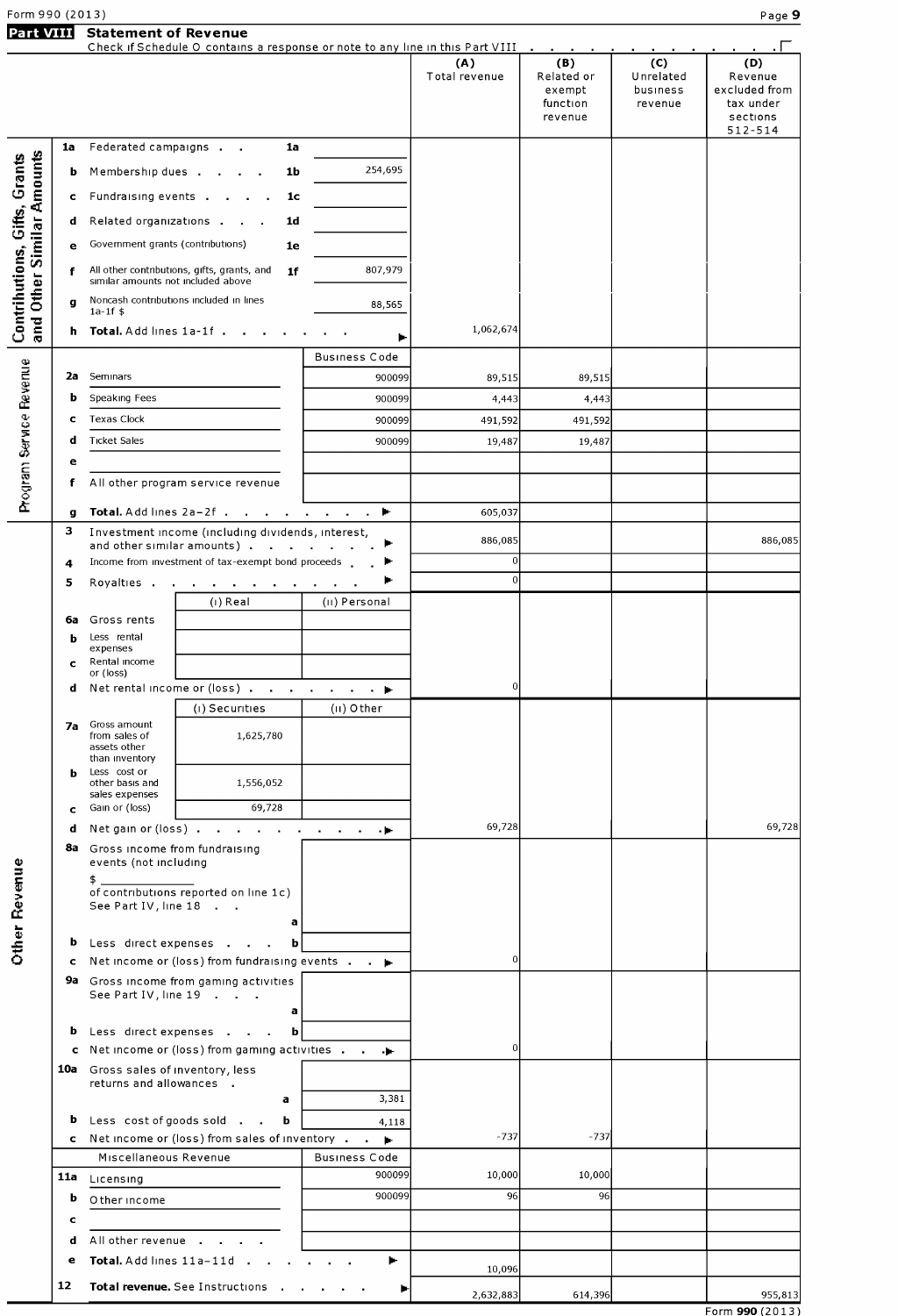# Form 990  $(2013)$  Page  $10$

|              | Form 990 (2013)                                                                                                                                                                                                                  |                       |                             |                                    | Page 10                 |
|--------------|----------------------------------------------------------------------------------------------------------------------------------------------------------------------------------------------------------------------------------|-----------------------|-----------------------------|------------------------------------|-------------------------|
|              | <b>Part IX</b> Statement of Functional Expenses                                                                                                                                                                                  |                       |                             |                                    |                         |
|              | Section 501(c)(3) and 501(c)(4) organizations must complete all columns All other organizations must complete column (A)                                                                                                         |                       |                             |                                    |                         |
|              | Check if Schedule O contains a response or note to any line in this Part IX                                                                                                                                                      |                       | (B)                         | (C)                                | ⊽.<br>(D)               |
|              | Do not include amounts reported on lines 6b,<br>7b, 8b, 9b, and 10b of Part VIII.                                                                                                                                                | (A)<br>Total expenses | Program service<br>expenses | Management and<br>general expenses | Fundraising<br>expenses |
| $\mathbf{1}$ | Grants and other assistance to governments and organizations<br>in the United States See Part IV, line 21                                                                                                                        | 18,351                | 18,351                      |                                    |                         |
| $\mathbf{2}$ | Grants and other assistance to individuals in the<br>United States See Part IV, line 22                                                                                                                                          | $\mathbf 0$           |                             |                                    |                         |
| 3            | Grants and other assistance to governments,<br>organizations, and individuals outside the United<br>States See Part IV, lines 15 and 16                                                                                          | $\mathbf 0$           |                             |                                    |                         |
| 4            | Benefits paid to or for members                                                                                                                                                                                                  | $\overline{0}$        |                             |                                    |                         |
| 5            | Compensation of current officers, directors, trustees, and<br>key employees                                                                                                                                                      | 143,896               | 122,446                     | 15,080                             | 6,370                   |
| 6            | Compensation not included above, to disqualified persons<br>(as defined under section $4958(f)(1)$ ) and persons<br>described in section $4958(c)(3)(B)$                                                                         | $\mathbf{0}$          |                             |                                    |                         |
| 7            | Other salaries and wages                                                                                                                                                                                                         | 409,961               | 67,649                      | 332,066                            | 10.246                  |
| 8            | Pension plan accruals and contributions (include section $401(k)$ )<br>and 403(b) employer contributions)                                                                                                                        | $\mathbf 0$           |                             |                                    |                         |
| 9            | Other employee benefits                                                                                                                                                                                                          | 51,724                | 9,508                       | 42,216                             |                         |
| 10           | Payroll taxes                                                                                                                                                                                                                    | 55,328                | 16,319                      | 39,009                             |                         |
| 11           | Fees for services (non-employees)                                                                                                                                                                                                |                       |                             |                                    |                         |
| а            | Management                                                                                                                                                                                                                       | $\Omega$              |                             |                                    |                         |
| b            | Legal                                                                                                                                                                                                                            | 62,318                | 56,006                      | 6,312                              |                         |
| c            | Accounting                                                                                                                                                                                                                       | 17,031                |                             | 17,031                             |                         |
| d            | Lobbying<br>$\sim 100$                                                                                                                                                                                                           | $\mathbf 0$           |                             |                                    |                         |
| е            | Professional fundraising services See Part IV, line 17                                                                                                                                                                           | $\mathbf 0$           |                             |                                    |                         |
| f            | Investment management fees                                                                                                                                                                                                       | $\Omega$              |                             |                                    |                         |
| g            | Other (If line 11g amount exceeds 10% of line 25,<br>column (A) amount, list line 11g expenses on<br>Schedule O )                                                                                                                | 482,989               | 451,122                     | 22,642                             | 9,225                   |
| 12           | Advertising and promotion                                                                                                                                                                                                        | 31,313                | 4,777                       | 484                                | 26,052                  |
| 13           | Office expenses                                                                                                                                                                                                                  | $\mathbf{0}$          |                             |                                    |                         |
| 14           | Information technology                                                                                                                                                                                                           | $\mathbf{0}$          |                             |                                    |                         |
| 15           | Royalties                                                                                                                                                                                                                        | $\Omega$              |                             |                                    |                         |
| 16           | Occupancy                                                                                                                                                                                                                        | 131,602               | 62,911                      | 68,691                             |                         |
| 17           | Travel                                                                                                                                                                                                                           | 116,038               | 103,345                     | 12,503                             | 190                     |
| 18           | Payments of travel or entertainment expenses for any federal,<br>state, or local public officials                                                                                                                                | $\mathbf 0$           |                             |                                    |                         |
| 19           | Conferences, conventions, and meetings                                                                                                                                                                                           | $\overline{0}$        |                             |                                    |                         |
| 20           |                                                                                                                                                                                                                                  | $\mathbf{0}$          |                             |                                    |                         |
| 21           | Payments to affiliates                                                                                                                                                                                                           | $\Omega$              |                             |                                    |                         |
| 22           | Depreciation, depletion, and amortization                                                                                                                                                                                        | 1,592                 | 1,026                       | 566                                |                         |
| 23           | Insurance in the set of the set of the set of the set of the set of the set of the set of the set of the set o                                                                                                                   | $\Omega$              |                             |                                    |                         |
| 24           | Other expenses Itemize expenses not covered above (List<br>miscellaneous expenses in line 24e If line 24e amount exceeds 10%<br>of line 25, column (A) amount, list line 24e expenses on Schedule O)                             |                       |                             |                                    |                         |
| a            | <b>Materials and Supplies</b>                                                                                                                                                                                                    | 120,110               | 106,243                     | 3,473                              | 10,394                  |
| ь            | Other Business Expenses                                                                                                                                                                                                          | 44,218                | 27,258                      | 16,960                             |                         |
| c            | <b>Merchant Charges</b>                                                                                                                                                                                                          | 19,949                | 16,941                      | 3,008                              |                         |
| d            | Postage and Shipping                                                                                                                                                                                                             | 5,617                 |                             |                                    | 5,617                   |
| e            | All other expenses                                                                                                                                                                                                               | 1,384                 | 38                          | 1,346                              |                         |
| 25           | Total functional expenses. Add lines 1 through 24e                                                                                                                                                                               | 1,713,421             | 1,063,940                   | 581,387                            | 68,094                  |
| 26           | Joint costs. Complete this line only if the organization<br>reported in column (B) joint costs from a combined<br>educational campaign and fundraising solicitation Check<br>here ► $\Gamma$ if following SOP 98-2 (ASC 958-720) |                       |                             |                                    |                         |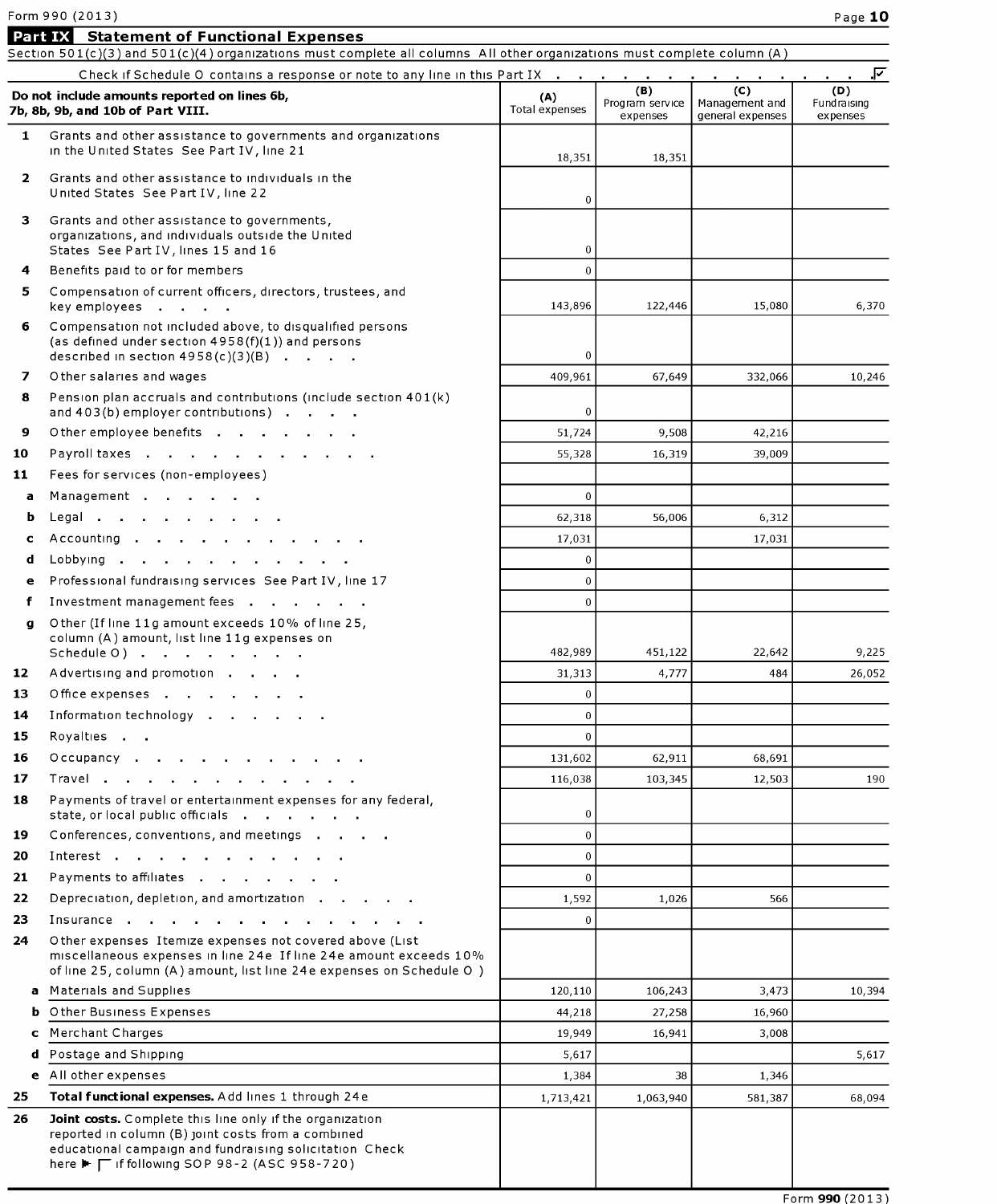Form 990 (2013)<br>Page Part X Balance Sheet<br>Check if Schedule O contains a response or note to any line in this Part X . . . . . . . . . . . . . . . . . (A) (B) Beginning of year Fund of year **1** Cash-non-interest-bearing 2. 237,072 1 970,092 2 SaVIngs and temporary cash Investments 843,432 2 110,938 3 Pledges and grants receivable, net 3 0 4 Accounts receivable, net . . . . . . . . . . . . . . . . 114,504 5 Loans and other receivables from current and former officers, directors, trustees, key employees, and highest compensated employees Complete Part II of Schedule L 5 0 6 Loans and other receivables from other disqualified persons (as defined under section 4958(f)(1)), persons described in section 4958(c)(3)(B), and contributing employers and sponsoring organizations of section  $501(c)(9)$  voluntary employees' beneficiary organizations (see instructions) Complete Part II of Schedule L<br>
Complete Part II of Schedule L<br>
Complete Part II of Schedule L<br>
Complete Part II of Schedule L<br>
Complete Part II of Schedule L<br>
Complete Part II of Schedule '5 6 <sup>0</sup> 7 Notes and loans receivable, net 7 0 d <sup>8</sup> Inventories forsale or use <sup>8</sup> <sup>0</sup> 9 Prepaid expenses and deferred charges  $\cdot$  ,  $\cdot$  ,  $\cdot$  ,  $\cdot$  ,  $\cdot$  ,  $\cdot$  ,  $\cdot$  ,  $\cdot$  ,  $\cdot$  ,  $\cdot$  ,  $\cdot$  ,  $\cdot$  ,  $\cdot$  ,  $\cdot$  ,  $\cdot$  ,  $\cdot$  ,  $\cdot$  ,  $\cdot$  ,  $\cdot$  ,  $\cdot$  ,  $\cdot$  ,  $\cdot$  ,  $\cdot$  ,  $\cdot$  ,  $\cdot$  ,  $\cdot$  , 10a Land, buildings, and equipment cost or other basis Complete Part VI of Schedule D **10a** 575,470 b Less accumulated depreCIation 10b 1,592 388,976 10c 573,878 11 Investmentspublicly traded securities 5,633,555 11 5,565,143 12 Investments—other securities See Part IV, line 11 1 2 12 12 0 13 Investmentsprogram-related See Part IV, line 11 13 <sup>0</sup> **14** Intangible assets  $\cdot$  ,  $\cdot$  ,  $\cdot$  ,  $\cdot$  ,  $\cdot$  ,  $\cdot$  ,  $\cdot$  ,  $\cdot$  ,  $\cdot$  ,  $\cdot$  ,  $\cdot$  ,  $\cdot$  ,  $\cdot$  ,  $\cdot$  ,  $\cdot$  ,  $\cdot$  ,  $\cdot$  ,  $\cdot$  ,  $\cdot$  ,  $\cdot$  ,  $\cdot$  ,  $\cdot$  ,  $\cdot$  ,  $\cdot$  ,  $\cdot$  ,  $\cdot$  ,  $\cdot$  ,  $\cdot$  ,  $\$ 15 Other assets See Part IV, line 11  $\ldots$ ,  $\ldots$ ,  $\ldots$ ,  $\ldots$ ,  $\qquad$   $\qquad$  15 **16 Total assets.** Add lines 1 through 15 (must equal line  $34$ )  $\ldots$   $\ldots$   $\ldots$   $\ldots$  7,299,527 **16** 8,334,555 17 Accounts payable and accrued expenses 6,806 17 122,372 18 Grants payable 18 19 Deferred revenue et al., and a series are a series and series are series and series are series and series and series are series and series are series and series are series and series are series and series are series and 20 Tax-exempt bond liabilities entity and the control of the control of the control of the control of the control of the control of the control of the control of the control of the control of the control of the control of 21 Escrow or custodial account liability Complete Part IV of Schedule D . .<br>
22 Loans and other payables to current and former officers, directors, trustees,<br>
22 Loans and other payables to current and former officers, di 22 Loans and other payables to current and former officers, directors, trustees, key employees, highest compensated employees, and disqualified persons Complete Part II of Schedule L . . . . . . . . . . . . | | | | 22 23 Secured mortgages and notes payable to unrelated third parties 20 10 23 23 24 Unsecured notes and loans payable to unrelated third parties 20 and 20 and 24 and 24 and 24 25 Other liabilities (including federal income tax, payables to related third parties, and other liabilities not included on lines 17-24) Complete Part X of Schedule D . . . . . . . . . . . . . . 25 26 Total liabilities. Add lines 17 through 25 5,805 26 122372 Organizations that follow SFAS 117 (ASC 958), check here  $\triangleright \boxed{\triangleright}$  and complete<br>  $\frac{1}{12}$ <br>  $\frac{1}{12}$ <br>  $\frac{1}{12}$ <br>  $\frac{1}{12}$ <br>  $\frac{1}{12}$ <br>  $\frac{1}{12}$ <br>  $\frac{1}{12}$ <br>
Organizations that do not follow SFAS 117 (ASC 958), lines 27 through 29, and lines 33 and 34. E 27 Unrestricted net assets 2,479,744 27 2,089,080 E <sup>28</sup> Temporarily restricted net assets 4,812,977 <sup>28</sup> 6,123,103 E <sup>29</sup> Permanently restricted net assets <sup>29</sup>  $\vec{r}$  Organizations that do not follow SFAS 117 (ASC 958), check here  $\blacktriangleright \begin{array}{|c|} \hline \text{...} & \text{...} \\ \hline \text{...} & \text{...} \end{array}$ complete lines 30 through 34.  $\begin{array}{|c|c|c|c|}\hline \textbf{30} & \textbf{Capital stock or trust principal, or current funds} \ \hline \textbf{31} & \textbf{Pauli}-\textbf{30} \ \hline \textbf{32} & \textbf{31} \ \hline \textbf{33} & \textbf{14} & \textbf{15} & \textbf{16} & \textbf{17} & \textbf{18} \ \hline \textbf{35} & \textbf{16} & \textbf{17} & \textbf{18} & \textbf{18} & \textbf{18} \ \hline \textbf{36} & \textbf{17} & \textbf{18} & \textbf{18$ **31** Paid-in or capital surplus, or land, building or equipment fund  $\begin{array}{ccc} 3 & 3 & 3 \end{array}$  31 E <sup>32</sup> Retained earnings, endowment, accumulated income, or otherfunds <sup>32</sup> **33** Total net assets or fund balances **7.292, and 1.33** 8,212,183 8,212,183 8,212,183 8,212,183 8,212,183 8,212,183 8,212,183 8,212,183 8,212,183 8,212,183 8,212,183 8,212,183 8,212,183 8,212,183 8,212,183 8,212,183 8,21 34 Total liabilities and net assets/fund balances  $\cdots$   $\cdots$   $\cdots$   $\cdots$   $\cdots$   $\cdots$  7,299,527 34  $\cdots$  8,334,555 Form 990 (2013)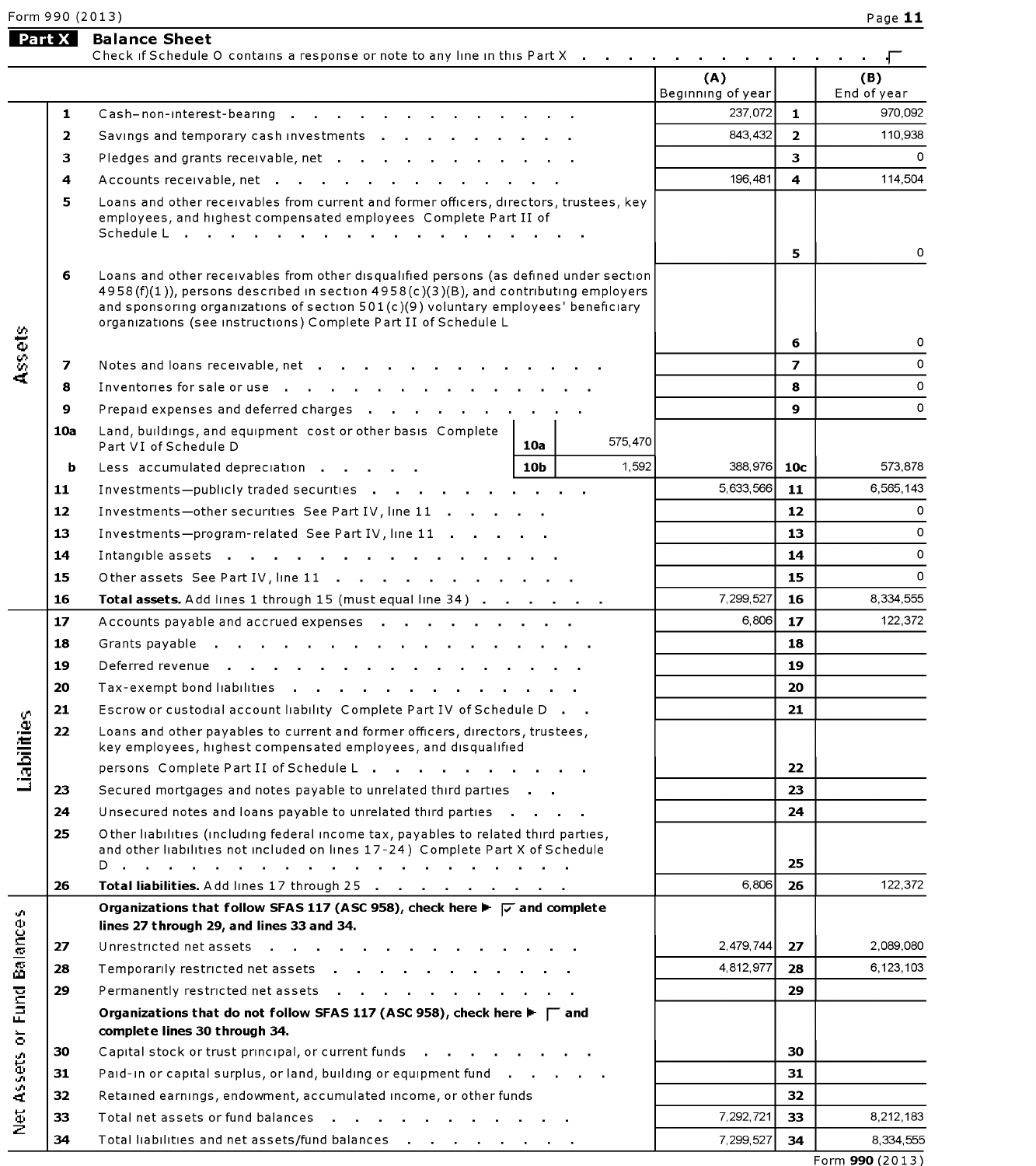| Form 990 (2013) | Page 1. |
|-----------------|---------|
|-----------------|---------|

|              | Form 990 (2013)                                                                                                                                                                                                                |                         |                |     | Page 12   |
|--------------|--------------------------------------------------------------------------------------------------------------------------------------------------------------------------------------------------------------------------------|-------------------------|----------------|-----|-----------|
|              | <b>Part III</b><br><b>Reconcilliation of Net Assets</b><br>Check if Schedule O contains a response or note to any line in this Part XI                                                                                         |                         |                |     |           |
| 1            | Total revenue (must equal Part VIII, column (A), line 12)                                                                                                                                                                      | 1.                      |                |     | 2,632,883 |
| $\mathbf{2}$ | Total expenses (must equal Part IX, column (A), line 25)                                                                                                                                                                       |                         |                |     |           |
| з.           | Revenue less expenses Subtract line 2 from line 1                                                                                                                                                                              | $\mathbf{2}$            |                |     | 1,713,421 |
| 4            | Net assets or fund balances at beginning of year (must equal Part X, line 33, column (A))                                                                                                                                      | 3                       |                |     | 919,462   |
|              |                                                                                                                                                                                                                                | 4                       |                |     | 7,292,721 |
| 5            | Net unrealized gains (losses) on investments                                                                                                                                                                                   | 5.                      |                |     |           |
| 6            | Donated services and use of facilities                                                                                                                                                                                         | 6                       |                |     |           |
| 7            | Investment expenses                                                                                                                                                                                                            | $\overline{\mathbf{z}}$ |                |     |           |
| 8            | Prior period adjustments                                                                                                                                                                                                       |                         |                |     |           |
| 9            | Other changes in net assets or fund balances (explain in Schedule O)                                                                                                                                                           | 8                       |                |     |           |
|              | 10 Net assets or fund balances at end of year Combine lines 3 through 9 (must equal Part X, line 33,                                                                                                                           | 9                       |                |     |           |
|              | column (B))                                                                                                                                                                                                                    | 10                      |                |     | 8,212,183 |
|              | <b>Financial Statements and Reporting</b><br>Part XII<br>Check if Schedule O contains a response or note to any line in this Part XII                                                                                          |                         |                | Yes | No        |
|              | <b>「Cash 区 Accrual 「Other」</b><br>1 Accounting method used to prepare the Form 990<br>If the organization changed its method of accounting from a prior year or checked "Other," explain in<br>Schedule O                      |                         |                |     |           |
|              | 2a Were the organization's financial statements compiled or reviewed by an independent accountant?                                                                                                                             |                         | 2a             |     | No        |
|              | If 'Yes,' check a box below to indicate whether the financial statements for the year were compiled or reviewed on<br>a separate basis, consolidated basis, or both                                                            |                         |                |     |           |
|              | Separate basis<br>Consolidated basis<br>□ Both consolidated and separate basis                                                                                                                                                 |                         |                |     |           |
|              | <b>b</b> Were the organization's financial statements audited by an independent accountant?                                                                                                                                    |                         | 2b             | Yes |           |
|              | If 'Yes,' check a box below to indicate whether the financial statements for the year were audited on a separate<br>basis, consolidated basis, or both                                                                         |                         |                |     |           |
|              | $\overline{V}$ Separate basis<br>Consolidated basis<br>□ Both consolidated and separate basis                                                                                                                                  |                         |                |     |           |
|              | c If "Yes," to line 2a or 2b, does the organization have a committee that assumes responsibility for oversight of the<br>audit, review, or compilation of its financial statements and selection of an independent accountant? |                         | 2 <sub>c</sub> | Yes |           |
|              | If the organization changed either its oversight process or selection process during the tax year, explain in<br>Schedule O                                                                                                    |                         |                |     |           |
|              | 3a As a result of a federal award, was the organization required to undergo an audit or audits as set forth in the<br>Single Audit Act and OMB Circular A-133?                                                                 |                         | 3a             |     | No        |
|              | b If "Yes," did the organization undergo the required audit or audits? If the organization did not undergo the<br>required audit or audits, explain why in Schedule O and describe any steps taken to undergo such audits      |                         | ЗЬ             |     |           |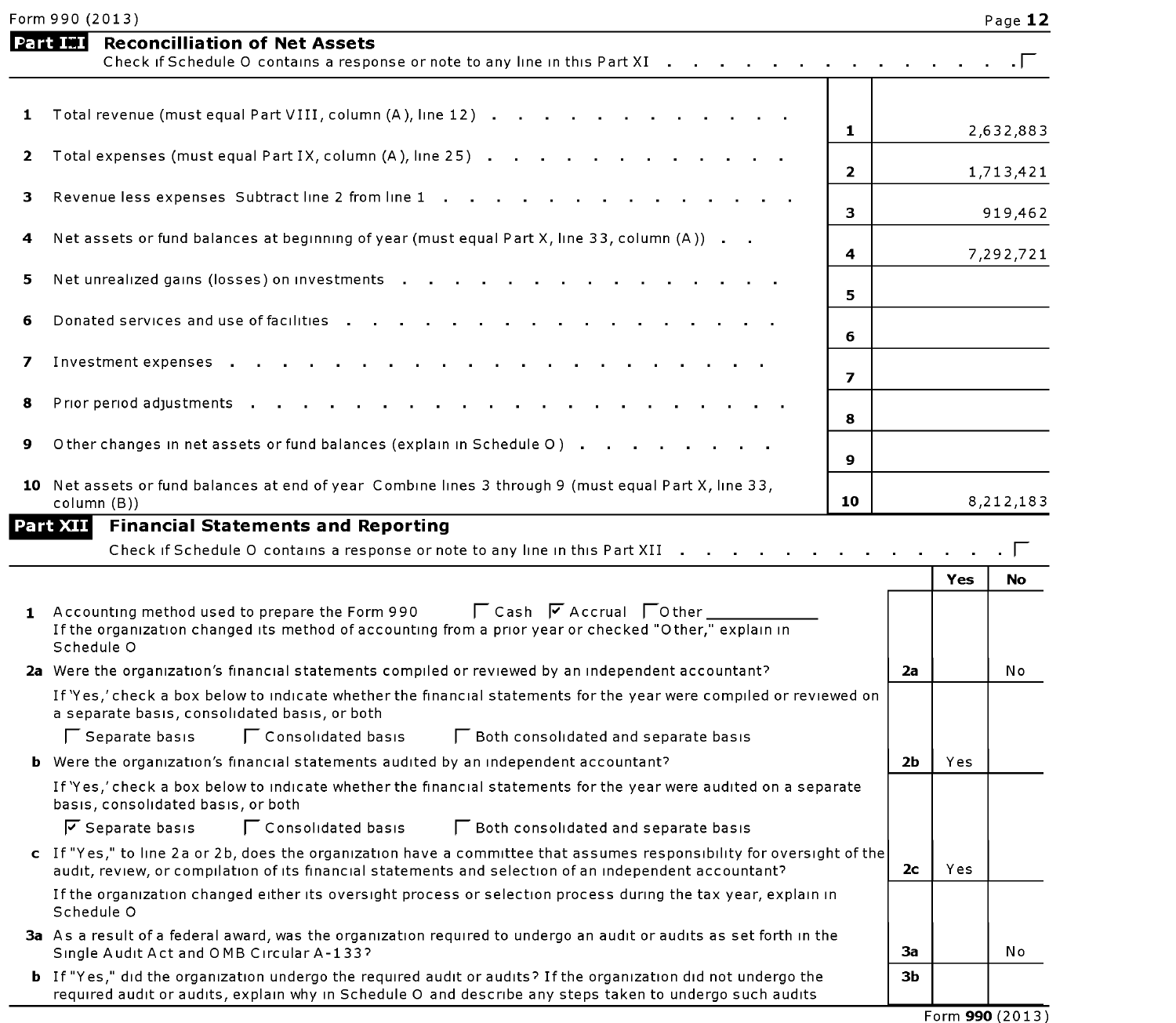|             |                                          |                                                     |                     | efile GRAPHIC print - DO NOT PROCESS                                                                                                                                                                                                                                                                                                                                                                                                                                                                                     |                                                                                    | As Filed Data -             |                                                                          |    |                                                                       | DLN: 93493309010404 |                   |                                        |
|-------------|------------------------------------------|-----------------------------------------------------|---------------------|--------------------------------------------------------------------------------------------------------------------------------------------------------------------------------------------------------------------------------------------------------------------------------------------------------------------------------------------------------------------------------------------------------------------------------------------------------------------------------------------------------------------------|------------------------------------------------------------------------------------|-----------------------------|--------------------------------------------------------------------------|----|-----------------------------------------------------------------------|---------------------|-------------------|----------------------------------------|
|             |                                          | <b>SCHEDULE A</b>                                   |                     |                                                                                                                                                                                                                                                                                                                                                                                                                                                                                                                          |                                                                                    |                             |                                                                          |    |                                                                       |                     |                   | OMB No 1545-0047                       |
|             |                                          | (Form 990 or 990EZ)                                 |                     | Complete if the organization is a section $501(c)(3)$ organization or a section 4947(a)(1)                                                                                                                                                                                                                                                                                                                                                                                                                               |                                                                                    | nonexempt charitable trust. | <b>Public Charity Status and Public Support</b>                          |    |                                                                       |                     |                   |                                        |
|             | Department of the                        |                                                     |                     | Attach to Form 990 or Form 990-EZ. The See separate instructions.                                                                                                                                                                                                                                                                                                                                                                                                                                                        |                                                                                    |                             |                                                                          |    |                                                                       |                     |                   | Open to Public                         |
| Treasury    |                                          | Internal Revenue Service                            |                     | Information about Schedule A (Form 990 or 990-EZ) and its instructions is at                                                                                                                                                                                                                                                                                                                                                                                                                                             |                                                                                    | www.irs.gov/form990.        |                                                                          |    |                                                                       |                     | <b>Inspection</b> |                                        |
|             |                                          | Name of the organization<br>THE LONG NOW FOUNDATION |                     |                                                                                                                                                                                                                                                                                                                                                                                                                                                                                                                          |                                                                                    |                             |                                                                          |    | <b>Employer ident if ication number</b>                               |                     |                   |                                        |
|             |                                          |                                                     |                     |                                                                                                                                                                                                                                                                                                                                                                                                                                                                                                                          |                                                                                    |                             |                                                                          |    | 68-0384748                                                            |                     |                   |                                        |
|             | Part I                                   |                                                     |                     | Reason for Public Charity Status (All organizations must complete this part.) See instructions.                                                                                                                                                                                                                                                                                                                                                                                                                          |                                                                                    |                             |                                                                          |    |                                                                       |                     |                   |                                        |
|             |                                          |                                                     |                     | The organization is not a private foundation because it is (For lines 1 through 11, check only one box)                                                                                                                                                                                                                                                                                                                                                                                                                  |                                                                                    |                             |                                                                          |    |                                                                       |                     |                   |                                        |
| 1           |                                          |                                                     |                     | A church, convention of churches, or association of churches described in section 170(b)(1)(A)(i).                                                                                                                                                                                                                                                                                                                                                                                                                       |                                                                                    |                             |                                                                          |    |                                                                       |                     |                   |                                        |
| 2           |                                          |                                                     |                     | A school described in section 170(b)(1)(A)(ii). (Attach Schedule E)                                                                                                                                                                                                                                                                                                                                                                                                                                                      |                                                                                    |                             |                                                                          |    |                                                                       |                     |                   |                                        |
| з           | Е                                        |                                                     |                     | A hospital or a cooperative hospital service organization described in section $170(b)(1)(A)(iii)$ .                                                                                                                                                                                                                                                                                                                                                                                                                     |                                                                                    |                             |                                                                          |    |                                                                       |                     |                   |                                        |
| 4           | Г                                        |                                                     |                     | A medical research organization operated in conjunction with a hospital described in section 170(b)(1)(A)(iii). Enter the                                                                                                                                                                                                                                                                                                                                                                                                |                                                                                    |                             |                                                                          |    |                                                                       |                     |                   |                                        |
|             |                                          |                                                     |                     | hospital's name, city, and state                                                                                                                                                                                                                                                                                                                                                                                                                                                                                         |                                                                                    |                             |                                                                          |    |                                                                       |                     |                   |                                        |
| 5           | I.                                       |                                                     |                     | An organization operated for the benefit of a college or university owned or operated by a governmental unit described in                                                                                                                                                                                                                                                                                                                                                                                                |                                                                                    |                             |                                                                          |    |                                                                       |                     |                   |                                        |
|             |                                          |                                                     |                     | section $170(b)(1)(A)(iv)$ . (Complete Part II)                                                                                                                                                                                                                                                                                                                                                                                                                                                                          |                                                                                    |                             |                                                                          |    |                                                                       |                     |                   |                                        |
| 6           | I.                                       |                                                     |                     | A federal, state, or local government or governmental unit described in section $170(b)(1)(A)(v)$ .                                                                                                                                                                                                                                                                                                                                                                                                                      |                                                                                    |                             |                                                                          |    |                                                                       |                     |                   |                                        |
| 7<br>8      | ⊽                                        |                                                     |                     | An organization that normally receives a substantial part of its support from a governmental unit or from the general public<br>described in section 170(b)(1)(A)(vi). (Complete Part II)<br>A community trust described in section 170(b)(1)(A)(vi) (Complete Part II)                                                                                                                                                                                                                                                  |                                                                                    |                             |                                                                          |    |                                                                       |                     |                   |                                        |
| 9           | $\mathbf{L}$                             |                                                     |                     | An organization that normally receives (1) more than 331/3% of its support from contributions, membership fees, and gross                                                                                                                                                                                                                                                                                                                                                                                                |                                                                                    |                             |                                                                          |    |                                                                       |                     |                   |                                        |
|             |                                          |                                                     |                     | receipts from activities related to its exempt functions-subject to certain exceptions, and (2) no more than 331/3% of                                                                                                                                                                                                                                                                                                                                                                                                   |                                                                                    |                             |                                                                          |    |                                                                       |                     |                   |                                        |
|             |                                          |                                                     |                     | its support from gross investment income and unrelated business taxable income (less section 511 tax) from businesses                                                                                                                                                                                                                                                                                                                                                                                                    |                                                                                    |                             |                                                                          |    |                                                                       |                     |                   |                                        |
|             |                                          |                                                     |                     | acquired by the organization after June 30, 1975 See section 509(a)(2). (Complete Part III)                                                                                                                                                                                                                                                                                                                                                                                                                              |                                                                                    |                             |                                                                          |    |                                                                       |                     |                   |                                        |
| 10          |                                          |                                                     |                     | An organization organized and operated exclusively to test for public safety See section 509(a)(4).                                                                                                                                                                                                                                                                                                                                                                                                                      |                                                                                    |                             |                                                                          |    |                                                                       |                     |                   |                                        |
| 11          | $\mathbf{L}$                             | a                                                   |                     | An organization organized and operated exclusively for the benefit of, to perform the functions of, or to carry out the purposes of<br>one or more publicly supported organizations described in section 509(a)(1) or section 509(a)(2) See section 509(a)(3). Check<br>the box that describes the type of supporting organization and complete lines 11e through 11h<br>$\Box$ Type I <b>b</b> $\Box$ Type II <b>c</b> $\Box$ Type III - Functionally integrated <b>d</b> $\Box$ Type III - Non-functionally integrated |                                                                                    |                             |                                                                          |    |                                                                       |                     |                   |                                        |
| е<br>f<br>g |                                          | check this box                                      | section $509(a)(2)$ | By checking this box, I certify that the organization is not controlled directly or indirectly by one or more disqualified persons<br>other than foundation managers and other than one or more publicly supported organizations described in section 509(a)(1) or<br>If the organization received a written determination from the IRS that it is a Type I, Type II, or Type III supporting organization,<br>Since August 17, 2006, has the organization accepted any gift or contribution from any of the              |                                                                                    |                             |                                                                          |    |                                                                       |                     |                   |                                        |
|             |                                          |                                                     | following persons?  |                                                                                                                                                                                                                                                                                                                                                                                                                                                                                                                          |                                                                                    |                             |                                                                          |    |                                                                       |                     |                   |                                        |
|             |                                          |                                                     |                     | (i) A person who directly or indirectly controls, either alone or together with persons described in (ii)                                                                                                                                                                                                                                                                                                                                                                                                                |                                                                                    |                             |                                                                          |    |                                                                       |                     | Yes               | No                                     |
|             |                                          |                                                     |                     | and (III) below, the governing body of the supported organization?                                                                                                                                                                                                                                                                                                                                                                                                                                                       |                                                                                    |                             |                                                                          |    |                                                                       |                     | 11g(i)            |                                        |
|             |                                          |                                                     |                     | (ii) A family member of a person described in (i) above?                                                                                                                                                                                                                                                                                                                                                                                                                                                                 |                                                                                    |                             |                                                                          |    |                                                                       |                     | 11g(ii)           |                                        |
|             |                                          |                                                     |                     | (iii) A 35% controlled entity of a person described in (i) or (ii) above?                                                                                                                                                                                                                                                                                                                                                                                                                                                |                                                                                    |                             |                                                                          |    |                                                                       |                     | 11g(iii)          |                                        |
| h           |                                          |                                                     |                     | Provide the following information about the supported organization(s)                                                                                                                                                                                                                                                                                                                                                                                                                                                    |                                                                                    |                             |                                                                          |    |                                                                       |                     |                   |                                        |
|             | (i) Name of<br>supported<br>organization |                                                     | (ii) $EIN$          | (iii) Type of<br>organization<br>(described on<br>lines 1 - 9 above<br>or IRC section<br>(see                                                                                                                                                                                                                                                                                                                                                                                                                            | (iv) Is the<br>organization in<br>col (i) listed in<br>your governing<br>document? |                             | (v) Did you notify<br>the organization<br>in col (i) of your<br>support? |    | (vi) Is the<br>organization in<br>col (i) organized<br>in the $U S$ ? |                     |                   | (vii) Amount of<br>monetary<br>support |
|             |                                          |                                                     |                     | instructions))                                                                                                                                                                                                                                                                                                                                                                                                                                                                                                           | Yes                                                                                | <b>No</b>                   | Yes                                                                      | No | Yes                                                                   | <b>No</b>           |                   |                                        |
|             |                                          |                                                     |                     |                                                                                                                                                                                                                                                                                                                                                                                                                                                                                                                          |                                                                                    |                             |                                                                          |    |                                                                       |                     |                   |                                        |
|             |                                          |                                                     |                     |                                                                                                                                                                                                                                                                                                                                                                                                                                                                                                                          |                                                                                    |                             |                                                                          |    |                                                                       |                     |                   |                                        |
| Total       |                                          |                                                     |                     |                                                                                                                                                                                                                                                                                                                                                                                                                                                                                                                          |                                                                                    |                             |                                                                          |    |                                                                       |                     |                   |                                        |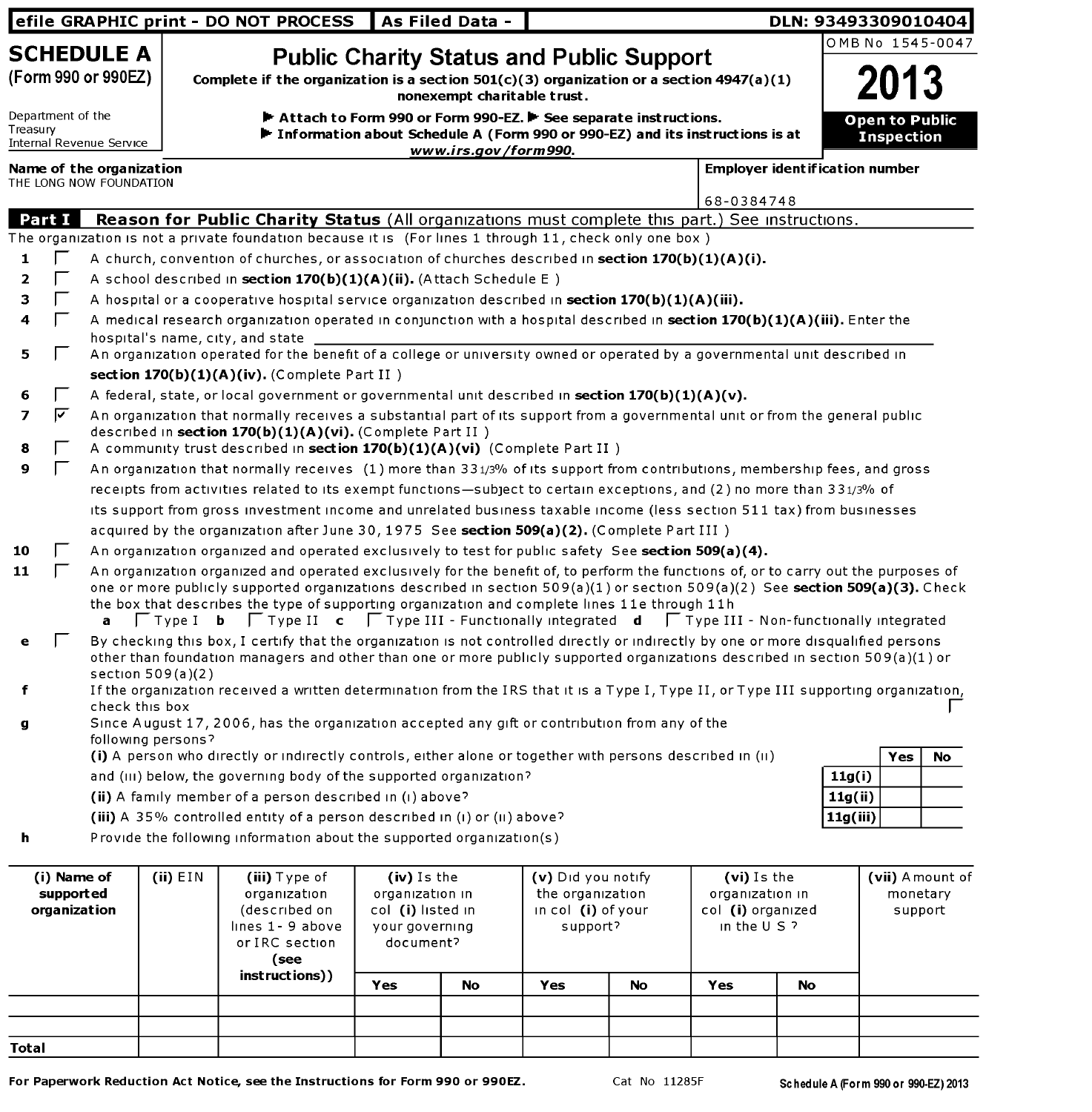Schedule A<br>**Part II** Schedule A (Form 990 or 990-EZ) 2013 Page 2 Support Schedule for Organizations Described in Sections 170(b)(1)(A)(iv) and 170(b)(1)(A)(vi) (Complete only if you checked the box on line 5, 7, or 8 of PartI or if the organization failed to qualify under Part III. If the organization fails to qualify under the tests listed below, please complete Part III.) Section A. Public Support Calendar year (or fiscal year beginning (a)2009 (b)2010 (c)2011 (d)2012 (e)2013 (f) Total in) $\blacktriangleright$ 1 Gifts, grants, contributions, and membership fees received (Do not 423,602 488,202 439,906 2,048,400 1,062,674 4,462,784 include any "unusual grants ") 2 Tax revenues levied for the organization's benefit and either  $\Omega$ paid to or expended on its behalf 3 The value of services or facilities furnished by a governmental unit to  $\Omega$ the organization Without charge Total. Add lines 1 through 3 4 423,602 488,202 439,906 2,048,400 1,062,674 4,462,784  $5<sup>1</sup>$ The portion of total contributions by each person (other than a governmental unit or publicly supported organization) included  $\boldsymbol{0}$ on line <sup>1</sup> that exceeds 2% of the amount shown on line 11, column (f) Public support. Subtract line 5 from 6 4,462,784 line 4 Section B. Total Support Calendar year (or fiscal year beginning r fiscal year beginning (a) 2009 (b) 2010 (c) 2011 (d) 2012 (e) 2013 (f) Total<br>in) ▶ Amounts from line 4 423,602 488,202 439,906 468,202 439,906 4,062,674 4,462,784 7 Gross income from interest, 8 diVidends, payments received on securities loans, rents, royalties 120,989 161,134 144,126 218,795 886,085 1,531,129 and income from Similar sources Net income from unrelated busmess actiVities, whether or  $\Omega$ not the business is regularly carried on  ${\bf 10}$   $\,$   $\,$  Other income  $\,$  Do not include gain or loss from the sale ofcapital  $\Omega$ assets (Explain in Part IV) 11 Total support (Add lines 7 5,993,913 through 10) Gross receipts from related activities, etc (see instructions)  $12$ 12 First five years. If the Form 990 is for the organization's first, second, third, fourth, or fifth tax year as a 501(c)(3) organization, check 13 this box and stop here .iri Section C. Computation of Public Support Percentage Public support percentage for 2013 (line 6, column (f) divided by line 11, column (f)) 14 14 74 460 % 15 Public support percentage for 2012 Schedule A, Part II, line <sup>14</sup> **15** 83 260 % 16a 33 1/3<mark>% support test—2013.</mark> If the organization did not check the box on line 13, and line 14 is 33 1/3% or more, check this box া≁ and stop here. The organization qualifies as a publicly supported organization **b** 33 1/3% support test-2012. If the organization did not check a box on line 13 or 16a, and line 15 is 33 1/3% or more, check this ri box and stop here. The organization qualifies as a publicly supported organization <mark>17a 10%-facts-and-circumstances test—2013.</mark> If the organization did not check a box on line 13, 16a, or 16b, and line 14 is 10% or more, and if the organization meets the "facts-and-circumstances" test, check this box and stop here. Explain in Part IV how the organization meets the "facts-and-CIrcumstances" test The organization qualifies as <sup>a</sup> publicly supported organization iri **b** 10%-facts-and-circumstances test-2012. If the organization did not check a box on line 13, 16a, 16b, or 17a, and line 15 is 10% or more, and if the organization meets the "facts-and-circumstances" test, check this box and stop here. Explain in Part IV how the organization meets the "facts-and-CIrcumstances" test The organization qualifies as <sup>a</sup> publicly  $\blacksquare$ supported organization Private foundation. If the organization did not check a box on line 13, 16a, 16b, 17a, or 17b, check this box and see 18 PI

instructions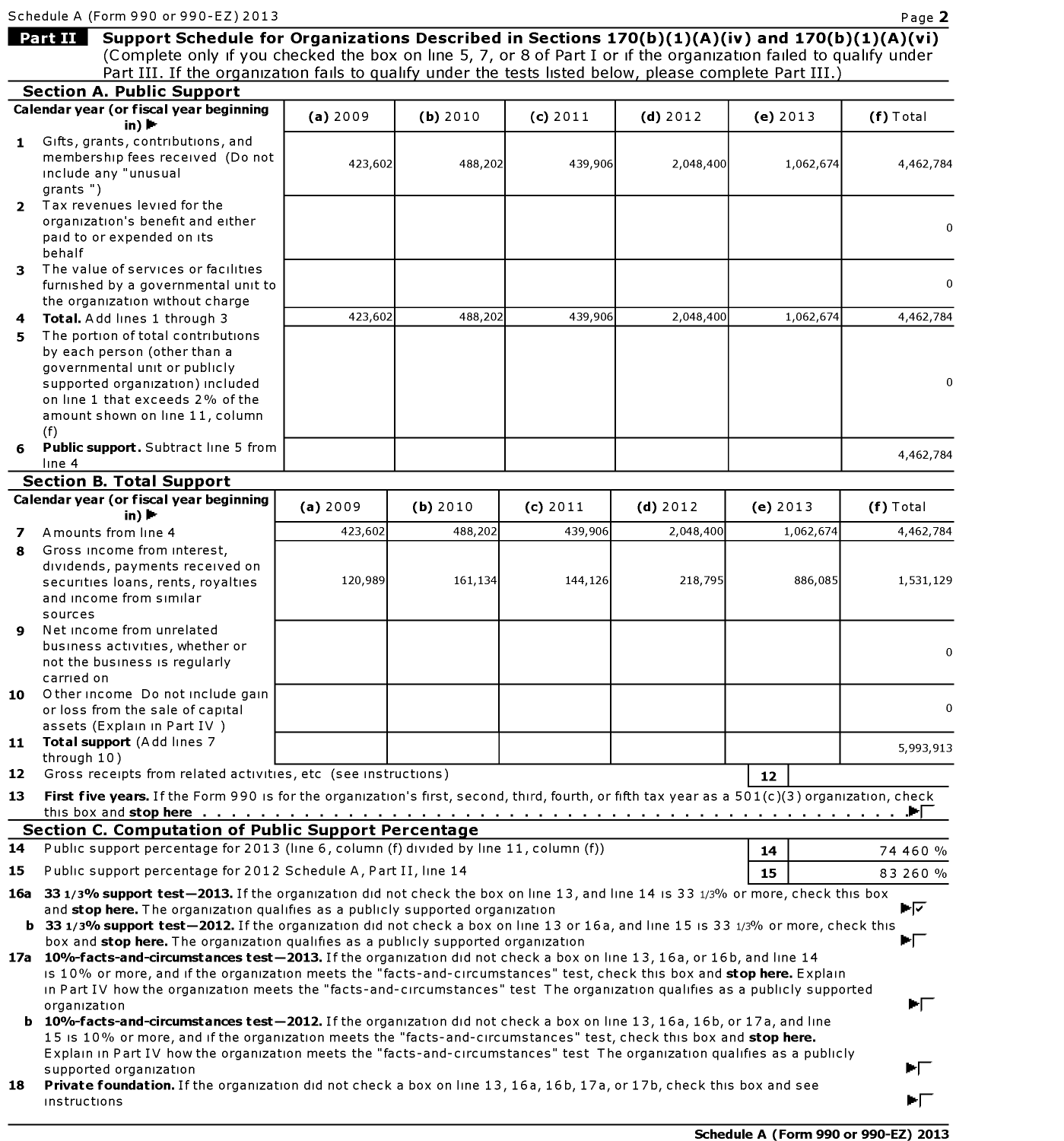# Schedule A (Fo<br>**Part III** Support Schedule for Organizations Described in Section 509(a)(2)

(Complete only if you checked the box on line 9 of Part I or if the organization failed to qualify under

|                | Part II. If the organization fails to qualify under the tests listed below, please complete Part II.)                                                                                                                                                          |          |          |          |            |          |           |
|----------------|----------------------------------------------------------------------------------------------------------------------------------------------------------------------------------------------------------------------------------------------------------------|----------|----------|----------|------------|----------|-----------|
|                | <b>Section A. Public Support</b>                                                                                                                                                                                                                               |          |          |          |            |          |           |
|                | Calendar year (or fiscal year beginning<br>in) $\blacktriangleright$                                                                                                                                                                                           | (a) 2009 | (b) 2010 | (c) 2011 | $(d)$ 2012 | (e) 2013 | (f) Total |
| 1              | Gifts, grants, contributions, and                                                                                                                                                                                                                              |          |          |          |            |          |           |
|                | membership fees received (Do not                                                                                                                                                                                                                               |          |          |          |            |          |           |
|                | include any "unusual grants")                                                                                                                                                                                                                                  |          |          |          |            |          |           |
| $\overline{2}$ | Gross receipts from admissions,                                                                                                                                                                                                                                |          |          |          |            |          |           |
|                | merchandise sold or services<br>performed, or facilities furnished in                                                                                                                                                                                          |          |          |          |            |          |           |
|                | any activity that is related to the                                                                                                                                                                                                                            |          |          |          |            |          |           |
|                | organization's tax-exempt                                                                                                                                                                                                                                      |          |          |          |            |          |           |
|                | purpose                                                                                                                                                                                                                                                        |          |          |          |            |          |           |
| 3              | Gross receipts from activities that                                                                                                                                                                                                                            |          |          |          |            |          |           |
|                | are not an unrelated trade or                                                                                                                                                                                                                                  |          |          |          |            |          |           |
|                | business under section 513<br>Tax revenues levied for the                                                                                                                                                                                                      |          |          |          |            |          |           |
| 4              | organization's benefit and either                                                                                                                                                                                                                              |          |          |          |            |          |           |
|                | paid to or expended on its                                                                                                                                                                                                                                     |          |          |          |            |          |           |
|                | behalf                                                                                                                                                                                                                                                         |          |          |          |            |          |           |
| 5.             | The value of services or facilities                                                                                                                                                                                                                            |          |          |          |            |          |           |
|                | furnished by a governmental unit to                                                                                                                                                                                                                            |          |          |          |            |          |           |
|                | the organization without charge                                                                                                                                                                                                                                |          |          |          |            |          |           |
| 6              | Total. Add lines 1 through 5<br>7a Amounts included on lines 1, 2,                                                                                                                                                                                             |          |          |          |            |          |           |
|                | and 3 received from disqualified                                                                                                                                                                                                                               |          |          |          |            |          |           |
|                | persons                                                                                                                                                                                                                                                        |          |          |          |            |          |           |
|                | <b>b</b> Amounts included on lines 2 and 3                                                                                                                                                                                                                     |          |          |          |            |          |           |
|                | received from other than                                                                                                                                                                                                                                       |          |          |          |            |          |           |
|                | disqualified persons that exceed                                                                                                                                                                                                                               |          |          |          |            |          |           |
|                | the greater of $$5,000$ or $1\%$ of the<br>amount on line 13 for the year                                                                                                                                                                                      |          |          |          |            |          |           |
|                | c Add lines 7a and 7b                                                                                                                                                                                                                                          |          |          |          |            |          |           |
| 8              | Public support (Subtract line 7c                                                                                                                                                                                                                               |          |          |          |            |          |           |
|                | from line $6$ )                                                                                                                                                                                                                                                |          |          |          |            |          |           |
|                | <b>Section B. Total Support</b>                                                                                                                                                                                                                                |          |          |          |            |          |           |
|                | Calendar year (or fiscal year beginning                                                                                                                                                                                                                        | (a) 2009 | (b) 2010 | (c) 2011 | $(d)$ 2012 | (e) 2013 | (f) Total |
|                | in) $\blacktriangleright$                                                                                                                                                                                                                                      |          |          |          |            |          |           |
| 9              | Amounts from line 6<br>Gross income from interest,                                                                                                                                                                                                             |          |          |          |            |          |           |
| 10a            | dividends, payments received on                                                                                                                                                                                                                                |          |          |          |            |          |           |
|                | securities loans, rents, royalties                                                                                                                                                                                                                             |          |          |          |            |          |           |
|                | and income from similar                                                                                                                                                                                                                                        |          |          |          |            |          |           |
|                | sources                                                                                                                                                                                                                                                        |          |          |          |            |          |           |
| b              | Unrelated business taxable<br>income (less section 511 taxes)                                                                                                                                                                                                  |          |          |          |            |          |           |
|                | from businesses acquired after                                                                                                                                                                                                                                 |          |          |          |            |          |           |
|                | June 30, 1975                                                                                                                                                                                                                                                  |          |          |          |            |          |           |
| C.             | Add lines 10a and 10b                                                                                                                                                                                                                                          |          |          |          |            |          |           |
| 11             | Net income from unrelated                                                                                                                                                                                                                                      |          |          |          |            |          |           |
|                | business activities not included                                                                                                                                                                                                                               |          |          |          |            |          |           |
|                | in line 10b, whether or not the                                                                                                                                                                                                                                |          |          |          |            |          |           |
| 12             | business is regularly carried on<br>O ther income Do not include                                                                                                                                                                                               |          |          |          |            |          |           |
|                | gain or loss from the sale of                                                                                                                                                                                                                                  |          |          |          |            |          |           |
|                | capital assets (Explain in Part                                                                                                                                                                                                                                |          |          |          |            |          |           |
|                | $IV$ )                                                                                                                                                                                                                                                         |          |          |          |            |          |           |
| 13             | Total support. (Add lines 9, 10c,<br>11, and 12)                                                                                                                                                                                                               |          |          |          |            |          |           |
| 14             | First five years. If the Form 990 is for the organization's first, second, third, fourth, or fifth tax year as a 501(c)(3) organization,                                                                                                                       |          |          |          |            |          |           |
|                | check this box and stop here                                                                                                                                                                                                                                   |          |          |          |            |          | ÞГ        |
|                | <b>Section C. Computation of Public Support Percentage</b>                                                                                                                                                                                                     |          |          |          |            |          |           |
| 15             | Public support percentage for 2013 (line 8, column (f) divided by line 13, column (f))                                                                                                                                                                         |          |          |          |            | 15       |           |
| 16             | Public support percentage from 2012 Schedule A, Part III, line 15                                                                                                                                                                                              |          |          |          |            | 16       |           |
|                | <b>Section D. Computation of Investment Income Percentage</b>                                                                                                                                                                                                  |          |          |          |            |          |           |
| 17             | Investment income percentage for 2013 (line 10c, column (f) divided by line 13, column (f))                                                                                                                                                                    |          |          |          |            | 17       |           |
| 18             | Investment income percentage from 2012 Schedule A, Part III, line 17                                                                                                                                                                                           |          |          |          |            |          |           |
|                |                                                                                                                                                                                                                                                                |          |          |          |            | 18       |           |
|                | 19a 33 1/3% support tests-2013. If the organization did not check the box on line 14, and line 15 is more than 33 1/3%, and line 17 is not<br>more than 33 1/3%, check this box and stop here. The organization qualifies as a publicly supported organization |          |          |          |            |          | ▶Г        |
| b              | 33 1/3% support tests-2012. If the organization did not check a box on line 14 or line 19a, and line 16 is more than 33 1/3% and line 18                                                                                                                       |          |          |          |            |          |           |
|                | is not more than 33 1/3%, check this box and stop here. The organization qualifies as a publicly supported organization                                                                                                                                        |          |          |          |            |          | ►୮        |
| 20             | Private foundation. If the organization did not check a box on line 14, 19a, or 19b, check this box and see instructions                                                                                                                                       |          |          |          |            |          | ÞГ        |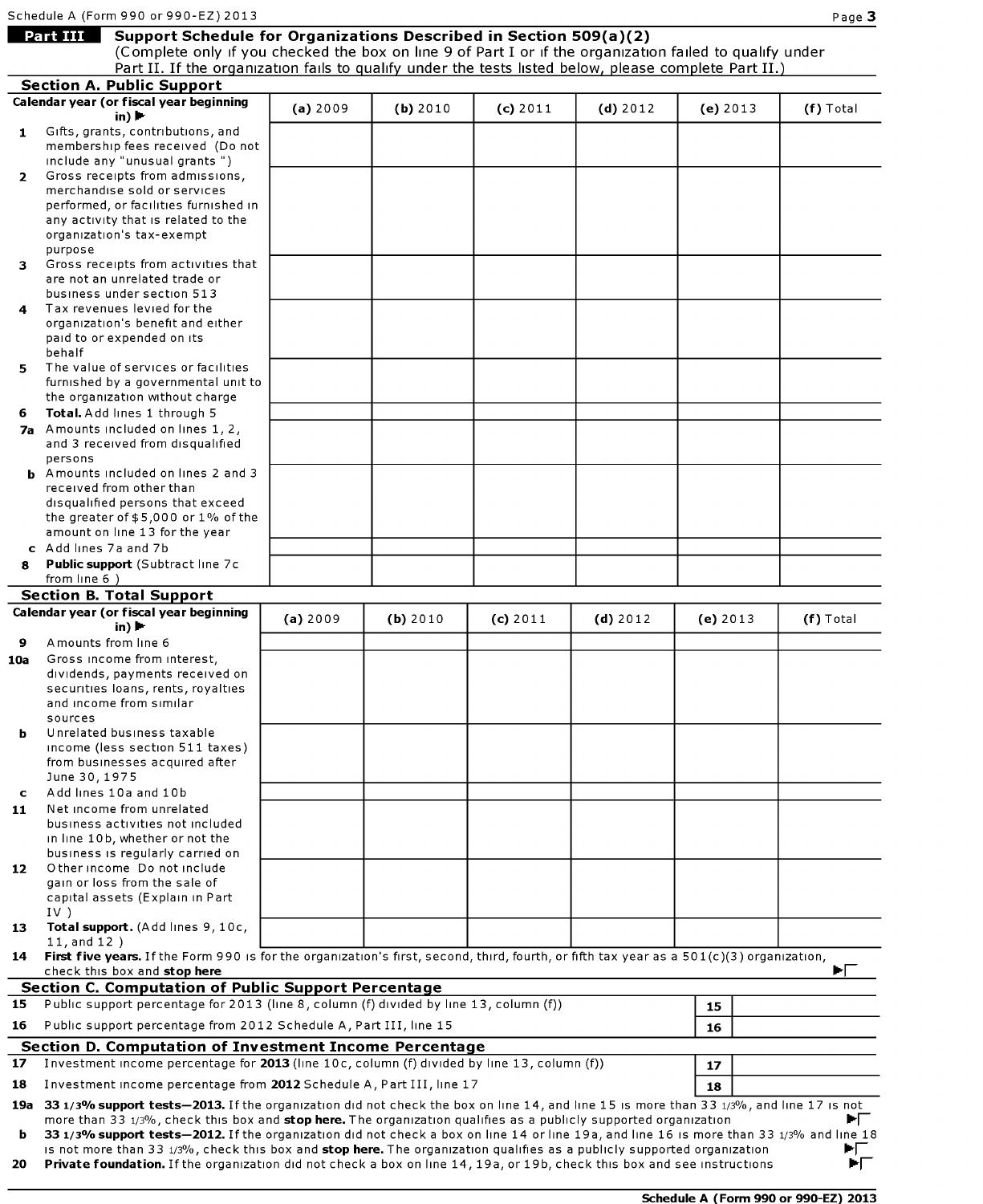Page 4 (Form 990 or 990-EZ) 2013<br>**Part IV Supplemental Information.** Provide the explanations required by Part II, line 10; Part II, line 17a or Supplemental Information. Provide the explanations required by Part II, line 10; Part II, line 17a or 17b; and Part III, line 12. Also complete this part for any additional information. (See instructions).

|                  | <b>Facts And Circumstances Test</b> |  |  |  |  |  |  |  |  |
|------------------|-------------------------------------|--|--|--|--|--|--|--|--|
|                  |                                     |  |  |  |  |  |  |  |  |
| Return Reference | Explanation                         |  |  |  |  |  |  |  |  |

Schedule A (Form 990 or 990-EZ) 2013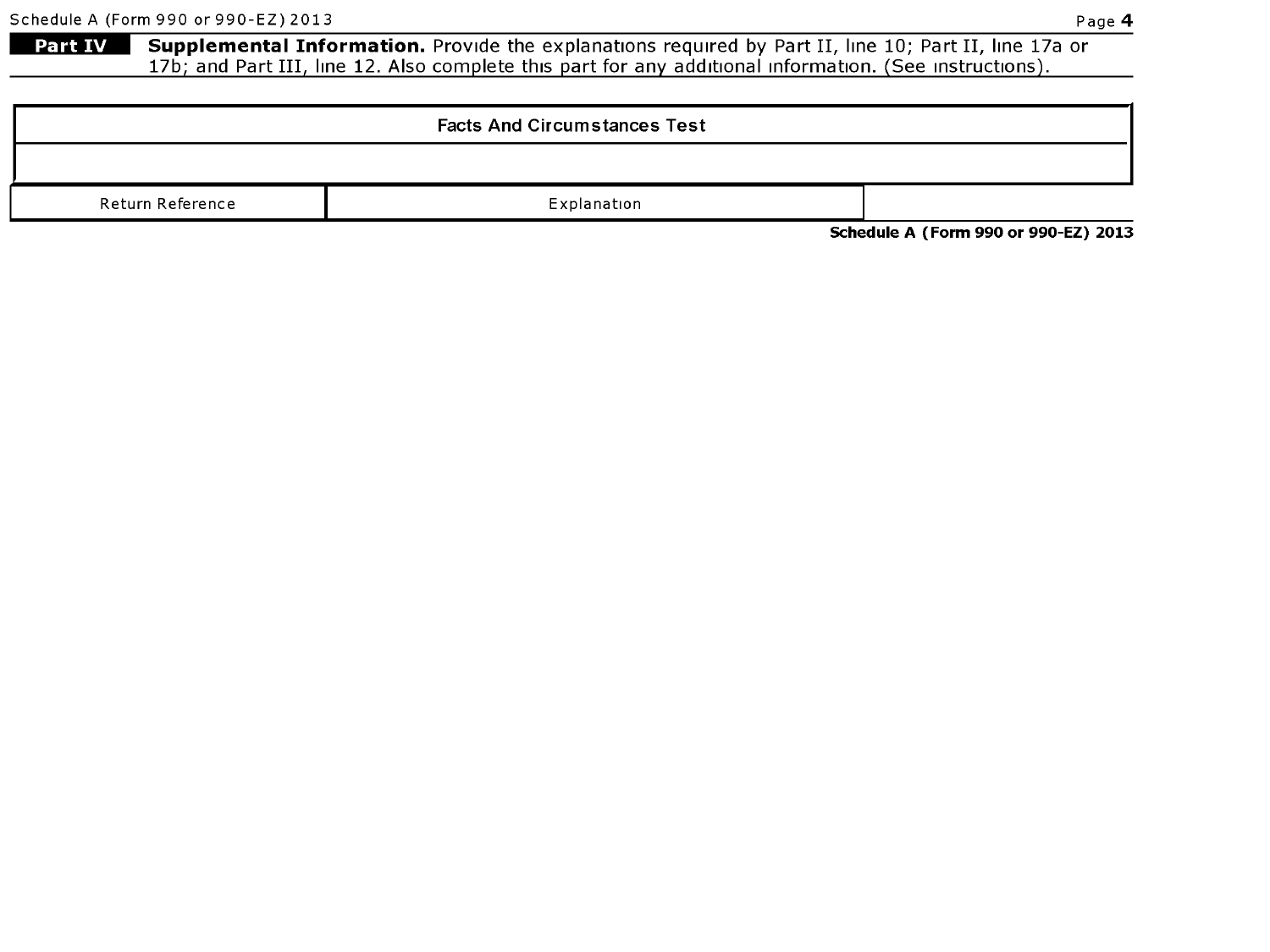|                |                                                        | efile GRAPHIC print - DO NOT PROCESS                                                                                                                                                                                                                                                                                                  | As Filed Data - |                                                                                                                                        |                      |            | DLN: 93493309010404                        |           |
|----------------|--------------------------------------------------------|---------------------------------------------------------------------------------------------------------------------------------------------------------------------------------------------------------------------------------------------------------------------------------------------------------------------------------------|-----------------|----------------------------------------------------------------------------------------------------------------------------------------|----------------------|------------|--------------------------------------------|-----------|
|                | <b>SCHEDULE D</b><br>(Form 990)                        |                                                                                                                                                                                                                                                                                                                                       |                 | <b>Supplemental Financial Statements</b>                                                                                               |                      |            | OMB No 1545-0047<br>2013                   |           |
|                |                                                        |                                                                                                                                                                                                                                                                                                                                       |                 | ► Complete if the organization answered "Yes," to Form 990,<br>Part IV, line 6, 7, 8, 9, 10, 11a, 11b, 11c, 11d, 11e, 11f, 12a, or 12b |                      |            |                                            |           |
|                | Department of the Treasury<br>Internal Revenue Service | Attach to Form 990. F See separate instructions. F Information about Schedule D (Form 990)                                                                                                                                                                                                                                            |                 | and its instructions is at www.irs.gov/form990.                                                                                        |                      |            | <b>Open to Public</b><br><b>Inspection</b> |           |
|                | Name of the organization<br>THE LONG NOW FOUNDATION    |                                                                                                                                                                                                                                                                                                                                       |                 |                                                                                                                                        |                      |            | <b>Employer ident if ication number</b>    |           |
|                | Part I                                                 | Organizations Maintaining Donor Advised Funds or Other Similar Funds or Accounts. Complete if the                                                                                                                                                                                                                                     |                 |                                                                                                                                        |                      | 68-0384748 |                                            |           |
|                |                                                        | organization answered "Yes" to Form 990, Part IV, line 6.                                                                                                                                                                                                                                                                             |                 |                                                                                                                                        |                      |            |                                            |           |
|                |                                                        |                                                                                                                                                                                                                                                                                                                                       |                 | (a) Donor advised funds                                                                                                                |                      |            | (b) Funds and other accounts               |           |
| 1              | Total number at end of year                            |                                                                                                                                                                                                                                                                                                                                       |                 |                                                                                                                                        |                      |            |                                            |           |
| 2              |                                                        | Aggregate contributions to (during year)                                                                                                                                                                                                                                                                                              |                 |                                                                                                                                        |                      |            |                                            |           |
| 3.             |                                                        | Aggregate grants from (during year)                                                                                                                                                                                                                                                                                                   |                 |                                                                                                                                        |                      |            |                                            |           |
| 4              |                                                        | Aggregate value at end of year                                                                                                                                                                                                                                                                                                        |                 |                                                                                                                                        |                      |            |                                            |           |
| 5.             |                                                        | Did the organization inform all donors and donor advisors in writing that the assets held in donor advised<br>funds are the organization's property, subject to the organization's exclusive legal control?                                                                                                                           |                 |                                                                                                                                        |                      |            | Yes                                        | No        |
| 6              |                                                        | Did the organization inform all grantees, donors, and donor advisors in writing that grant funds can be<br>used only for charitable purposes and not for the benefit of the donor or donor advisor, or for any other purpose<br>conferring impermissible private benefit?                                                             |                 |                                                                                                                                        |                      |            | $\Gamma$ Yes                               | $\Box$ No |
|                |                                                        | <b>Part II</b> Conservation Easements. Complete if the organization answered "Yes" to Form 990, Part IV, line 7.                                                                                                                                                                                                                      |                 |                                                                                                                                        |                      |            |                                            |           |
| $\mathbf{1}$   |                                                        | Purpose(s) of conservation easements held by the organization (check all that apply)<br>$\Box$ Preservation of land for public use (e g, recreation or education) $\Box$<br>Protection of natural habitat                                                                                                                             |                 | Preservation of an historically important land area<br>Preservation of a certified historic structure                                  |                      |            |                                            |           |
|                |                                                        | $\Gamma$ Preservation of open space                                                                                                                                                                                                                                                                                                   |                 |                                                                                                                                        |                      |            |                                            |           |
| $\mathbf{2}$   |                                                        | Complete lines 2a through 2d if the organization held a qualified conservation contribution in the form of a conservation<br>easement on the last day of the tax year                                                                                                                                                                 |                 |                                                                                                                                        |                      |            |                                            |           |
|                |                                                        |                                                                                                                                                                                                                                                                                                                                       |                 |                                                                                                                                        |                      |            | Held at the End of the Year                |           |
| a              |                                                        | Total number of conservation easements                                                                                                                                                                                                                                                                                                |                 |                                                                                                                                        | 2a                   |            |                                            |           |
| b              |                                                        | Total acreage restricted by conservation easements                                                                                                                                                                                                                                                                                    |                 |                                                                                                                                        | 2b                   |            |                                            |           |
| C<br>d         |                                                        | Number of conservation easements on a certified historic structure included in (a)<br>Number of conservation easements included in (c) acquired after 8/17/06, and not on a<br>historic structure listed in the National Register                                                                                                     |                 |                                                                                                                                        | 2 <sub>c</sub><br>2d |            |                                            |           |
| 3              |                                                        | Number of conservation easements modified, transferred, released, extinguished, or terminated by the organization during                                                                                                                                                                                                              |                 |                                                                                                                                        |                      |            |                                            |           |
|                |                                                        |                                                                                                                                                                                                                                                                                                                                       |                 |                                                                                                                                        |                      |            |                                            |           |
| 4<br>5.        |                                                        | Number of states where property subject to conservation easement is located ▶ _____________________<br>Does the organization have a written policy regarding the periodic monitoring, inspection, handling of violations, and<br>enforcement of the conservation easements it holds?                                                  |                 |                                                                                                                                        |                      |            | <b>Yes</b>                                 | <b>No</b> |
| 6              |                                                        | Staff and volunteer hours devoted to monitoring, inspecting, and enforcing conservation easements during the year                                                                                                                                                                                                                     |                 |                                                                                                                                        |                      |            |                                            |           |
| $\overline{ }$ | <b>Example 19</b>                                      | A mount of expenses incurred in monitoring, inspecting, and enforcing conservation easements during the year                                                                                                                                                                                                                          |                 |                                                                                                                                        |                      |            |                                            |           |
|                |                                                        |                                                                                                                                                                                                                                                                                                                                       |                 |                                                                                                                                        |                      |            |                                            |           |
| 8              | and section $170(h)(4)(B)(H)$ ?                        | Does each conservation easement reported on line $2(d)$ above satisfy the requirements of section $170(h)(4)(B)(i)$                                                                                                                                                                                                                   |                 |                                                                                                                                        |                      |            | $\Gamma$ Yes                               | <b>No</b> |
| 9              |                                                        | In Part XIII, describe how the organization reports conservation easements in its revenue and expense statement, and<br>balance sheet, and include, if applicable, the text of the footnote to the organization's financial statements that describes<br>the organization's accounting for conservation easements                     |                 |                                                                                                                                        |                      |            |                                            |           |
|                |                                                        | Part III Organizations Maintaining Collections of Art, Historical Treasures, or Other Similar Assets.                                                                                                                                                                                                                                 |                 |                                                                                                                                        |                      |            |                                            |           |
|                |                                                        | Complete if the organization answered "Yes" to Form 990, Part IV, line 8.<br>If the organization elected, as permitted under SFAS 116 (ASC 958), not to report in its revenue statement and balance sheet                                                                                                                             |                 |                                                                                                                                        |                      |            |                                            |           |
| 1a             |                                                        | works of art, historical treasures, or other similar assets held for public exhibition, education, or research in furtherance of public<br>service, provide, in Part XIII, the text of the footnote to its financial statements that describes these items                                                                            |                 |                                                                                                                                        |                      |            |                                            |           |
| b              |                                                        | If the organization elected, as permitted under SFAS 116 (ASC 958), to report in its revenue statement and balance sheet<br>works of art, historical treasures, or other similar assets held for public exhibition, education, or research in furtherance of public<br>service, provide the following amounts relating to these items |                 |                                                                                                                                        |                      |            |                                            |           |
|                |                                                        | (i) Revenues included in Form 990, Part VIII, line 1                                                                                                                                                                                                                                                                                  |                 |                                                                                                                                        |                      |            |                                            |           |
|                |                                                        | (ii) Assets included in Form 990, Part X                                                                                                                                                                                                                                                                                              |                 |                                                                                                                                        |                      |            |                                            |           |
| $\overline{2}$ |                                                        | If the organization received or held works of art, historical treasures, or other similar assets for financial gain, provide the<br>following amounts required to be reported under SFAS 116 (ASC 958) relating to these items                                                                                                        |                 |                                                                                                                                        |                      |            |                                            |           |
| а              |                                                        | Revenues included in Form 990, Part VIII, line 1                                                                                                                                                                                                                                                                                      |                 |                                                                                                                                        |                      |            |                                            |           |
| b              |                                                        | Assets included in Form 990, Part X                                                                                                                                                                                                                                                                                                   |                 |                                                                                                                                        |                      |            |                                            |           |

| For Paperwork Reduction Act Notice, see the Instructions for Form 990. | Cat No 52283D Schedule D (Form 990) 2013 |
|------------------------------------------------------------------------|------------------------------------------|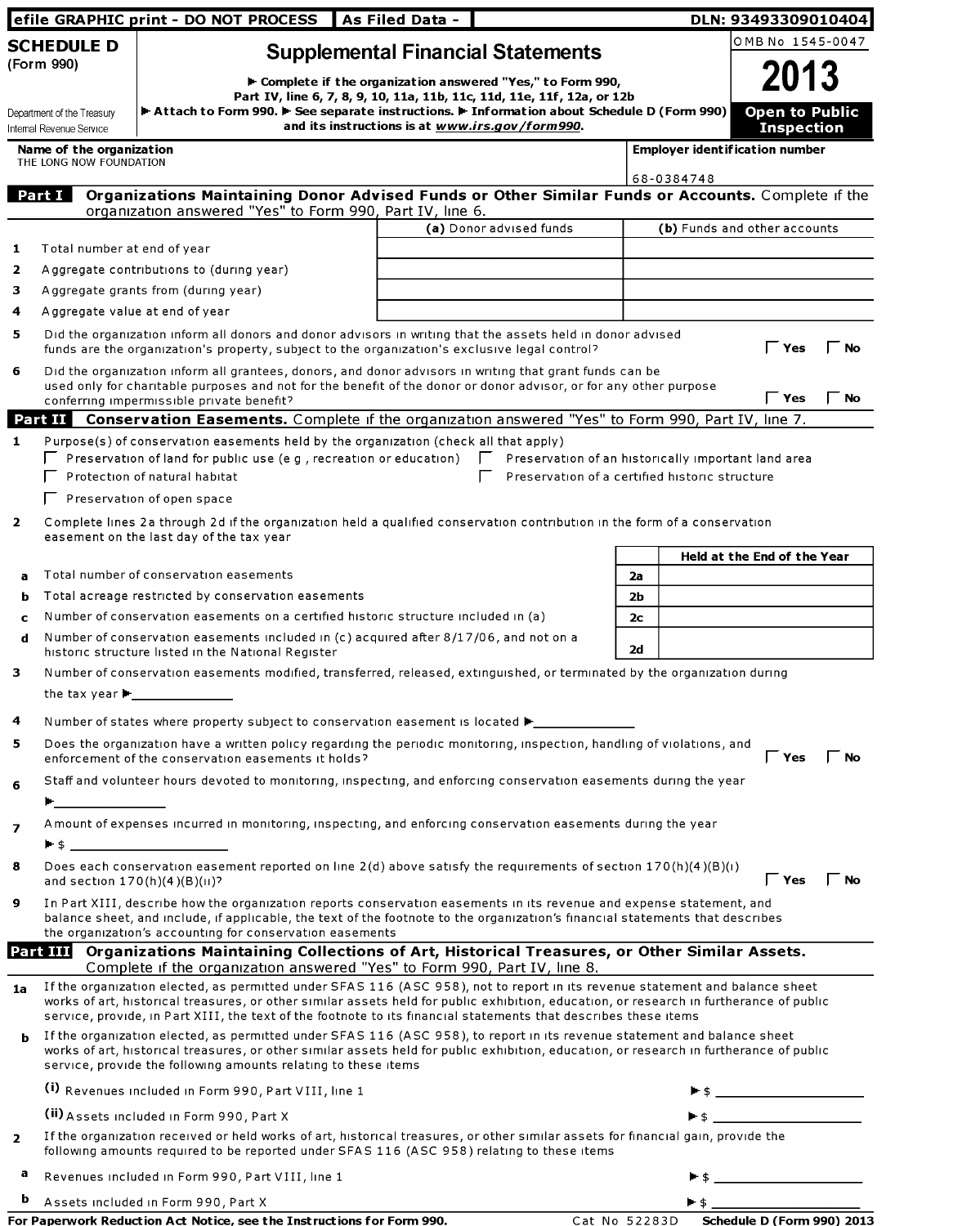| Schedule D (Form 990) 2013                                                                                                                                                                                                     |                 |   |               |                                         |                                                    |                                 |     | Page 2             |
|--------------------------------------------------------------------------------------------------------------------------------------------------------------------------------------------------------------------------------|-----------------|---|---------------|-----------------------------------------|----------------------------------------------------|---------------------------------|-----|--------------------|
| Part III<br>Organizations Maintaining Collections of Art, Historical Treasures, or Other Similar Assets (continued)                                                                                                            |                 |   |               |                                         |                                                    |                                 |     |                    |
| Using the organization's acquisition, accession, and other records, check any of the following that are a significant use of its<br>3.<br>collection items (check all that apply)                                              |                 |   |               |                                         |                                                    |                                 |     |                    |
| а<br>Public exhibition                                                                                                                                                                                                         |                 |   |               |                                         | Loan or exchange programs                          |                                 |     |                    |
| Scholarly research<br>ь                                                                                                                                                                                                        |                 | е | Other         |                                         |                                                    |                                 |     |                    |
| Preservation for future generations                                                                                                                                                                                            |                 |   |               |                                         |                                                    |                                 |     |                    |
| Provide a description of the organization's collections and explain how they further the organization's exempt purpose in<br>4<br>Part XIII                                                                                    |                 |   |               |                                         |                                                    |                                 |     |                    |
| During the year, did the organization solicit or receive donations of art, historical treasures or other similar<br>assets to be sold to raise funds rather than to be maintained as part of the organization's collection?    |                 |   |               |                                         |                                                    | $\mathsf{\Gamma}$ Yes           |     | No                 |
| <b>Escrow and Custodial Arrangements.</b> Complete if the organization answered "Yes" to Form 990,<br>Part IV<br>Part Ip line 9 or rg orted an amount on Form 990 Part X line 21,                                              |                 |   |               |                                         |                                                    |                                 |     |                    |
| Is the organization an agent, trustee, custodian or other intermediary for contributions or other assets not<br>1a<br>included on Form 990, Part X?                                                                            |                 |   |               |                                         |                                                    | $\mathsf \Gamma$ Yes            |     | $\Gamma$ No        |
| If "Yes," explain the arrangement in Part XIII and complete the following table<br>ь                                                                                                                                           |                 |   |               |                                         |                                                    |                                 |     |                    |
|                                                                                                                                                                                                                                |                 |   |               |                                         |                                                    | <b>Amount</b>                   |     |                    |
| c<br>Beginning balance                                                                                                                                                                                                         |                 |   |               |                                         | 1 <sub>c</sub>                                     |                                 |     |                    |
| d<br>Additions during the year                                                                                                                                                                                                 |                 |   |               |                                         | 1 <sub>d</sub>                                     |                                 |     |                    |
| Distributions during the year<br>e                                                                                                                                                                                             |                 |   |               |                                         | 1e                                                 |                                 |     |                    |
| f<br>Ending balance                                                                                                                                                                                                            |                 |   |               |                                         | 1f                                                 |                                 |     |                    |
| Did the organization include an amount on Form 990, Part X, line 21?<br>2a                                                                                                                                                     |                 |   |               |                                         |                                                    | $\Gamma$ Yes                    |     | $\Gamma$ No        |
| þ<br>If "Yes," explain the arrangement in Part XIII Check here if the explanation has been provided in Part XIII                                                                                                               |                 |   |               |                                         |                                                    |                                 |     |                    |
| Endowment Funds. Complete if the organization answered "Yes" to Form 990, Part IV, line 10.<br>Part V                                                                                                                          | (a)Current year |   | (b)Prior year |                                         | <b>b</b> (c) Two years back $(d)$ Three years back |                                 |     | (e)Four years back |
| Beginning of year balance<br>1a                                                                                                                                                                                                |                 |   |               |                                         |                                                    |                                 |     |                    |
| Contributions<br>b                                                                                                                                                                                                             |                 |   |               |                                         |                                                    |                                 |     |                    |
| Net investment earnings, gains, and losses<br>c                                                                                                                                                                                |                 |   |               |                                         |                                                    |                                 |     |                    |
|                                                                                                                                                                                                                                |                 |   |               |                                         |                                                    |                                 |     |                    |
| Grants or scholarships<br>d<br>Other expenditures for facilities                                                                                                                                                               |                 |   |               |                                         |                                                    |                                 |     |                    |
| е<br>and programs                                                                                                                                                                                                              |                 |   |               |                                         |                                                    |                                 |     |                    |
| Administrative expenses<br>f                                                                                                                                                                                                   |                 |   |               |                                         |                                                    |                                 |     |                    |
| End of year balance<br>g                                                                                                                                                                                                       |                 |   |               |                                         |                                                    |                                 |     |                    |
| Provide the estimated percentage of the current year end balance (line 1g, column (a)) held as                                                                                                                                 |                 |   |               |                                         |                                                    |                                 |     |                    |
| Board designated or quasi-endowment<br>а                                                                                                                                                                                       |                 |   |               |                                         |                                                    |                                 |     |                    |
| Permanent endowment ▶<br>b                                                                                                                                                                                                     |                 |   |               |                                         |                                                    |                                 |     |                    |
| Temporarily restricted endowment ▶<br>c<br>The percentages in lines 2a, 2b, and 2c should equal 100%                                                                                                                           |                 |   |               |                                         |                                                    |                                 |     |                    |
| Are there endowment funds not in the possession of the organization that are held and administered for the<br>За<br>organization by                                                                                            |                 |   |               |                                         |                                                    |                                 | Yes | No                 |
| (i) unrelated organizations with the control of the control of the control of the control of the control of the control of the control of the control of the control of the control of the control of the control of the contr |                 |   |               |                                         |                                                    | 3a(i)                           |     |                    |
|                                                                                                                                                                                                                                |                 |   |               |                                         |                                                    | 3a(ii)                          |     |                    |
| If "Yes" to $3a(u)$ , are the related organizations listed as required on Schedule R?<br>ь.                                                                                                                                    |                 |   |               |                                         |                                                    | 3b                              |     |                    |
| Describe in Part XIII the intended uses of the organization's endowment funds                                                                                                                                                  |                 |   |               |                                         |                                                    |                                 |     |                    |
| Land, Buildings, and Equipment. Complete if the organization answered 'Yes' to Form 990, Part IV, line<br>Part IV<br>11a. See Form 990, Part X, line 10.                                                                       |                 |   |               |                                         |                                                    |                                 |     |                    |
| Description of property                                                                                                                                                                                                        |                 |   |               | (a) Cost or other<br>basis (investment) | (b)Cost or other<br>basis (other)                  | (c) Accumulated<br>depreciation |     | (d) Book value     |
| <b>1a</b> Land <b>inc. i i i i i i i</b>                                                                                                                                                                                       |                 |   |               |                                         | 388,976                                            |                                 |     | 388,976            |
| <b>b</b> Buildings $\cdot$ $\cdot$ $\cdot$ $\cdot$ $\cdot$                                                                                                                                                                     |                 |   |               |                                         |                                                    |                                 |     |                    |
| c Leasehold improvements                                                                                                                                                                                                       |                 |   |               |                                         |                                                    |                                 |     |                    |
|                                                                                                                                                                                                                                |                 |   |               |                                         | 10,659                                             | 1,592                           |     | 9,067              |

Total. Add lines 1a through 1e (Column (d) must equal Form 990, Part X, column (B), line 10(c).) here helder here has stated as 573,878

e Other . . . . . . . . . . . . . . . 175,835 175,835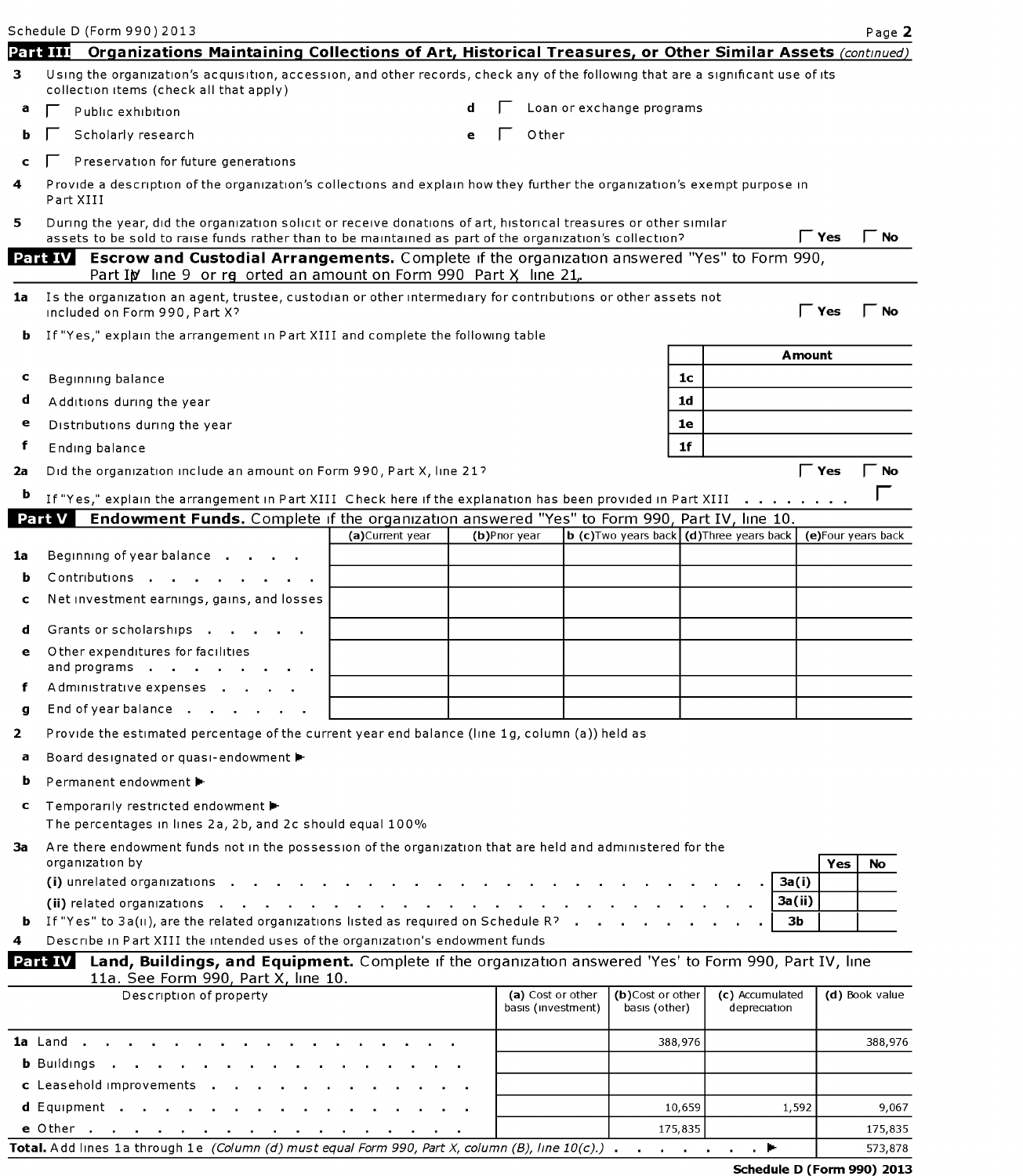| Part VII Investments-Other Securities. Complete if the organization answered 'Yes' to Form 990, Part IV, line 11b.<br>See Form 990, Part X, line 12.                                                  |                |                                                             |                |
|-------------------------------------------------------------------------------------------------------------------------------------------------------------------------------------------------------|----------------|-------------------------------------------------------------|----------------|
| (a) Description of security or category<br>(including name of security)                                                                                                                               | (b)Book value  | (c) Method of valuation<br>Cost or end-of-year market value |                |
| (1) Financial derivatives                                                                                                                                                                             |                |                                                             |                |
| (2) Closely-held equity interests                                                                                                                                                                     |                |                                                             |                |
| Other                                                                                                                                                                                                 |                |                                                             |                |
|                                                                                                                                                                                                       |                |                                                             |                |
|                                                                                                                                                                                                       |                |                                                             |                |
|                                                                                                                                                                                                       |                |                                                             |                |
|                                                                                                                                                                                                       |                |                                                             |                |
|                                                                                                                                                                                                       |                |                                                             |                |
|                                                                                                                                                                                                       |                |                                                             |                |
|                                                                                                                                                                                                       |                |                                                             |                |
|                                                                                                                                                                                                       |                |                                                             |                |
|                                                                                                                                                                                                       |                |                                                             |                |
|                                                                                                                                                                                                       |                |                                                             |                |
|                                                                                                                                                                                                       | Þ.             |                                                             |                |
| Total. (Column (b) must equal Form 990, Part X, col (B) line 12)<br>Part VIII Investments-Program Related. Complete if the organization answered 'Yes' to Form 990, Part IV, line 11c.                |                |                                                             |                |
| See Form 990, Part X, line 13.                                                                                                                                                                        |                |                                                             |                |
| (a) Description of investment                                                                                                                                                                         | (b) Book value | (c) Method of valuation<br>Cost or end-of-year market value |                |
|                                                                                                                                                                                                       |                |                                                             |                |
|                                                                                                                                                                                                       |                |                                                             |                |
|                                                                                                                                                                                                       |                |                                                             |                |
|                                                                                                                                                                                                       |                |                                                             |                |
|                                                                                                                                                                                                       |                |                                                             |                |
|                                                                                                                                                                                                       |                |                                                             |                |
|                                                                                                                                                                                                       |                |                                                             |                |
|                                                                                                                                                                                                       |                |                                                             |                |
|                                                                                                                                                                                                       |                |                                                             |                |
|                                                                                                                                                                                                       |                |                                                             |                |
|                                                                                                                                                                                                       |                |                                                             |                |
|                                                                                                                                                                                                       |                |                                                             |                |
| Total. (Column (b) must equal Form 990, Part X, col (B) line 13)<br>Part IX<br>Other Assets. Complete if the organization answered 'Yes' to Form 990, Part IV, line 11d See Form 990, Part X, line 15 | Þ.             |                                                             |                |
| (a) Description                                                                                                                                                                                       |                |                                                             | (b) Book value |
|                                                                                                                                                                                                       |                |                                                             |                |
|                                                                                                                                                                                                       |                |                                                             |                |
|                                                                                                                                                                                                       |                |                                                             |                |
|                                                                                                                                                                                                       |                |                                                             |                |
|                                                                                                                                                                                                       |                |                                                             |                |
|                                                                                                                                                                                                       |                |                                                             |                |
|                                                                                                                                                                                                       |                |                                                             |                |
|                                                                                                                                                                                                       |                |                                                             |                |
|                                                                                                                                                                                                       |                |                                                             |                |
|                                                                                                                                                                                                       |                |                                                             |                |
|                                                                                                                                                                                                       |                |                                                             |                |
| Total. (Column (b) must equal Form 990, Part X, col.(B) line 15.)                                                                                                                                     |                | <u>and a series of the series of the series of</u>          |                |
| Other Liabilities. Complete if the organization answered 'Yes' to Form 990, Part IV, line 11e or 11f. See<br>Part X                                                                                   |                |                                                             |                |
| Form 990, Part X, line 25.                                                                                                                                                                            |                |                                                             |                |
| (a) Description of liability<br>1                                                                                                                                                                     | (b) Book value |                                                             |                |
| Federal income taxes                                                                                                                                                                                  |                |                                                             |                |
|                                                                                                                                                                                                       |                |                                                             |                |
|                                                                                                                                                                                                       |                |                                                             |                |
|                                                                                                                                                                                                       |                |                                                             |                |
|                                                                                                                                                                                                       |                |                                                             |                |
|                                                                                                                                                                                                       |                |                                                             |                |
|                                                                                                                                                                                                       |                |                                                             |                |
|                                                                                                                                                                                                       |                |                                                             |                |
|                                                                                                                                                                                                       |                |                                                             |                |
|                                                                                                                                                                                                       |                |                                                             |                |
|                                                                                                                                                                                                       |                |                                                             |                |
|                                                                                                                                                                                                       |                |                                                             |                |
|                                                                                                                                                                                                       |                |                                                             |                |

2. Liability for uncertain tax positions In Part XIII, provide the text of the footnote to the organization's financial statements that reports the organization's liability for uncertain tax pOSItions under FIN 48 (ASC 740) Check here ifthe text ofthe footnote has been prOVIded in Part XIII [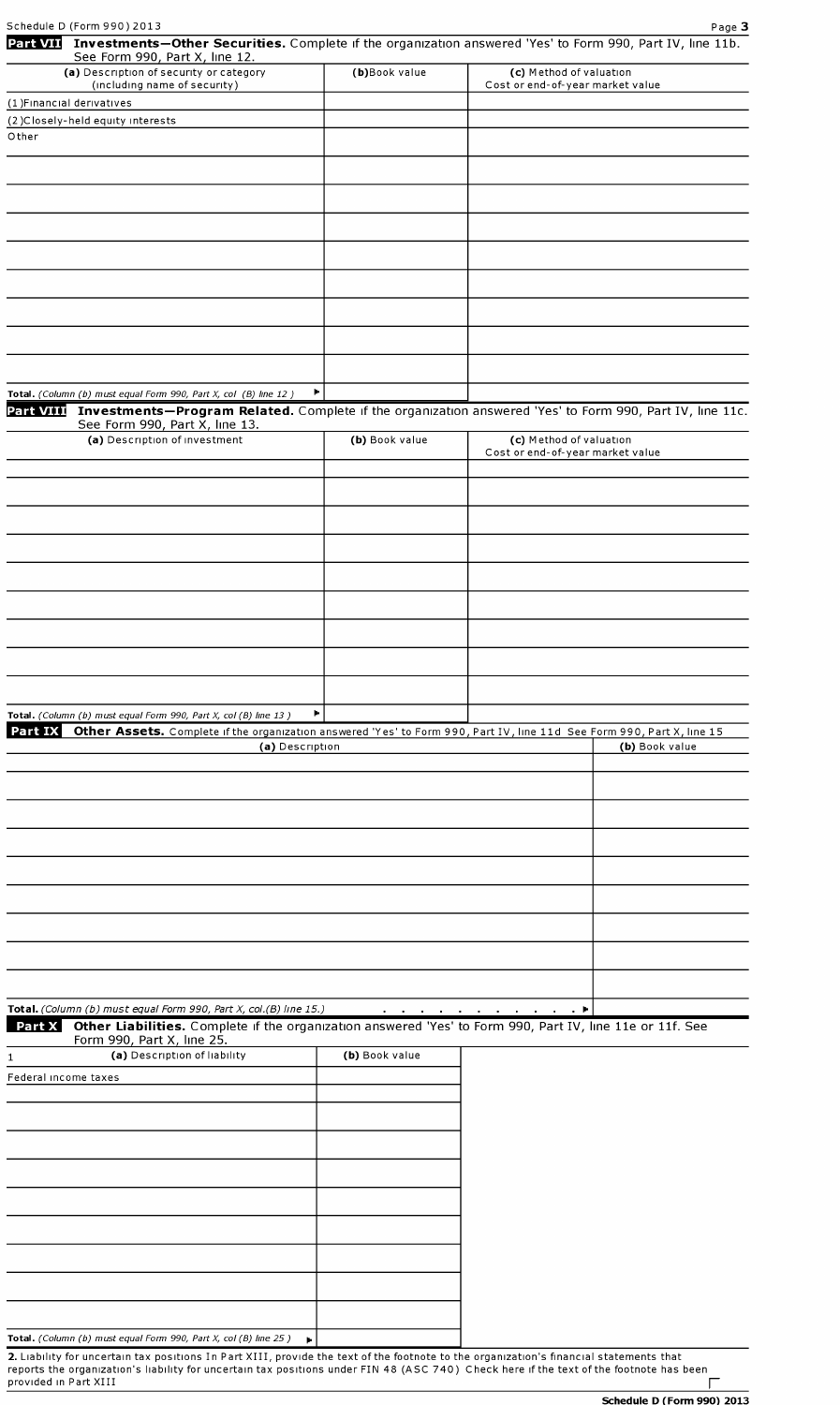Schedule D<br>| Part XI<br>| **Reconciliation of Revenue per Audited Financial Statements With Revenue per Return** Complete if the organization answered 'Yes' to Form 990, Part IV, line 12a. Total revenue, gains, and other support per audited financial statements  $\ldots$ , . . . .  $\ldots$  1 1 2,632,883  $\mathbf{1}$ 2 Amounts included on line 1 but not on Form 990, Part VIII, line 12 **a** Net unrealized gains on investments  $\cdot$  .  $\cdot$  .  $\cdot$  .  $\cdot$  . . . . . . . 2a **b** Donated services and use of facilities  $\cdot \cdot \cdot \cdot$  . . . . . . . . 2b c Recoveries of prior year grants . . . . . . . . . . . . 2c d Other (Describe in Part XIII )  $\cdots$  . . . . . . . . . . . 2d e Add |Ines 2a through 2d . . . . . . . . . . . . . . . . . . . . . 2e 3 Subtract |Ine 2e from |Ine <sup>1</sup> . . . . . . . . . . . . . . . . . . . . . 3 2,632,883 4 Amounts included on Form 990, Part VIII, line 12, but not on line 1 Investment expenses not included on Form 990, Part VIII, line 7b  $\,$   $\,$   $\,$   $\,$   $\,$   $\,$  4a  $\,$  $\mathbf{a}$ Other (Describe in Part XIII) . . . . . . . . . . . | 4b b c AddlInes4aand4b. . . . . . . . . . . . . . . . . . . . . . . 4c Total revenue Add lines 3 and 4c. (This must equal Form 990, Part I, line 12) . . . . . .  $\vert$  5  $\vert$  2.632.883 5 Tota<br>Part XII Reconciliation of Expenses per Audited Financial Statements With Expenses per Return. Complete If the organization answered 'Yes' to Form 990, Part IV, line 12a. Total expenses and losses per audited financial statements  $\ldots$  . . . . . . . . . . . . 1 1,713,421  $\mathbf{1}$ 2 Amounts included on line 1 but not on Form 990, Part IX, line 25 a Donated serVIces and use offaCIIItIes . . . . . . . . . . 2a **b** Prior year adjustments . . . . . . . . . . . . . . . 2b c Otherlosses . . . . . . . . . . . . . . . 2c d Other (Describe in Part XIII )  $\cdots$  . . . . . . . . . . . . 2d e Add |Ines 2a through 2d . . . . . . . . . . . . . . . . . . . . . . 2e 3 Subtract |Ine 2e from |Ine <sup>1</sup> . . . . . . . . . . . . . . . . . . . . . 3 1,713,421 4 Amounts included on Form 990, Part IX, line 25, but not on line 1: Investment expenses not included on Form 990, Part VIII, line 7b  $\blacksquare$ . a Other (Describe in Part XIII )  $\cdots$  . . . . . . . . . . . 4b b Other (<br>c Add lin<br>5 Total e<br>**Part XIII** c AddlInes4aand4b. . . . . . . . . . . . . . . . . . . . . . . 4c Total expenses Add lines 3 and 4c. (This must equal Form 990, Part I, line 18) . . . . . .  $\vert 5 \vert$  5  $\vert$  1,713,421

Schedule D (Form 990) 2013 Page 4

#### Supplemental Information

Provide the descriptions required for Part II, lines 3, 5, and 9, Part III, lines 1a and 4, Part IV, lines 1b and 2b, Part V, line 4, Part X, line 2, Part XI, lines 2d and 4b, and Part XII, lines 2d and 4b Also complete this part to provide any additional InformatIon

| Return Reference | Explanation |
|------------------|-------------|
|                  |             |
|                  |             |
|                  |             |
|                  |             |
|                  |             |
|                  |             |
|                  |             |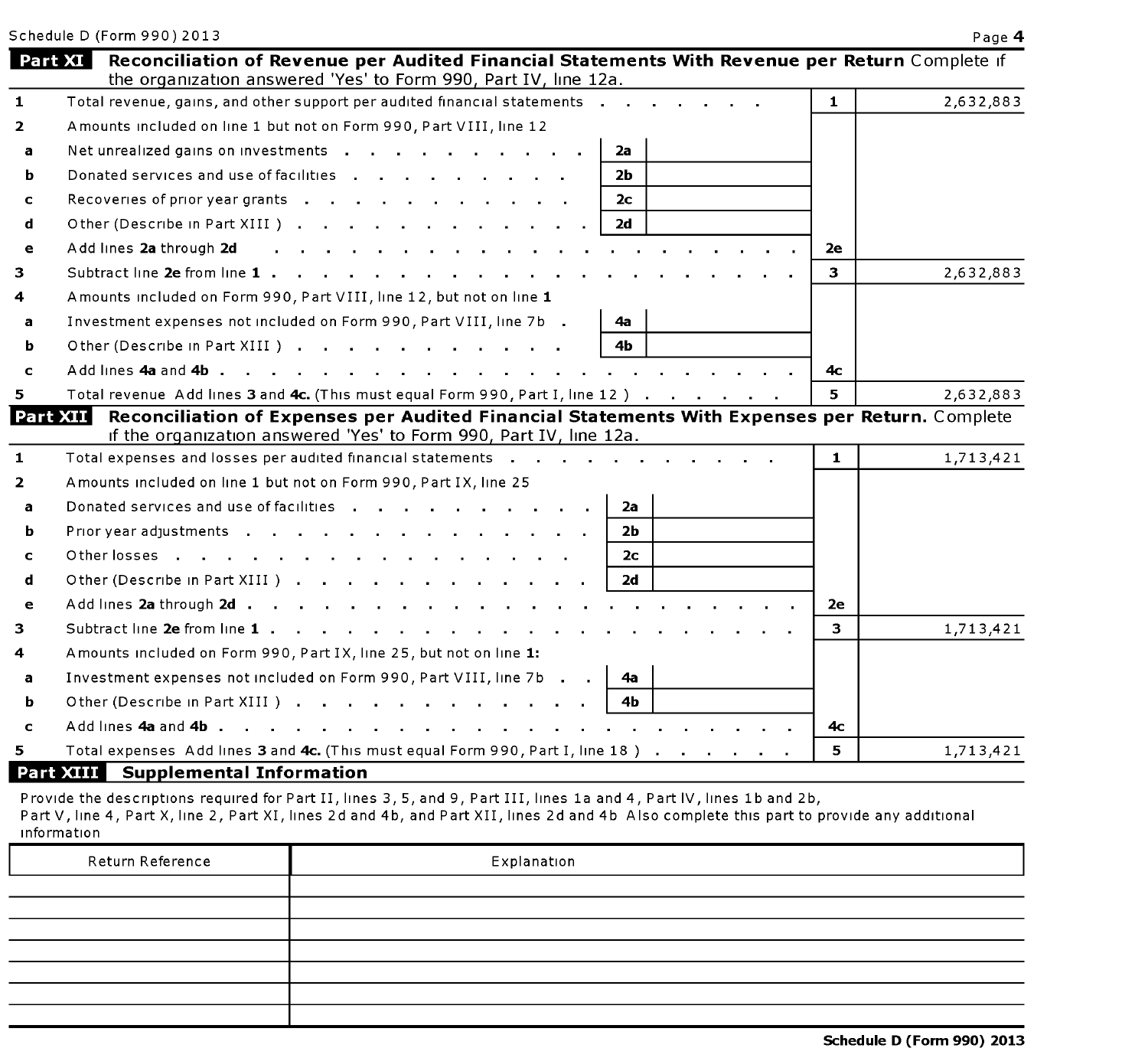|                  | Part XIII Supplemental Information (continued) |  |  |  |  |  |
|------------------|------------------------------------------------|--|--|--|--|--|
| Return Reference | Explanation                                    |  |  |  |  |  |
|                  |                                                |  |  |  |  |  |
|                  |                                                |  |  |  |  |  |
|                  |                                                |  |  |  |  |  |
|                  |                                                |  |  |  |  |  |
|                  |                                                |  |  |  |  |  |
|                  |                                                |  |  |  |  |  |
|                  |                                                |  |  |  |  |  |
|                  |                                                |  |  |  |  |  |
|                  |                                                |  |  |  |  |  |
|                  |                                                |  |  |  |  |  |
|                  |                                                |  |  |  |  |  |
|                  |                                                |  |  |  |  |  |
|                  |                                                |  |  |  |  |  |

Schedule D (Form 990) 2013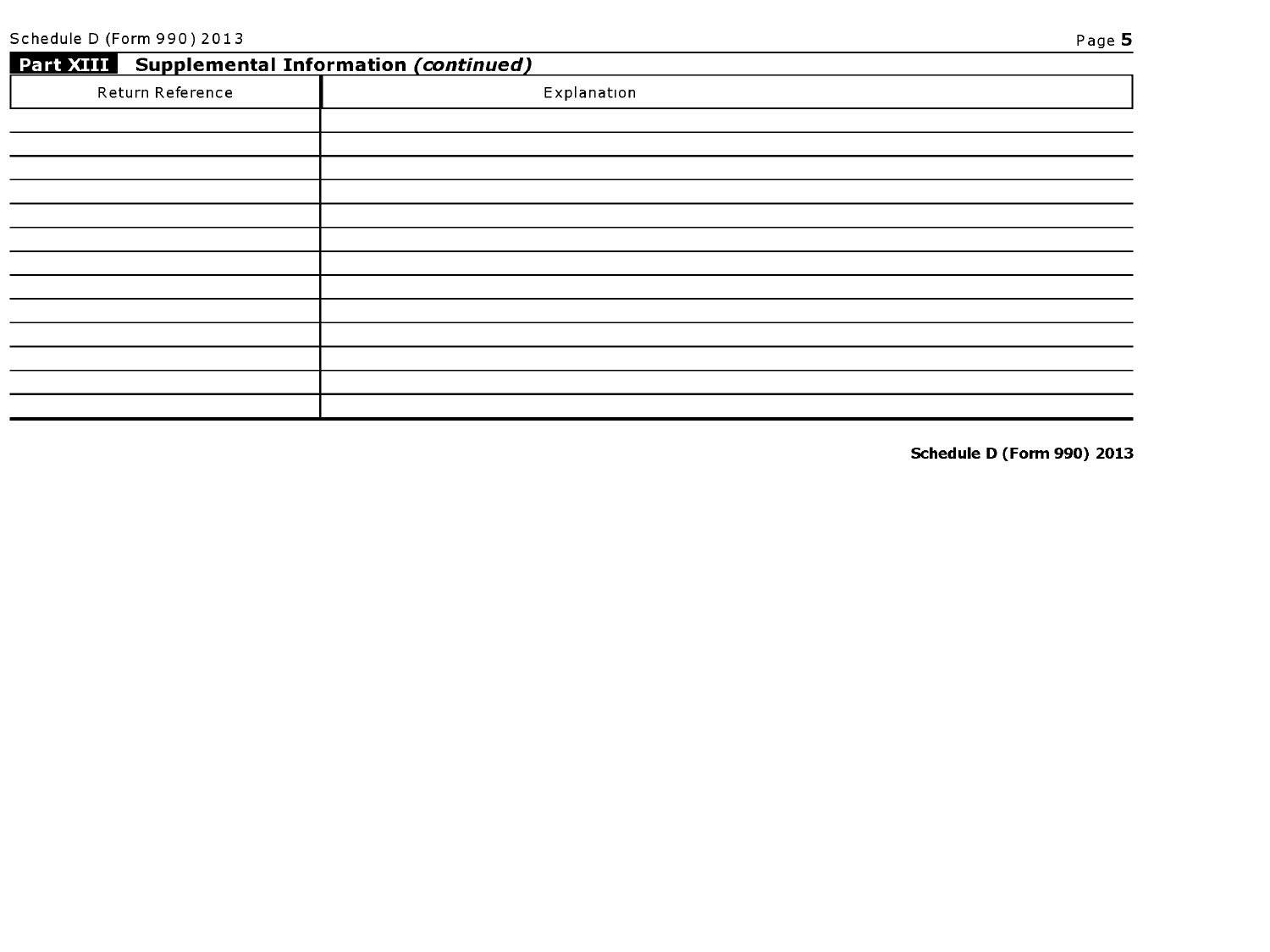|                                                                                       |                                                                                                                                                                                                                                                                                                                  |           | efile GRAPHIC print - DO NOT PROCESS   As Filed Data -                                                                                                                                                                                                                                                                                                                                                                                                                                                                                                                                                            |                             |                                          |                                                               |  |                                           | DLN: 93493309010404<br>OMB No 1545-0047            |
|---------------------------------------------------------------------------------------|------------------------------------------------------------------------------------------------------------------------------------------------------------------------------------------------------------------------------------------------------------------------------------------------------------------|-----------|-------------------------------------------------------------------------------------------------------------------------------------------------------------------------------------------------------------------------------------------------------------------------------------------------------------------------------------------------------------------------------------------------------------------------------------------------------------------------------------------------------------------------------------------------------------------------------------------------------------------|-----------------------------|------------------------------------------|---------------------------------------------------------------|--|-------------------------------------------|----------------------------------------------------|
| <b>Schedule I</b><br>(Form 990)<br>Department of the Treasury                         | <b>Grants and Other Assistance to Organizations,</b><br>Governments and Individuals in the United States<br>Complete if the organization answered "Yes," to Form 990, Part IV, line 21 or 22.<br>▶ Attach to Form 990<br>Information about Schedule I (Form 990) and its instructions is at www.irs.gov/form990. |           |                                                                                                                                                                                                                                                                                                                                                                                                                                                                                                                                                                                                                   |                             |                                          |                                                               |  |                                           | 2013<br><b>Open to Public</b><br><b>Inspection</b> |
| Internal Revenue Service<br>Name of the organization                                  |                                                                                                                                                                                                                                                                                                                  |           |                                                                                                                                                                                                                                                                                                                                                                                                                                                                                                                                                                                                                   |                             |                                          |                                                               |  |                                           | <b>Employer identification number</b>              |
| THE LONG NOW FOUNDATION                                                               |                                                                                                                                                                                                                                                                                                                  |           |                                                                                                                                                                                                                                                                                                                                                                                                                                                                                                                                                                                                                   |                             |                                          |                                                               |  | 68-0384748                                |                                                    |
| Part I<br>$\mathbf{1}$<br>$\overline{2}$<br>Part II                                   |                                                                                                                                                                                                                                                                                                                  |           | <b>General Information on Grants and Assistance</b><br>Does the organization maintain records to substantiate the amount of the grants or assistance, the grantees' eligibility for the grants or assistance, and<br>Describe in Part IV the organization's procedures for monitoring the use of grant funds in the United States<br>Grants and Other Assistance to Governments and Organizations in the United States. Complete if the organization answered "Yes" to<br>Form 990, Part IV, line 21, for any recipient that received more than \$5,000. Part II can be duplicated if additional space is needed. |                             |                                          |                                                               |  |                                           | $\Gamma$ Yes $\Gamma$ No                           |
| (a) Name and address of<br>organization<br>or government                              |                                                                                                                                                                                                                                                                                                                  | $(b)$ EIN | (c) IRC Code section<br>if applicable                                                                                                                                                                                                                                                                                                                                                                                                                                                                                                                                                                             | (d) Amount of cash<br>grant | (e) Amount of non-<br>cash<br>assistance | (f) Method of<br>valuation<br>(book, FMV, appraisal<br>other) |  | (g) Description of<br>non-cash assistance | (h) Purpose of grant<br>or assistance              |
| (1) COMPUTER HISTORY<br>MUSEUM<br>1401 N SHORELINE BLVD<br>MOUNTAIN VIEW, CA<br>94043 |                                                                                                                                                                                                                                                                                                                  |           |                                                                                                                                                                                                                                                                                                                                                                                                                                                                                                                                                                                                                   | 10,798                      | -0                                       |                                                               |  |                                           | LONG BET PAYOUT                                    |
| (2) UNIVERSITY OF NV<br>RENO<br>SPONSORED<br>PROJECTS / MS 325<br>RENO, NV 89557      |                                                                                                                                                                                                                                                                                                                  |           |                                                                                                                                                                                                                                                                                                                                                                                                                                                                                                                                                                                                                   | 7,183                       | -0                                       |                                                               |  |                                           | Stipend per internship<br>agreement                |
|                                                                                       |                                                                                                                                                                                                                                                                                                                  |           |                                                                                                                                                                                                                                                                                                                                                                                                                                                                                                                                                                                                                   |                             |                                          |                                                               |  |                                           |                                                    |
|                                                                                       |                                                                                                                                                                                                                                                                                                                  |           |                                                                                                                                                                                                                                                                                                                                                                                                                                                                                                                                                                                                                   |                             |                                          |                                                               |  |                                           |                                                    |
|                                                                                       |                                                                                                                                                                                                                                                                                                                  |           |                                                                                                                                                                                                                                                                                                                                                                                                                                                                                                                                                                                                                   |                             |                                          |                                                               |  |                                           |                                                    |
|                                                                                       |                                                                                                                                                                                                                                                                                                                  |           |                                                                                                                                                                                                                                                                                                                                                                                                                                                                                                                                                                                                                   |                             |                                          |                                                               |  |                                           |                                                    |
|                                                                                       |                                                                                                                                                                                                                                                                                                                  |           |                                                                                                                                                                                                                                                                                                                                                                                                                                                                                                                                                                                                                   |                             |                                          |                                                               |  |                                           |                                                    |
|                                                                                       |                                                                                                                                                                                                                                                                                                                  |           |                                                                                                                                                                                                                                                                                                                                                                                                                                                                                                                                                                                                                   |                             |                                          |                                                               |  |                                           |                                                    |
|                                                                                       |                                                                                                                                                                                                                                                                                                                  |           |                                                                                                                                                                                                                                                                                                                                                                                                                                                                                                                                                                                                                   |                             |                                          |                                                               |  |                                           |                                                    |
|                                                                                       |                                                                                                                                                                                                                                                                                                                  |           |                                                                                                                                                                                                                                                                                                                                                                                                                                                                                                                                                                                                                   |                             |                                          |                                                               |  |                                           |                                                    |
|                                                                                       |                                                                                                                                                                                                                                                                                                                  |           |                                                                                                                                                                                                                                                                                                                                                                                                                                                                                                                                                                                                                   |                             |                                          |                                                               |  |                                           |                                                    |
|                                                                                       |                                                                                                                                                                                                                                                                                                                  |           |                                                                                                                                                                                                                                                                                                                                                                                                                                                                                                                                                                                                                   |                             |                                          |                                                               |  |                                           |                                                    |
| $\mathbf{2}$<br>з                                                                     |                                                                                                                                                                                                                                                                                                                  |           | Enter total number of section $501(c)(3)$ and government organizations listed in the line 1 table $\ldots$ , $\ldots$ , $\ldots$ , $\ldots$ , $\ldots$                                                                                                                                                                                                                                                                                                                                                                                                                                                            |                             |                                          |                                                               |  |                                           | $\mathbf{0}$<br>$\overline{2}$                     |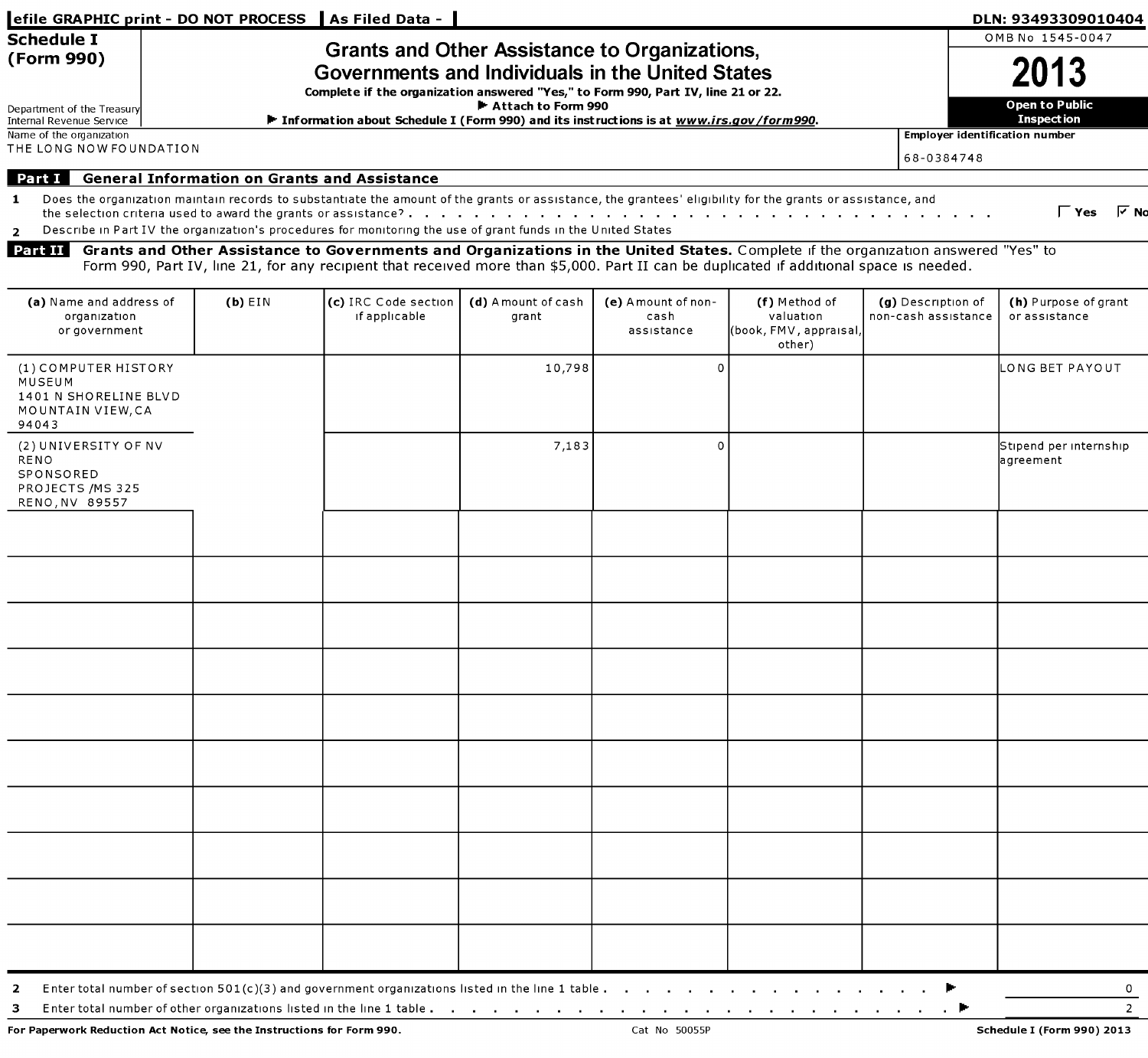Schedule I (Form 990) 2013 Page 2

Schedule I<br>Part III Gr<mark>ants and Other Assistance to Individuals in the United States.</mark> Complete if the organization answered "Yes" to Form 990, Part IV, line 22. Part III can be duplicated if additional space is needed.

| (a)Type of grant or assistance | (b)Number of<br>recipients | (c)A mount of<br>cash grant | (d)Amount of<br>non-cash assistance | (e)Method of valuation<br>(book,<br>FMV, appraisal, other)                                                                                | (f)Description of non-cash assistance |
|--------------------------------|----------------------------|-----------------------------|-------------------------------------|-------------------------------------------------------------------------------------------------------------------------------------------|---------------------------------------|
|                                |                            |                             |                                     |                                                                                                                                           |                                       |
|                                |                            |                             |                                     |                                                                                                                                           |                                       |
|                                |                            |                             |                                     |                                                                                                                                           |                                       |
|                                |                            |                             |                                     |                                                                                                                                           |                                       |
|                                |                            |                             |                                     |                                                                                                                                           |                                       |
|                                |                            |                             |                                     |                                                                                                                                           |                                       |
|                                |                            |                             |                                     |                                                                                                                                           |                                       |
| <b>Part IV</b>                 |                            |                             |                                     | Supplemental Information. Provide the information required in Part I, line 2, Part III, column (b), and any other additional information. |                                       |
| <b>Return Reference</b>        | <b>Explanation</b>         |                             |                                     |                                                                                                                                           |                                       |

Schedule I (Form 990) 2013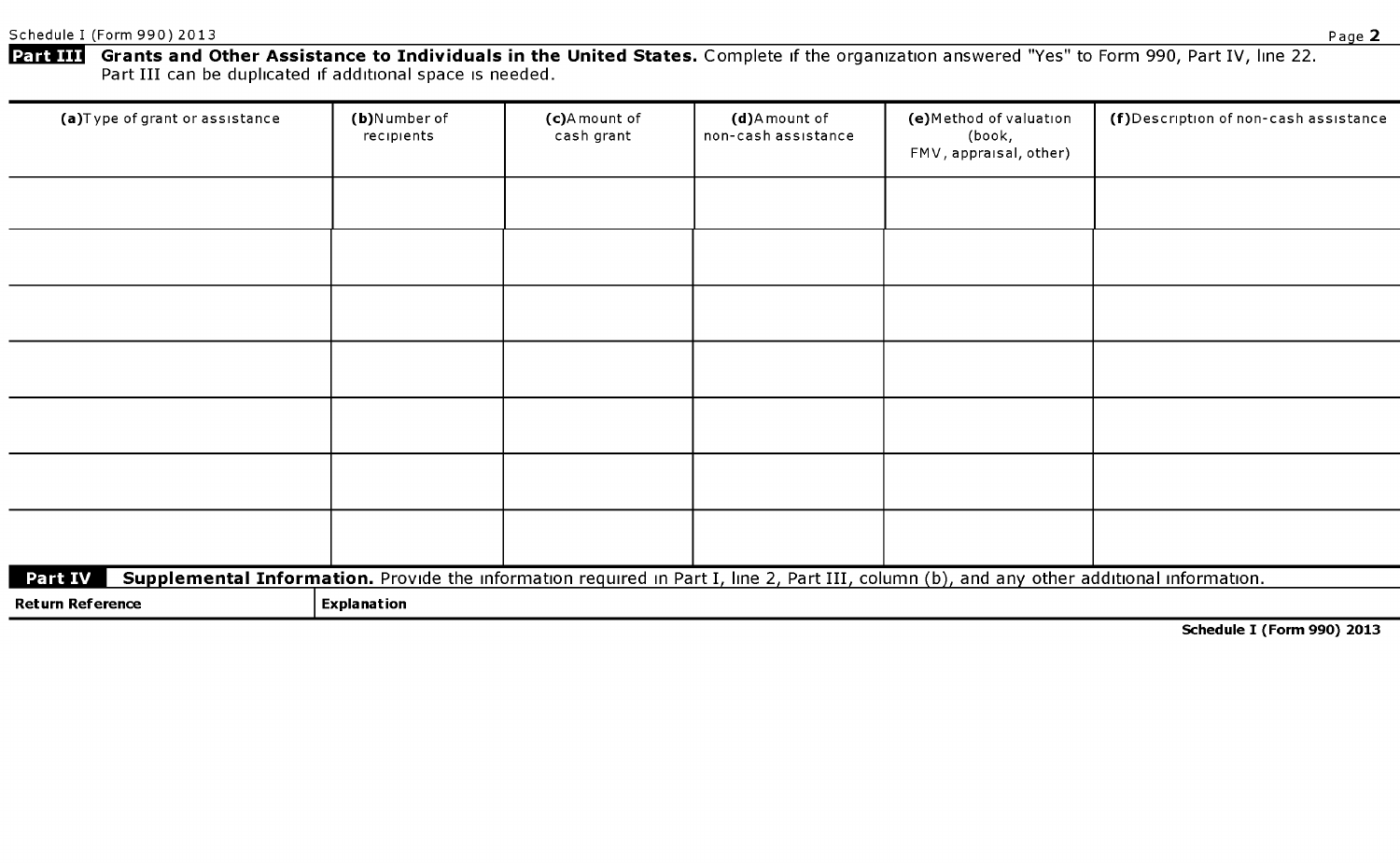|             |                                                                  | efile GRAPHIC print - DO NOT PROCESS                   |              | As Filed Data -                                                                                                                                                              |                                                  |                                       | DLN: 93493309010404          |     |           |
|-------------|------------------------------------------------------------------|--------------------------------------------------------|--------------|------------------------------------------------------------------------------------------------------------------------------------------------------------------------------|--------------------------------------------------|---------------------------------------|------------------------------|-----|-----------|
|             | <b>SCHEDULE M</b>                                                |                                                        |              |                                                                                                                                                                              |                                                  |                                       | OMB No 1545-0047             |     |           |
|             | (Form 990)                                                       | <b>Noncash Contributions</b><br>2013                   |              |                                                                                                                                                                              |                                                  |                                       |                              |     |           |
|             |                                                                  | ► Complete if the organizations answered "Yes" on Form |              |                                                                                                                                                                              |                                                  |                                       |                              |     |           |
|             | Department of the Treasury                                       |                                                        |              | 990, Part IV, lines 29 or 30.                                                                                                                                                |                                                  |                                       | <b>Open to Public</b>        |     |           |
|             | Internal Revenue Service                                         |                                                        |              | Attach to Form 990.<br>►Information about Schedule M (Form 990) and its instructions is at www.irs.gov/form990.                                                              |                                                  |                                       | <b>Inspection</b>            |     |           |
|             | Name of the organization                                         |                                                        |              |                                                                                                                                                                              |                                                  | <b>Employer identification number</b> |                              |     |           |
|             | THE LONG NOW FOUNDATION                                          |                                                        |              |                                                                                                                                                                              |                                                  | 68-0384748                            |                              |     |           |
|             | Part I                                                           | <b>Types of Property</b>                               |              |                                                                                                                                                                              |                                                  |                                       |                              |     |           |
|             |                                                                  |                                                        | (a)          | (b)                                                                                                                                                                          | (c)                                              |                                       | (d)                          |     |           |
|             |                                                                  |                                                        | Check        | Number of contributions                                                                                                                                                      | Noncash contribution                             |                                       | Method of determining        |     |           |
|             |                                                                  |                                                        | ıf           | or items contributed                                                                                                                                                         | amounts reported on<br>Form 990, Part VIII, line |                                       | noncash contribution amounts |     |           |
|             |                                                                  |                                                        | applicable   |                                                                                                                                                                              | 1 <sub>q</sub>                                   |                                       |                              |     |           |
|             | 1 Art-Works of art                                               |                                                        |              |                                                                                                                                                                              |                                                  |                                       |                              |     |           |
| 2           | Art-Historical treasures                                         |                                                        |              |                                                                                                                                                                              |                                                  |                                       |                              |     |           |
| 3           | Art-Fractional interests                                         |                                                        |              |                                                                                                                                                                              |                                                  |                                       |                              |     |           |
|             | Books and publications                                           | $\mathbf{r} = \mathbf{r} \cdot \mathbf{r}$             |              |                                                                                                                                                                              |                                                  |                                       |                              |     |           |
| 5.          | Clothing and household<br>goods                                  | the contract of the contract of                        |              |                                                                                                                                                                              |                                                  |                                       |                              |     |           |
| 6.          | Cars and other vehicles                                          |                                                        |              |                                                                                                                                                                              |                                                  |                                       |                              |     |           |
| 7           | Boats and planes                                                 |                                                        |              |                                                                                                                                                                              |                                                  |                                       |                              |     |           |
| 8           | Intellectual property                                            |                                                        |              |                                                                                                                                                                              |                                                  |                                       |                              |     |           |
| 9           | Securities-Publicly traded .                                     |                                                        | $\mathsf{X}$ | 5                                                                                                                                                                            | 88,565                                           |                                       |                              |     |           |
| 10.         | Securities—Closely held stock                                    |                                                        |              |                                                                                                                                                                              |                                                  |                                       |                              |     |           |
|             | 11 Securities-Partnership, LLC,<br>or trust interests            |                                                        |              |                                                                                                                                                                              |                                                  |                                       |                              |     |           |
|             | 12 Securities-Miscellaneous                                      |                                                        |              |                                                                                                                                                                              |                                                  |                                       |                              |     |           |
|             | 13 Qualified conservation<br>contribution-Historic<br>structures |                                                        |              |                                                                                                                                                                              |                                                  |                                       |                              |     |           |
|             | 14 Qualified conservation<br>contribution-Other                  |                                                        |              |                                                                                                                                                                              |                                                  |                                       |                              |     |           |
|             | 15 Real estate-Residential.                                      |                                                        |              |                                                                                                                                                                              |                                                  |                                       |                              |     |           |
| 16          | Real estate-Commercial                                           |                                                        |              |                                                                                                                                                                              |                                                  |                                       |                              |     |           |
|             | 17 Real estate-Other                                             |                                                        |              |                                                                                                                                                                              |                                                  |                                       |                              |     |           |
| 18.         | Collectibles                                                     |                                                        |              |                                                                                                                                                                              |                                                  |                                       |                              |     |           |
| 19.<br>20 - | Food inventory<br>Drugs and medical supplies.                    |                                                        |              |                                                                                                                                                                              |                                                  |                                       |                              |     |           |
|             | 21 Taxidermy                                                     |                                                        |              |                                                                                                                                                                              |                                                  |                                       |                              |     |           |
|             | 22 Historical artifacts                                          |                                                        |              |                                                                                                                                                                              |                                                  |                                       |                              |     |           |
|             | 23 Scientific specimens                                          |                                                        |              |                                                                                                                                                                              |                                                  |                                       |                              |     |           |
|             |                                                                  | 24 Archeological artifacts                             |              |                                                                                                                                                                              |                                                  |                                       |                              |     |           |
| 25          | O ther ► ( _______)                                              |                                                        |              |                                                                                                                                                                              |                                                  |                                       |                              |     |           |
| 26          | O ther ► ( ________________)                                     |                                                        |              |                                                                                                                                                                              |                                                  |                                       |                              |     |           |
|             | 27 Other $*($                                                    |                                                        |              |                                                                                                                                                                              |                                                  |                                       |                              |     |           |
|             | 28 Other $($                                                     |                                                        |              |                                                                                                                                                                              |                                                  |                                       |                              |     |           |
|             |                                                                  |                                                        |              | 29 Number of Forms 8283 received by the organization during the tax year for contributions<br>for which the organization completed Form 8283, Part IV, Donee Acknowledgement |                                                  | 29                                    |                              |     |           |
|             |                                                                  |                                                        |              |                                                                                                                                                                              |                                                  |                                       |                              | Yes | <b>No</b> |
|             |                                                                  |                                                        |              | 30a During the year, did the organization receive by contribution any property reported in Part I, lines 1 through 28, that                                                  |                                                  |                                       |                              |     |           |
|             |                                                                  |                                                        |              | it must hold for at least three years from the date of the initial contribution, and which is not required to be used                                                        |                                                  |                                       |                              |     |           |
|             |                                                                  |                                                        |              |                                                                                                                                                                              |                                                  |                                       | <b>30a</b>                   |     | No        |
|             |                                                                  | <b>b</b> If "Yes," describe the arrangement in Part II |              |                                                                                                                                                                              |                                                  |                                       |                              |     |           |
| 31          |                                                                  |                                                        |              | Does the organization have a gift acceptance policy that requires the review of any non-standard contributions?                                                              |                                                  |                                       | 31                           |     | No        |
|             |                                                                  |                                                        |              |                                                                                                                                                                              |                                                  |                                       |                              |     |           |
|             |                                                                  |                                                        |              | 32a Does the organization hire or use third parties or related organizations to solicit, process, or sell noncash                                                            |                                                  |                                       |                              |     |           |
|             |                                                                  |                                                        |              |                                                                                                                                                                              |                                                  |                                       | 32a                          |     | No.       |
| 33.         | <b>b</b> If "Yes," describe in Part II                           |                                                        |              | If the organization did not report an amount in column (c) for a type of property for which column (a) is checked,                                                           |                                                  |                                       |                              |     |           |
|             | describe in Part II                                              |                                                        |              |                                                                                                                                                                              |                                                  |                                       |                              |     |           |

For Paperwork Reduction Act Notice, see the Instructions for Form 990. Cat No 51227] Schedule M (Form 990) (2013)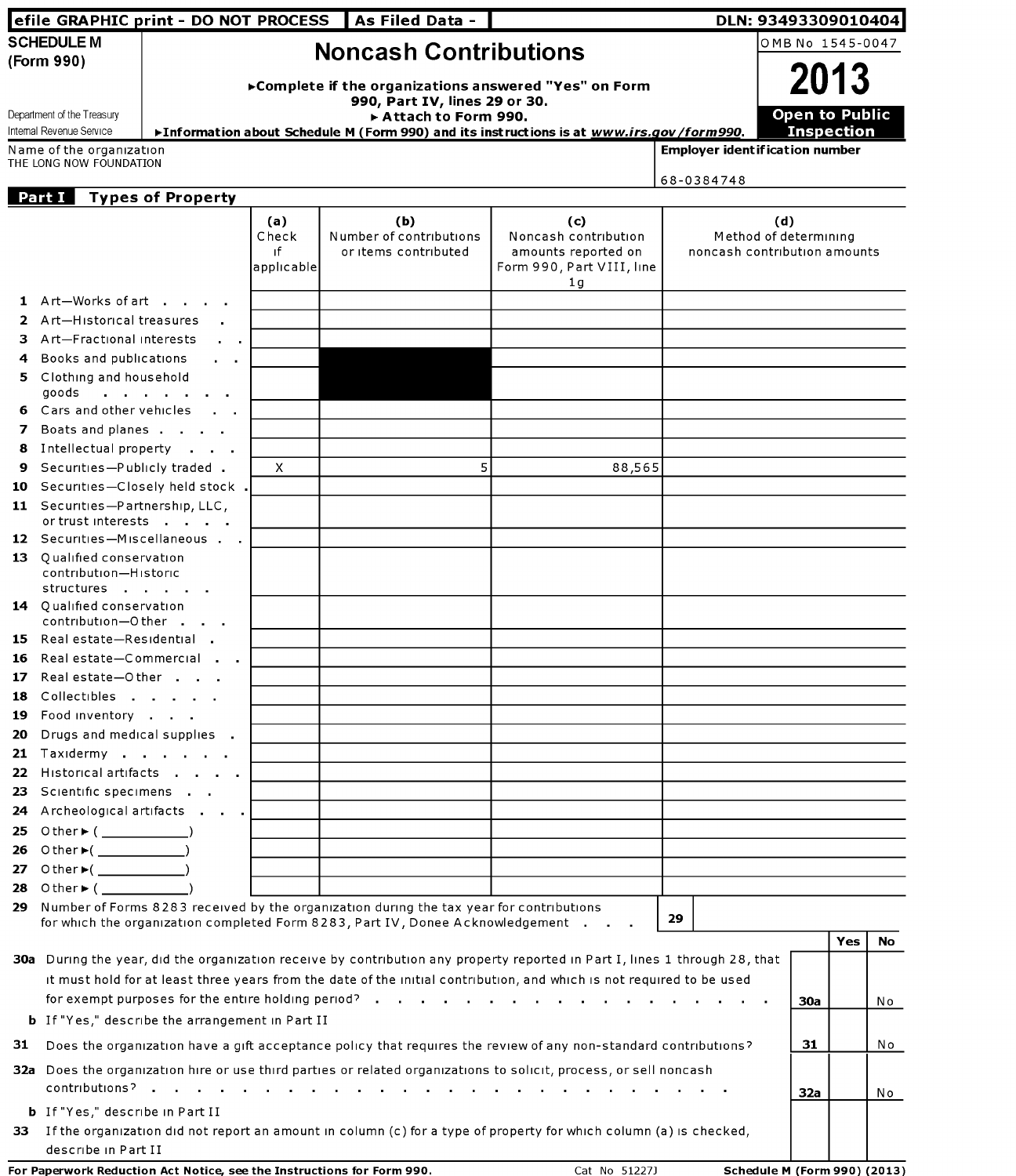Schedule <sup>M</sup> (Form 990) (2013)